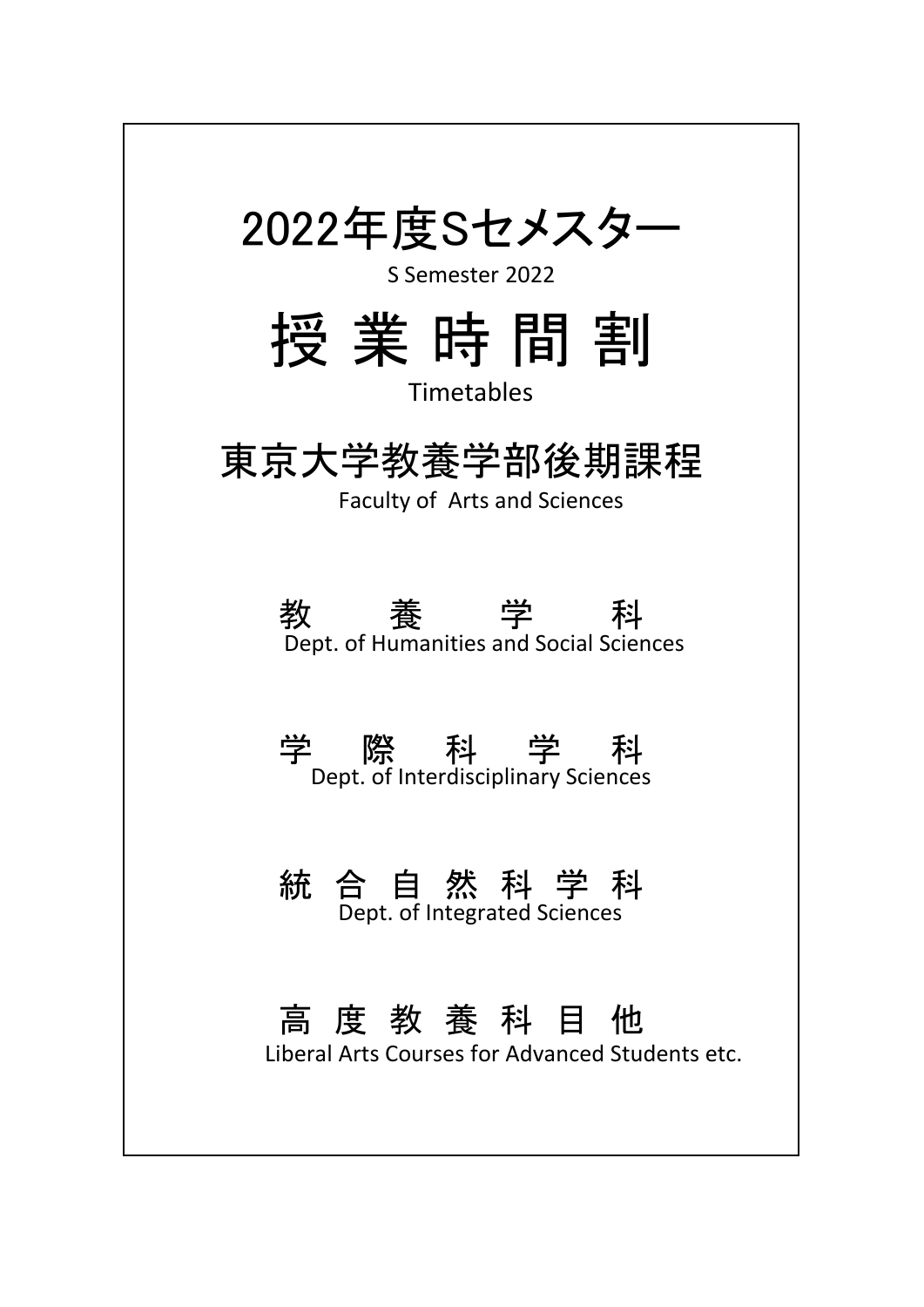■ 目次

言語科目、教養学科 インタイム インタイム しょうしょう しょうしょう こうしょう こうしょう 学際科学科 キャンプ しょうしゃ しゅうしゃ かいしょう かいしゅう かいしょく かいしょく はんしゃ かいしゅう はんしゃ かいしゅう はんしゃ はんしゃ かいしゅう **統合自然科学科 キャラン しょうしょう しょうしょう しょうしょう** カー・・・・・・・・・ 23 高度教養科目、学融合プログラム、教職課程科目、特設科目 ・・・・・・・・・ 29

■ 教室番号について

| │1∗∗∶1号館              | 2-***:2号館   | 3-***:3号館              | l5**:5号館      |
|-----------------------|-------------|------------------------|---------------|
| '7**∶7号館∶             | 8-***:8号館   | 9-***:9号館              | L***:10号館LL教室 |
| 11**∶11号館↓            | 12**:12号館   | 13**:13号館              | 14-***∶14号館   |
| 15-***∶15号館           | 16-***:16号館 | 18-***:18号館            | │E∗∗∶情報教育棟    |
| IE-K***:21KOMCEE East |             | IW-K***: 21KOMCEE West |               |

■ 最新の情報について

 時間割は、都合により変更される場合があります。最新の情報は、 学内掲示板、教養学部後期課程ウェブページ、UTASシラバス参照画面で 確認を行うようにしてください。

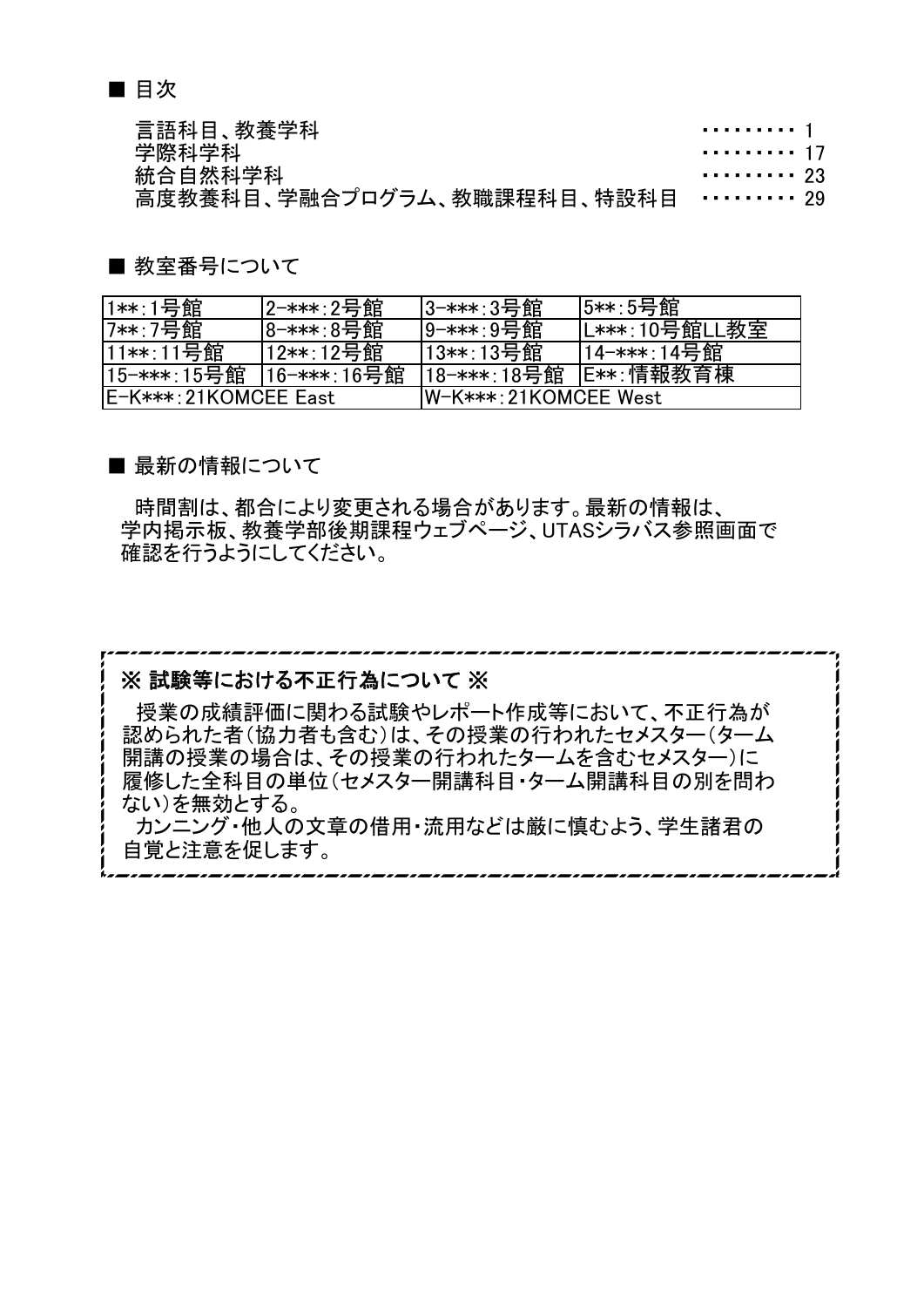#### ■ Contents

Languages Courses, Courses for Dept. of Humanities and Social Sciences

(Including Courses for International Program on Japan in East Asia)  $\cdots$  1 Dept. of Interdisciplinary Sciences

(Including Courses for International Program on Environmental Sciences)  $\cdots$  17 ・・・・・ 23 Dept. of Integrated Sciences

Liberal Arts Courses for Advanced Students, Cross‐disciplinary Programs,

Pedagogy Program Courses, Special Courses in Japan and Asian Studies ····· 29

■ Classroom information

| $1**$ : Bldg.1        | $ 2$ -***: Bldg.2      | $ 3$ -***: Bldg.3     | $ 5**:Bldg.5 $                     |
|-----------------------|------------------------|-----------------------|------------------------------------|
| $7**:Bdg.7$           | $ 8^{-***}:B1_{8}.8$   | $ 9^{-***}:B1_{,}S.9$ | L***: Bldg.10 LL Room              |
| $ 11***:Bldg.11$      | $ 12***:Bldg.12$       | $ 13***:Bldg.13 $     | $ 14^{-***}:B1_{,}14$              |
| $15-***$ : Bldg.15    | $ 16^{-***}:$ Bldg. 16 | $ 18^{-***}:B$ ldg.18 | E <sup>**</sup> : Info. Edu. Bldg. |
| E-K***: 21KOMCEE East |                        | W-K***: 21KOMCEE West |                                    |

#### ■ View updated syllabus online

Timetables are subject to change. For latest information, check the bulletin board, PEAK website, Senior Division website, or UTAS online syllabus.

#### ※ **Improper Conduct** ※

Any student found to have engaged in improper conduct in exam or submission of reports will have the grades and credits for all courses taken during the semester including both two? terms within the semester nullified (This applies equally to any student that assists others in engaging in improper conduct).

,,,,,,,,,,,,,,,,,,,,,,,,,,,,,,,,,,

Students must strictly avoid such improper conduct as cheating, fraudulent use or plagiarism of text or data.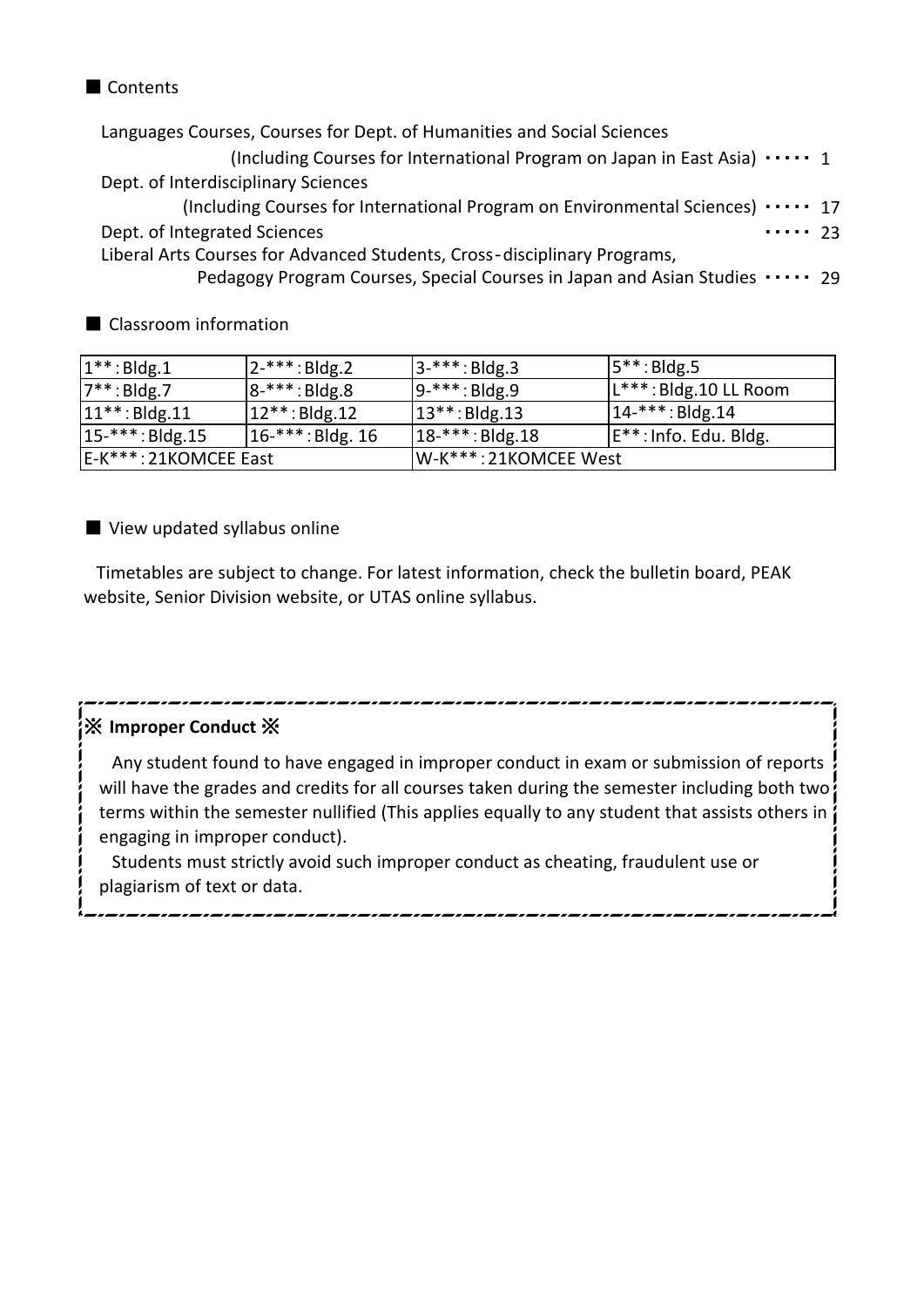#### 教養学部時間割コードについて

#### Course Code

| 時間割コード      | コース等名                                          | 時間割コード                                                                                                                                                                                                                           | コース等名                             |
|-------------|------------------------------------------------|----------------------------------------------------------------------------------------------------------------------------------------------------------------------------------------------------------------------------------|-----------------------------------|
| Course Code | Course Category                                | Course Code                                                                                                                                                                                                                      | Course Category                   |
| 08X0001     | 高度教養科目<br>Liberal Arts Courses for Advanced    |                                                                                                                                                                                                                                  | イタリア地中海研究                         |
|             | Students                                       |                                                                                                                                                                                                                                  | Italian / Mediterranean Studies   |
| 08A0001     | 言語共通(共通外国語)科目                                  |                                                                                                                                                                                                                                  |                                   |
|             | General Language Courses                       |                                                                                                                                                                                                                                  | North American Studies            |
| 08B0001     | 言語専門 (専門外国語) 科目                                |                                                                                                                                                                                                                                  | ラテンアメリカ研究                         |
|             | Language Courses for Specific<br>Disciplines   |                                                                                                                                                                                                                                  | Latin American Studies            |
| 08C1001     | 文化人類学                                          |                                                                                                                                                                                                                                  | アジア・日本研究                          |
|             | Cultural Anthropology                          |                                                                                                                                                                                                                                  | Asian and Japanese Studies        |
|             | 表象文化論                                          |                                                                                                                                                                                                                                  | 韓国朝鮮研究                            |
| 08C1101     | Culture and Representation                     |                                                                                                                                                                                                                                  | Korean Studies                    |
|             | 比較文学比較芸術                                       |                                                                                                                                                                                                                                  | 相関社会科学                            |
| 08C1201     | Comparative Literature and Arts                |                                                                                                                                                                                                                                  | Interdisciplinary Social Sciences |
|             | 現代思想                                           |                                                                                                                                                                                                                                  | 国際関係論                             |
| 08C1301     | Contemporary Thought and<br>Philosophy         |                                                                                                                                                                                                                                  | <b>International Relations</b>    |
|             | 学際日本文化論                                        |                                                                                                                                                                                                                                  | 国際日本研究                            |
| 08C1401     | Interdisciplinary Japanese Cultural<br>Studies |                                                                                                                                                                                                                                  | Japan in East Asia                |
|             | 学際言語科学                                         |                                                                                                                                                                                                                                  | 科学技術論                             |
| 08C1501     | Interdisciplinary Language Sciences            |                                                                                                                                                                                                                                  | Science and Technology Studies    |
|             | 言語態・テクスト文化論                                    |                                                                                                                                                                                                                                  | 地理・空間                             |
| 08C1601     | Studies on Language, Text and<br>Culture       | 08C2501<br>08C2601<br>08C2701<br>08C2801<br>08C2901<br>08C3101<br>08C3201<br>08C4001<br>08D <sub>1001</sub><br>08D1101<br>総合情報学<br>08D1201<br>Informatics<br>広域システム<br>08D1301<br>国際環境学<br>08D <sub>1401</sub><br>進化学<br>08D1501 | Geography and Spatial Design      |
|             | イギリス研究                                         |                                                                                                                                                                                                                                  |                                   |
| 08C2101     | <b>British Studies</b>                         |                                                                                                                                                                                                                                  |                                   |
|             | フランス研究                                         |                                                                                                                                                                                                                                  |                                   |
| 08C2201     | French Studies                                 | 北アメリカ研究<br>General System                                                                                                                                                                                                        |                                   |
|             | ドイツ研究                                          |                                                                                                                                                                                                                                  |                                   |
| 08C2301     | German Studies                                 |                                                                                                                                                                                                                                  | <b>Environmental Sciences</b>     |
|             | ロシア東欧研究                                        |                                                                                                                                                                                                                                  |                                   |
| 08C2401     | Russian and East European Studies              |                                                                                                                                                                                                                                  | <b>Evolutionary Biology</b>       |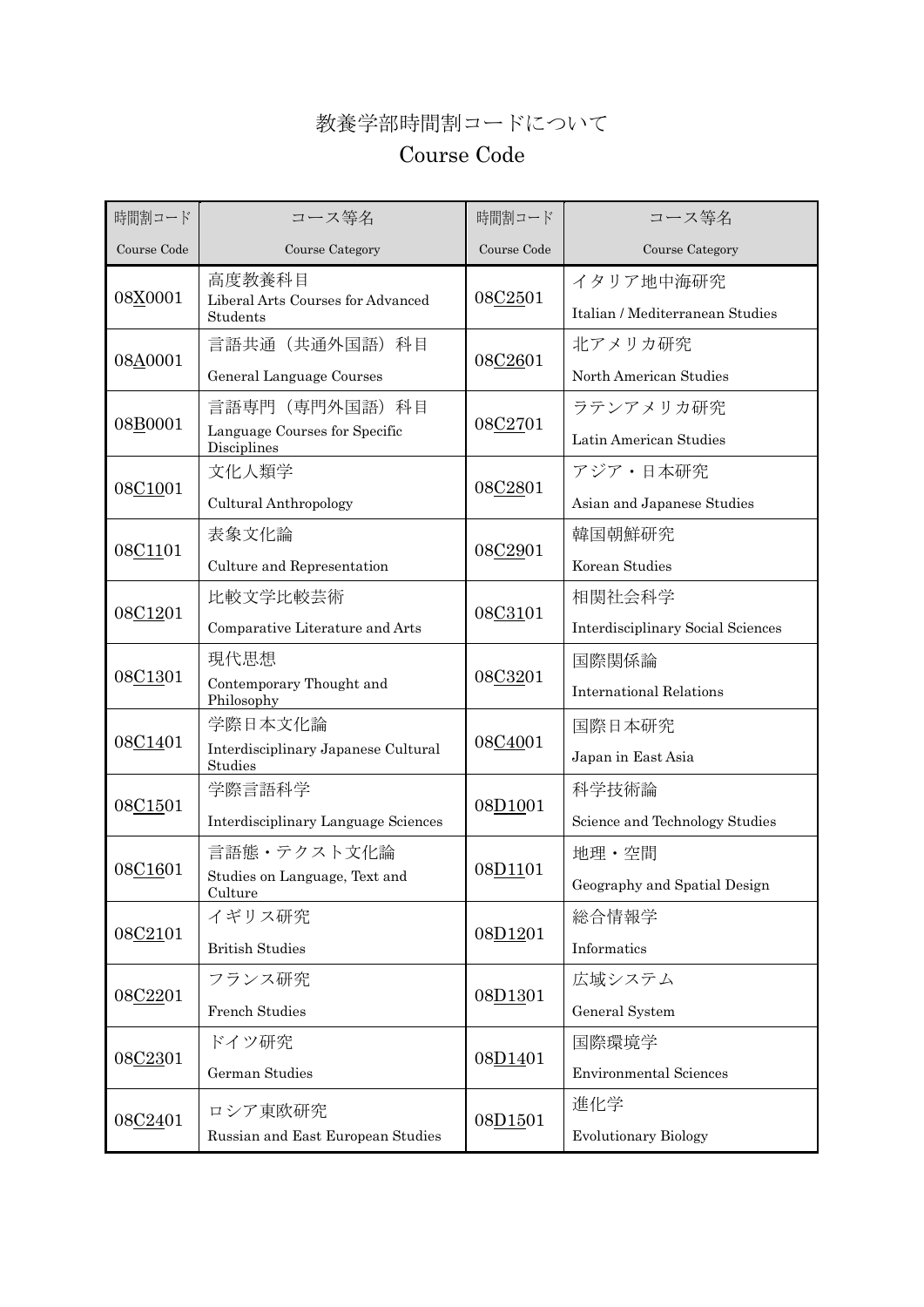| 時間割コード      | コース等名                             | 時間割コード      | コース等名                                         |
|-------------|-----------------------------------|-------------|-----------------------------------------------|
| Course Code | Course Category                   | Course Code | Course Category                               |
| 08E1001     | 数理自然科学                            | 08E1401     | スポーツ科学サブコース                                   |
|             | Mathematical Sciences             |             | Sports Sciences Sub-course                    |
|             | 物質基礎科学                            | 08F0001     | 学融合プログラム                                      |
| 08E1101     | Matter and Materials Science      |             | Cross - disciplinary Programs                 |
|             | 統合生命科学                            |             | 教職科目                                          |
| 08E1201     | <b>Integrated Life Sciences</b>   | 08G0001     | Pedagogy Program Courses                      |
|             | 認知行動科学                            |             | 特設科目                                          |
| 08E1301     | Cognitive and Behavioral Sciences | 08H0001     | Special Courses in Japan and Asian<br>Studies |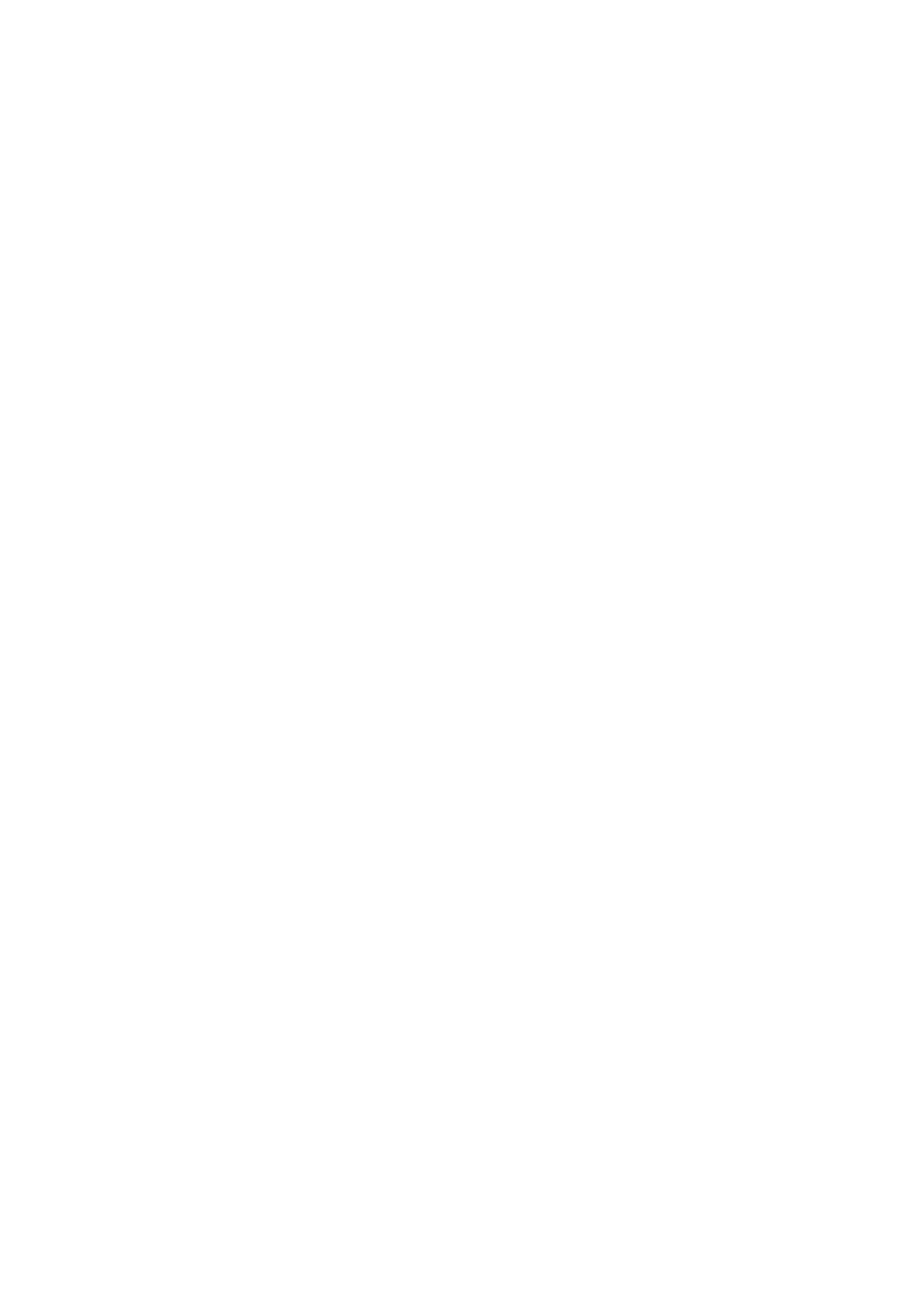



## **Courses for Dept. of Humanities and Social Sciences**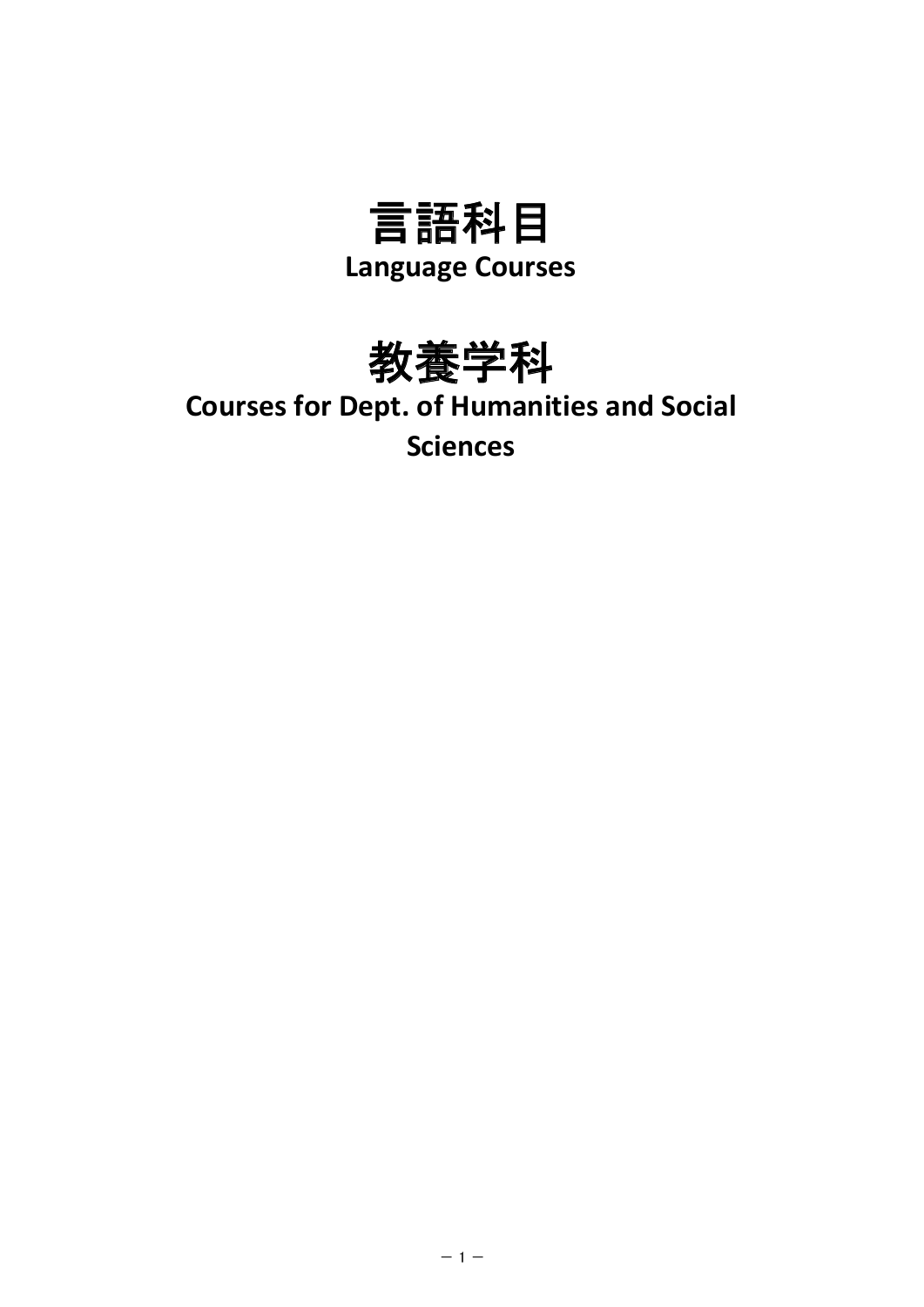| 曜日         | 時限             | 時間割コード             | 授業使用言語            | 授業科目名                                                           | 担当教員名                                  | 教室        |
|------------|----------------|--------------------|-------------------|-----------------------------------------------------------------|----------------------------------------|-----------|
| Dav        |                | Period Course Code | Lang.             | <b>Course Title</b>                                             | Instructor                             | Room      |
| 月          | 1              | 08A9301            | 日本語               | 共通ラテン語(1)                                                       | 井上 秀太郎                                 | 511       |
| Mon        |                |                    | JP                | Latin (1)                                                       | <b>INOUE Hidetaro</b>                  |           |
| 月<br>Mon   | 1              | 08A9713A1          | 日本語<br>JP         | 共通日本語(13)a【S1ターム開講】<br>Japanese (13) (a) 【S1 Term】              | 宇佐美 洋(藤井 聖子)<br>USAMI Yo (FUJII Seiko) | 10-303    |
| 月          | $\mathbf{1}$   | 08A9713B1          | 日本語               | 共通日本語(13)b【S2ターム開講】                                             | 宇佐美 洋(藤井 聖子)                           | 10-303    |
| Mon        |                |                    | JP                | Japanese (13) (b) [S2 Term]                                     | USAMI Yo (FUJII Seiko)                 |           |
| 月          | $\mathbf{1}$   | 08C2435            | 日本語               | 論文指導I[ロシア東欧研究コース]                                               | 鶴見 太郎                                  | $8 - 113$ |
| Mon        |                |                    | JP                | Thesis Writing I [Russian and East European   TSURUMI Taro      |                                        |           |
|            |                |                    |                   | <b>Studies1</b>                                                 |                                        |           |
| 月          | 2              | 08A3003            | ロシア語              | 共通ロシア語(3)                                                       | グトワ エカテリーナ                             | 150       |
| Mon        |                |                    | Russian           | Russian (3)                                                     | <b>GUTOVA Ekaterina</b>                |           |
| 月          | $\overline{2}$ | 08A4052            | 中国語               | 共通中国語(52)(会話)                                                   | 白 春花                                   | 1226      |
| Mon<br>月   | $\overline{2}$ | 08A9303            | Chinese<br>日本語    | Chinese (52) (Conversation)<br>共通ラテン語(3)                        | <b>BAI</b> Chunhua<br>井上 秀太郎           | 511       |
| Mon        |                |                    | JP.               | Latin $(3)$                                                     | <b>INOUE Hidetaro</b>                  |           |
| 月          | $\overline{2}$ | 08B0092            | 日本語/英語            | 専門英語(92)                                                        | 平松 彩子                                  | 8-324     |
| Mon        |                |                    | JP/English        | English for Research (92)                                       | <b>HIRAMATSU Ayako</b>                 |           |
| 月          | $\overline{2}$ | 08B0114            | 英語                | 専門英語(114)                                                       | コレット クリスチャン                            | W-K301    |
| Mon        |                |                    | English           | English for Research (114)                                      | <b>COLLET Christian</b>                |           |
| 月          | $\overline{2}$ | 08C1007A           | 日本語               | 文化人類学理論IIa【S1ターム開講】                                             | 渡邊 日日                                  | 8-209     |
| Mon        |                |                    | JP                | Theories of Cultural Anthropology II (a) [S1                    | <b>WATANABE Hibi</b>                   |           |
| 月          | $\overline{2}$ | 08C1202            | 日本語               | Term1<br>比較研究の理論                                                | 今橋 映子                                  | 8-319     |
| Mon        |                |                    | <b>JP</b>         | Theory of Comparative Studies                                   | <b>IMAHASHI Eiko</b>                   |           |
| 月          | $\overline{2}$ | 08C1418            | 日本語               | 東アジア文化資料研究I                                                     | 山本 まり子                                 | 8-317     |
| Mon        |                |                    | JP                | Approaches to East Asian Cultural Documents I YAMAMOTO Mariko   |                                        |           |
| 月          | $\overline{2}$ | 08C2236            | フランス語             | 論文指導I[フランス研究コース]                                                | ドゥルマジュール ラウル                           | 8-205     |
| Mon        |                |                    | French            | Thesis Writing I [French Studies]                               | <b>DELEMAZURE Raoul</b>                |           |
| 月          | 2              | 08C2236A           | フランス語             | 論文指導Ia[フランス研究コース]【S1ターム開                                        | ドゥルマジュール ラウル                           | 8-205     |
| Mon        |                |                    | French            | Thesis Writing I (a) [French Studies] [S1                       | <b>DELEMAZURE Raoul</b>                |           |
|            |                |                    |                   | Term <b>1</b><br>論文指導Ib[フランス研究コース]【S2ターム開                       |                                        |           |
| 月<br>Mon   | $\overline{2}$ | 08C2236B           | フランス語             |                                                                 | ドゥルマジュール ラウル                           | 8-205     |
|            |                |                    | French            | Thesis Writing I (b) [French Studies] [S2<br>Term <sub>l</sub>  | <b>DELEMAZURE Raoul</b>                |           |
| 月          | $\overline{2}$ | 08C231301          | 日本語               | 特殊講義I(1)[ドイツ研究コース]                                              | 高津 秀之                                  | 8-320     |
| Mon        |                |                    | JP                | Lectures on Special Topics I (1) [German                        | TAKATSU Hideyuki                       |           |
|            |                |                    |                   | <b>Studies1</b>                                                 |                                        |           |
| 月          | $\overline{2}$ | 08C2501            | 日本語               | イタリア地中海歴史社会論                                                    | 田中創                                    | $8 - 321$ |
| Mon        |                |                    | JP                | Italian/Mediterranean History and Society I                     | <b>TANAKA Hajime</b>                   |           |
| 月          | $\overline{2}$ | 08C2619            | 日本語/英語            | 特殊講義IV[北アメリカ研究コース]                                              | 平松 彩子                                  | 8-324     |
| Mon        |                |                    | JP/English        | Lectures on Special Topics IV [North                            | HIRAMATSU Ayako                        |           |
| 月          |                |                    |                   | American Studies]<br>東南アジア地域文化研究                                | 佐藤 百合                                  |           |
| Mon        | $\overline{2}$ | 08C2813            | 日本語<br>JP         | Culture and Society in South East Asia                          | <b>SATO Yuri</b>                       | $8 - 113$ |
| 月          | $\overline{2}$ | 08C2850            | 日本語               | アジア地域史I                                                         | 中村 元哉                                  | 8-207     |
| Mon        |                |                    | JP                | Asian History I                                                 | <b>NAKAMURA Motoya</b>                 |           |
| 耳          | $\overline{a}$ | 08C2850A           | 日本語               | アジア地域史Ia【S1ターム開講】                                               | 中村 元哉                                  | $8 - 207$ |
| Mon        |                |                    | JP                | Asian History I (a) [S1 Term]                                   | NAKAMURA Motoya                        |           |
| 月          | $\overline{2}$ | 08C2850B           | 日本語               | アジア地域史Ib【S2ターム開講】                                               | 中村 元哉                                  | 8-207     |
| Mon        |                |                    | JP                | Asian History I (b) [S2 Term]                                   | <b>NAKAMURA Motoya</b>                 |           |
| 月          | $\overline{2}$ | 08C3223            | 日本語               | 国際政治理論演習                                                        | 石田 淳                                   | 1103      |
| Mon        | $\overline{2}$ |                    | JP<br>英語          | Theory of International Politics (Seminar)<br>特殊研究演習「比較政治社会論演習」 | <b>ISHIDA Atsushi</b><br>コレット クリスチャン   | W-K301    |
| 月<br>Mon   |                | 08C322523          | English           | Seminar in Special Topics: Comparative                          | <b>COLLET Christian</b>                |           |
|            |                |                    |                   | <b>Political Societv</b>                                        |                                        |           |
| 月          | $\overline{2}$ | 08C403312          | 英語                | 国際日本研究特論XII                                                     | コレット クリスチャン                            | W-K301    |
| <b>Mon</b> |                |                    | English           | Special Topics: Japan in East Asia XII                          | <b>COLLET Christian</b>                |           |
| 月          | 3              | 08A0202            | 英語                | 共通英語(Adv ALE 2)                                                 | ヴァンデン ブッシュ エリック                        | 116       |
|            |                |                    |                   |                                                                 | アーマンド                                  |           |
| Mon        |                |                    | English           | English (Adv ALE 2)                                             | <b>VANDEN BUSSCHE Eric</b>             |           |
| 月          | 3              | 08A4054            | 中国語               | 共通中国語(54)(作文)                                                   | 鄧 芳                                    | 156       |
| Mon<br>月   | 3              | 08A9631040         | Chinese<br>日本語/英語 | Chinese (54) (Writing)<br>日本語(40)作文·スピーチ(L3-L4)                 | <b>DENG Fang</b><br>行田 悦子              | 10-203    |
| Mon        |                |                    | JP/English        | Japanese (40): Writing and Speech (L3-L4)                       | <b>KODA Etsuko</b>                     |           |
| 月          | 3              | 08A9631044         | 日本語               | 日本語(44)作文・スピーチ(L4-L5)                                           | 柿山 礼美                                  | 10-303    |
| Mon        |                |                    | JP                | Japanese (44): Writing and Speech (L4-L5)                       | KAKIYAMA Remi                          |           |
| 月          | 3              | 08A9631076         | 日本語/英語            | 日本語(76)通訳技術(英日)(LS-L7)                                          | 賀来 華子                                  | 10-204    |
| Mon        |                |                    | JP/English        | Japanese (76): English-Japanese                                 | KAKU Hanako                            |           |
|            |                |                    |                   | Interpreting Skills (LS-L7)                                     |                                        |           |
| 月          | 3              | 08B0094            | 英語                | 専門英語(94)                                                        | ランダオ サマンサ                              | 1211      |
| Mon        |                |                    | English           | English for Research (94)                                       | <b>LANDAU Samantha</b>                 |           |
| 月          | 3              | 08B0105            | 日本語<br>JP.        | 専門英語(105)                                                       | 網谷 壮介                                  | 8-320     |
| Mon<br>月   | 3              | 08B0123            | 英語                | English for Research (105)<br>専門英語(123)                         | <b>AMITANI Sosuke</b><br>ハモンド クリストファー  | W-K303    |
| Mon        |                |                    | Enalish           | English for Research (123)                                      | <b>HAMMOND Christopher</b>             |           |
| 月          | 3              | 08B1021            | 日本語/フランス語         | 専門フランス語(21)                                                     | 星埜 守之                                  | W-K302    |
| Mon        |                |                    | JP/French         | French for Research (21)                                        | <b>HOSHINO Moriyuki</b>                |           |
| 月          | 3              | 08B2010            | 日本語               | 専門ドイツ語(10)                                                      | 大石 紀一郎                                 | 8-206     |
| Mon        |                |                    | JP                | German for Research (10)                                        | OISHI Kiichiro                         |           |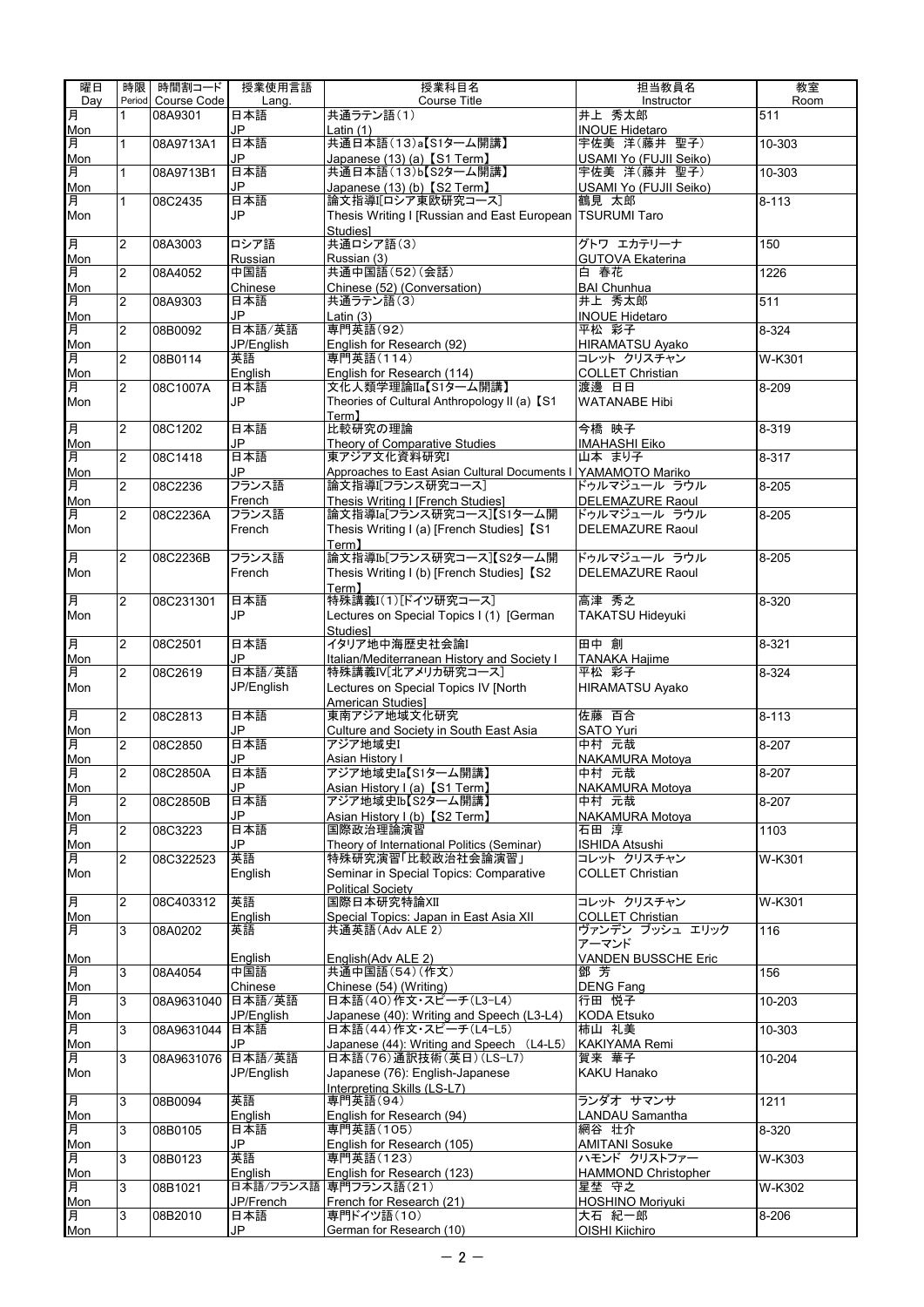| 曜日              | 時限             | 時間割コード      | 授業使用言語     | 授業科目名                                                                             | 担当教員名                        | 教室                                |
|-----------------|----------------|-------------|------------|-----------------------------------------------------------------------------------|------------------------------|-----------------------------------|
| Day             | Period         | Course Code | Lang.      | Course Title                                                                      | Instructor                   | Room                              |
| 月               | 3              | 08C1013A    | 日本語        | 民俗学a【S1ターム開講】                                                                     | 塚原 伸治                        | $8 - 112$                         |
| Mon             |                |             | JP         | Folklore Studies (a) [S1 Term]                                                    | TSUKAHARA Shinji             |                                   |
| 月               | 3              | 08C102308B  | 日本語        | 文化人類学特殊講義b(民俗学)【S2ターム開<br>講】                                                      | 塚原 伸治                        | $8 - 112$                         |
| Mon             |                |             | JP         | Lecture on Special Topics (Cultural                                               | <b>TSUKAHARA Shinji</b>      |                                   |
|                 |                |             |            | Anthropology) (b) [S2 Term]                                                       |                              |                                   |
| 月               | 3              | 08C1221     | 日本語        | 比較文学比較文化論演習I                                                                      | 佐藤 光                         | 120                               |
| Mon             |                |             | JP         | Seminar on Comparative Literature and                                             | <b>SATO Hikari</b>           |                                   |
|                 |                |             |            | Culture I                                                                         |                              |                                   |
| 月               | 3              | 08C130801   | 日本語        | 文化社会論(1)[現代思想コース]                                                                 | 大石 紀一郎                       | 8-206                             |
| Mon             |                |             | JP         | Philosophy of Culture and Society (1)                                             | OISHI Kiichiro               |                                   |
|                 |                |             | 英語         | [Contemporary Thought and Philosophy]<br>基礎言語理論III: 音の体系【S1ターム開講】                 | グレノンイザベル                     | $8 - 113$                         |
| 月<br>Mon        | 3              | 08C1554     | English    | Introduction to Theoretical Linguistics III:                                      | <b>GRENON Izabelle</b>       |                                   |
|                 |                |             |            | Phonetics and Phonology [S1 Term]                                                 |                              |                                   |
| 月               | 3              | 08C161004   |            | 日本語/フランス語 テクスト分析演習III(4)                                                          | 星埜 守之                        | $\overline{W}$ -K302              |
| Mon             |                |             | JP/French  | Seminar: Text Analysis III (4)                                                    | HOSHINO Moriyuki             |                                   |
| 月               | 3              | 08C2112     | 日本語        | ヨーロッパの地理[イギリス研究コース]                                                               | 呉羽 正昭                        | 1214                              |
| Mon             |                |             | JP         | Geography of Europe [British Studies]                                             | <b>KUREHA Masaaki</b>        |                                   |
| 月               | 3              | 08C2116     | 日本語        | 特殊講義II[イギリス研究コース]                                                                 | 遠藤 貢                         | 8-207                             |
| Mon             |                |             | JP         | Lectures on Special Topics II [British Studies] ENDO Mitsugi                      |                              |                                   |
| 月               | 3              | 08C2211     | 日本語        | ヨーロッパの地理[フランス研究コース]                                                               | 呉羽 正昭                        | 1214                              |
| Mon             |                |             | JP         | Geography of Europe [French Studies]                                              | <b>KUREHA Masaaki</b>        |                                   |
| 月               | 3              | 08C2219     | 日本語/フランス語  | フランス文学テクスト分析演習                                                                    | 星埜 守之                        | W-K302                            |
| Mon             |                |             | JP/French  | <b>Textual Analysis of French Literature</b>                                      | <b>HOSHINO Moriyuki</b>      |                                   |
| 月               | 3              | 08C2312     | 日本語        | ヨーロッパの地理[ドイツ研究コース]                                                                | 呉羽 正昭                        | 1214                              |
| Mon             |                |             | JP         | Geography of Europe [German Studies]                                              | <b>KUREHA Masaaki</b>        |                                   |
| 月               | 3              | 08C2412     | 日本語        | ヨーロッパの地理[ロシア東欧研究コース]                                                              | 呉羽 正昭                        | 1214                              |
| Mon             |                |             | JP         | Geography of Europe [Russian and East                                             | <b>KUREHA Masaaki</b>        |                                   |
|                 |                |             |            | European Studies]                                                                 |                              |                                   |
| 月               | 3              | 08C2512     | 日本語<br>JP  | ヨーロッパの地理[イタリア地中海研究コース]                                                            | 呉羽 正昭                        | 1214                              |
| Mon             |                |             |            | Geography of Europe [Italian/Mediterranean<br><b>Studies1</b>                     | <b>KUREHA Masaaki</b>        |                                   |
| 月               | 3              | 08C263401   | 英語         | 特殊研究演習V(1)[北アメリカ研究コース]                                                            | ランダオ サマンサ                    | 1211                              |
| Mon             |                |             | English    | Special Topics V (1) (Seminar) [North                                             | <b>LANDAU Samantha</b>       |                                   |
|                 |                |             |            | American Studies]                                                                 |                              |                                   |
| 月               | 3              | 08C311509   | 日本語        | 特殊講義「現代経済論」                                                                       | 鍾非                           | 1103                              |
| Mon             |                |             | JP         | Lectures on Special Topics (Contemporary                                          | SHOU Hi                      |                                   |
|                 |                |             |            | Economics)                                                                        |                              |                                   |
| 月               | 3              | 08C3116     | 日本語        | 公共哲学演習[相関社会科学コース]                                                                 | 網谷 壮介                        | 8-320                             |
| Mon             |                |             | JP         | Public Philosophy (Seminar) [Interdisciplinary AMITANI Sosuke<br>Social Sciences1 |                              |                                   |
| 月               | 3              | 08C321610   | 日本語        | 特殊講義「アフリカ国際関係」                                                                    | 遠藤 貢                         | 8-207                             |
| Mon             |                |             | JP         | Lectures on Special Topics (International                                         | <b>ENDO Mitsugi</b>          |                                   |
|                 |                |             |            | Relations of Africa)                                                              |                              |                                   |
| 月               | $\mathcal{S}$  | 08C403302   | 英語         | 国際日本研究特論II                                                                        | ハモンド クリストファー                 | W-K303                            |
| <br>Mon         |                |             | English    | Special Topics: Japan in East Asia II                                             | <b>HAMMOND Christopher</b>   |                                   |
| 月               | 4              | 08A5005     | スペイン語      | 共通スペイン語(5)(演習)                                                                    | 松田 葉月                        | 162                               |
| <u>Mon</u><br>月 |                |             | Espagnol   | Spanish (5) (Seminar)                                                             | <b>MATSUDA Hazuki</b>        |                                   |
|                 | 4              | 08A9473     | 日本語<br>JP  | ヘブライ語(1)                                                                          | 飯郷 友康<br><b>IGO Tomovasu</b> | 761                               |
| Mon<br>月        | 4              | 08A9631032  | 日本語/英語     | Hebrew (1)<br>日本語(32)アカデミックスキル(総合)(L3-L4)                                         | 柿山 礼美                        | 10-303                            |
| Mon             |                |             | JP/English | Japanese (32): Integrated Academic Skills                                         | KAKIYAMA Remi                |                                   |
|                 |                |             |            | $(L3-4)$                                                                          |                              |                                   |
| 月               | 4              | 08A9631034  | 日本語        | 日本語(34)アカデミックスキル(総合)(L4-L5)                                                       | 藤井 明子                        | 10-203                            |
| Mon             |                |             | JP         | Japanese (34): Integrated Academic Skills                                         | <b>FUJII Akiko</b>           |                                   |
|                 |                |             |            | $(L4-5)$                                                                          |                              |                                   |
| 月               | $\overline{4}$ | 08B3004     | 日本語/ロシア語   | 専門ロシア語(4)                                                                         | 宮川 絹代                        | 8-320                             |
| Mon             |                |             | JP/Russian | Russian for Research (4)                                                          | MIYAGAWA Kinuyo<br>津田 浩司     |                                   |
| 月<br>Mon        | 4              | 08C1003     | 日本語<br>JP  | フィールド演習<br><b>Fieldwork Seminar</b>                                               | <b>TSUDA Koji</b>            | $8 - 112$                         |
| 月               | 4              | 08C102314   | 日本語        | 文化人類学特殊講義(動きと枠の人類学)                                                               | 土井 清美                        | 117                               |
| Mon             |                |             | JP         | Lecture on Special Topics (Cultural                                               | DOI Kiyomi                   |                                   |
|                 |                |             |            | Anthropology)                                                                     |                              |                                   |
| 月               | $\overline{4}$ | 08C1519     | 日本語        | 言語と社会II                                                                           | 吉川 雅之                        | $8 - 113$                         |
| Mon             |                |             | JP         | <b>Language and Society II</b>                                                    | YOSHIKAWA Masayuki           |                                   |
| 月               | 4              | 08C2455     | 日本語/ロシア語   | ロシア東欧特殊研究演習Ⅲ                                                                      | 宮川 絹代                        | 8-320                             |
| Mon             |                |             | JP/Russian | Russian and East European Special Topics                                          | MIYAGAWA Kinuyo              |                                   |
|                 |                |             |            | III (Seminar)                                                                     |                              |                                   |
| 耳               | 4              | 08C2531     | 日本語<br>JP  | 特殊研究演習II[イタリア地中海研究コース]                                                            | 高橋 英海                        | 8-321                             |
| Mon             |                |             |            | Special Topics II (Seminar)<br>[Italian/Mediterranean Studies]                    | <b>TAKAHASHI Hidemi</b>      |                                   |
| 月               | 4              | 08C2936     | 日本語        | 韓国朝鮮言語論特殊講義                                                                       | 福井 玲                         | 本郷・赤門総合                           |
|                 |                |             |            |                                                                                   |                              | 研究棟723                            |
| Mon             |                |             | JP         | Lectures on Special Topics (Korean                                                | <b>FUKUI Rei</b>             | Room 723, Akamon                  |
|                 |                |             |            | Language)                                                                         |                              | General Research<br>Bldg. (Hongo) |
|                 |                |             |            |                                                                                   |                              |                                   |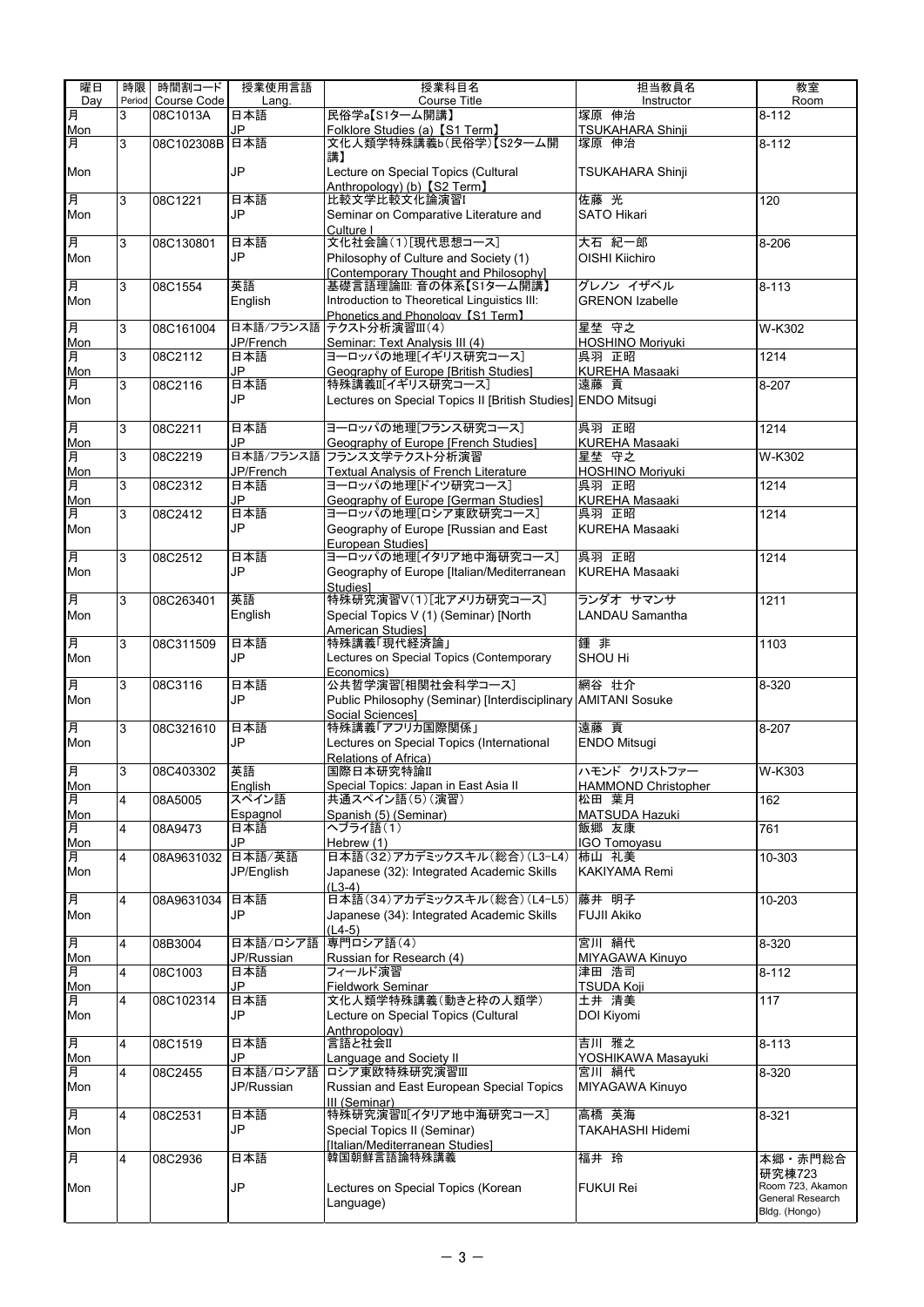| 曜日       | 時限             | 時間割コード             | 授業使用言語                 | 授業科目名                                                         | 担当教員名                               | 教室                    |
|----------|----------------|--------------------|------------------------|---------------------------------------------------------------|-------------------------------------|-----------------------|
| Dav      |                | Period Course Code | Lang.                  | Course Title                                                  | Instructor                          | Room                  |
| 月        | 4              | 08C311538          | 日本語/英語                 | 特殊講義「社会科学のための統計分析」                                            | 河合 玲一郎                              | 1231                  |
| Mon      |                |                    | JP/English             | Lectures on Special Topics (Statistical                       | <b>KAWAI Reijchiro</b>              |                       |
|          |                |                    |                        | <b>Analysis for Social Science)</b>                           |                                     |                       |
| 月        | $\overline{4}$ | 08C3217            | 日本語                    | 国際関係史演習                                                       | 酒井 哲哉                               | 8-207                 |
| Mon      |                |                    | JP                     | History of International Relations (Seminar)                  | SAKAI Tetsuya                       |                       |
| 月        | 5              | 08A2005            | 日本語                    | 共通ドイツ語(5)(演習)                                                 | 明星 聖子                               | 156                   |
| Mon      |                |                    | JP                     | German (5) (Seminar)                                          | MYOJO Kiyoko                        |                       |
| 月        | 5              | 08A9425            | 日本語                    | ベトナム語(1)                                                      | 野平 宗弘                               | 155                   |
| Mon      |                |                    | JP                     | Vietnamese (1)                                                | NOHIRA Munehiro                     |                       |
| 月        | 5              | 08A9711A1          | 日本語                    | 共通日本語(11)a【S1ターム開講】                                           | 大久保 雅子(藤井 聖子)                       | $10 - 201$            |
| Mon      |                |                    | JP                     | Japanese (11) (a) [S1 Term]                                   | OKUBO Masako (FUJII Seiko)          |                       |
| 月        | 5              | 08A9711A2          | 日本語                    | 共通日本語(11)a【S2ターム開講】                                           | 大久保 雅子(藤井 聖子)                       | 10-201                |
|          |                |                    | JP.                    |                                                               |                                     |                       |
| Mon      |                |                    | 日本語/英語                 | Japanese (11) (a) [S2 Term]                                   | OKUBO Masako (FUJII Seiko)<br>小川 浩之 |                       |
| 月        | 5              | 08B0084            |                        | 専門英語(84)                                                      |                                     | 8-317                 |
| Mon<br>月 |                |                    | JP/English<br>日本語/ドイツ語 | English for Research (84)<br>専門ドイツ語(15)                       | OGAWA Hiroyuki<br>石原 あえか            | $8 - 320$             |
|          | 5              | 08B2015            |                        |                                                               |                                     |                       |
| Mon      |                |                    | JP/German              | German for Research (15)                                      | <b>ISHIHARA Aeka</b>                |                       |
| 月        | 5              | 08C131402          | 日本語                    | 現代思想特殊研究I(2)                                                  | 國分 功一郎                              | 14-708                |
| Mon      |                |                    | JP                     | Special Topics in Contemporary Thought I (2) KOKUBUN Koichiro |                                     |                       |
| 月        | 5              | 08C161907          | 日本語/ドイツ語               | 言語文化論特殊研究(7)                                                  | 石原 あえか                              | $8 - 320$             |
| Mon      |                |                    | JP/German              | Special Seminar on Language and Culture (7)   ISHIHARA Aeka   |                                     |                       |
| 月        | 5              | 08C2143            | 日本語/英語                 | イギリス歴史·政治論演習I                                                 | 小川 浩之                               | 8-317                 |
| Mon      |                |                    | JP/English             | British History and Politics I (Seminar)                      | OGAWA Hiroyuki                      |                       |
| 月        | 5              | 08C261702          | 日本語                    | 特殊講義II(2)[北アメリカ研究コース]                                         | 安部 圭介                               | 116                   |
| Mon      |                |                    | JP                     | Lectures on Special Topics II (2) [North                      | <b>ABE Keisuke</b>                  |                       |
|          |                |                    |                        | American Studies]                                             |                                     |                       |
| 月        | 5              | 08C2733            | 日本語                    | 論文指導『ラテンアメリカ研究コース】                                            | 上 英明                                | 8-208                 |
| Mon      |                |                    | JP.                    | Thesis Writing I [Latin American Studies]                     | <b>KAMI Hideaki</b>                 |                       |
| 月        | 5              | 08C2938            |                        | 日本語/韓国朝鮮語 韓国朝鮮社会文化論専門演習                                       | 三ツ井 崇                               | 8-205                 |
| Mon      |                |                    | JP/Korean              | Special Topics on Korean Culture and                          | MITSUI Takashi                      |                       |
|          |                |                    |                        | Society (Seminar)                                             |                                     |                       |
| 耳        | 5              | 08C3202            | 日本語                    | 国際法※                                                          | 北村 朋史                               | $8-321$ , $8-322$ ,   |
|          |                |                    |                        |                                                               |                                     | 8-324                 |
| Mon      |                |                    | <b>JP</b>              | International Law※                                            | KITAMURA Tomofumi                   |                       |
| 火        | 1              | 08A9469            | 日本語                    | ペルシャ語(1)                                                      | 前田 君江                               | W-K401                |
| Tue      |                |                    | JP                     | Persian (1)                                                   | MAEDA Kimie                         |                       |
| 火        | $\mathbf{1}$   | 08A9477            | 日本語                    | <b>サンスクリット語(1)</b>                                            | 梶原 三恵子                              | 153                   |
| Tue      |                |                    | JP                     | Sanskrit (1)                                                  | KAJIHARA Mieko                      |                       |
| 火        | 1              | 08A9713A2          | 日本語                    | 共通日本語(13)a【S1ターム開講】                                           | 宇佐美 洋(藤井 聖子)                        | 10-303                |
| Tue      |                |                    | JP                     | Japanese (13) (a) 【S1 Term】                                   | USAMI Yo (FUJII Seiko)              |                       |
| 火        | $\mathbf{1}$   | 08A9713B2          | 日本語                    | 共通日本語(13)b【S2ターム開講】                                           | 宇佐美 洋(藤井 聖子)                        | $10 - 303$            |
| Tue      |                |                    | JP                     | Japanese (13) (b) 【S2 Term】                                   | USAMI Yo (FUJII Seiko)              |                       |
| 火        | $\mathbf{1}$   | 08B0129            | 英語                     | 専門英語(129)                                                     | 前田 章                                | 8-209                 |
| Tue      |                |                    | Enalish                | English for Research (129)                                    | <b>MAEDA Akira</b>                  |                       |
| 火        | $\mathbf{1}$   | 08C1118            | 日本語/英語                 | 映像芸術論II                                                       | カペル マチュー                            | 8-323                 |
| Tue      |                |                    | JP/English             | Film Studies II                                               | <b>CAPEL Mathieu</b>                |                       |
|          |                |                    |                        | 地域文化研究[イギリス研究コース]                                             | 和田 毅                                | $8 - 207$             |
| 永        |                | 08C2148            | 日本語<br>JP              |                                                               |                                     |                       |
| Tue      |                |                    |                        | Area Studies [British Studies]                                | WADA Takeshi                        |                       |
| 火        | 1              | 08C2256            | 日本語                    | 地域文化研究[フランス研究コース]                                             | 和田 毅                                | 8-207                 |
| Tue      |                |                    | JP                     | Area Studies [French Studies]                                 | <b>WADA Takeshi</b>                 |                       |
| 火        | 1              | 08C2351            | 日本語                    | 地域文化研究「ドイツ研究コース]                                              | 和田 毅                                | 8-207                 |
| Tue      |                |                    | JP                     | Area Studies [German Studies]                                 | WADA Takeshi                        |                       |
| 火        | 1              | 08C2459            | 日本語                    | 地域文化研究[ロシア東欧研究コース]                                            | 和田 毅                                | 8-207                 |
| Tue      |                |                    | <b>JP</b>              | Area Studies [Russian and East European                       | WADA Takeshi                        |                       |
|          |                |                    |                        | <b>Studies1</b>                                               |                                     |                       |
| 火        | 1              | 08C2550            | 日本語                    | 地域文化研究[イタリア地中海研究コース]                                          | 和田 毅                                | 8-207                 |
| Tue      |                |                    | JP                     | Area Studies [Italian/Mediterranean Studies]                  | WADA Takeshi                        |                       |
| 火        | 1              | 08C2655            | 日本語                    | 地域文化研究[北アメリカ研究コース]                                            | 和田 毅                                | $8 - 207$             |
| Tue      |                |                    | JP                     | Area Studies [North American Studies]                         | WADA Takeshi                        |                       |
| 火        | 1              | 08C2780            | 日本語                    | 地域文化研究[ラテンアメリカ研究コース]                                          | 和田 毅                                | 8-207                 |
| Tue      |                |                    | JP                     | Area Studies [Latin American Studies]                         | WADA Takeshi                        |                       |
| 火        | 1              | 08C2830            | 日本語                    | 朝鮮地域特殊演習                                                      | 月脚 達彦                               | $\overline{8} - 113$  |
| Tue      |                |                    | JP                     | Special Studies: Culture and Society in                       | TSUKIASHI Tatsuhiko                 |                       |
|          |                |                    |                        | Korea (Seminar)                                               |                                     |                       |
| 火        | 1              | 08C2857            | 日本語                    | 地域文化研究[アジア・日本研究コース]                                           | 和田 毅                                | $8 - 207$             |
| Tue      |                |                    | JP                     | Area Studies [Asian and Japanese Studies]                     | WADA Takeshi                        |                       |
| 火        | $\mathbf{1}$   | 08C2933            | 日本語                    | 韓国朝鮮史                                                         | 月脚 達彦                               | $8 - 113$             |
| Tue      |                |                    | JP                     | Korean History                                                | TSUKIASHI Tatsuhiko                 |                       |
| 火        | $\mathbf{1}$   | 08C2945            | 日本語                    | 地域文化研究[韓国朝鮮研究コース]                                             | 和田 毅                                | 8-207                 |
| Tue      |                |                    | JP                     | Area Studies [Korean Studies]                                 | WADA Takeshi                        |                       |
| 火        | $\mathbf{1}$   | 08C403304          | 英語                     | 国際日本研究特論IV                                                    | 前田 章                                | 8-209                 |
| Tue      |                |                    | English                | Special Topics: Japan in East Asia IV                         | <b>MAEDA Akira</b>                  |                       |
| ¥        | $\overline{2}$ | 08A0008            | 英語                     | 共通英語(8)                                                       | アンダル ジャクリーン                         | W-K201                |
| Tue      |                |                    | English                | English (8)                                                   | <b>ANDALL Jacqueline</b>            |                       |
| 火        | $\overline{2}$ | 08A2003            | 英語/ドイツ語                | 共通ドイツ語(3)(初級)                                                 | カウフマン イングリット                        | $\overline{10} - 102$ |
| Tue      |                |                    | English/German         | German (3) (Introductory)                                     | <b>KAUFMANN Ingrid</b>              |                       |
| 火        | $\overline{2}$ | 08A2004            | 日本語                    | 共通ドイツ語(4)(演習)                                                 | 針貝 真理子                              | $\overline{1}07$      |
| Tue      |                |                    | JP                     | German (4) (Seminar)                                          | <b>HARIGAI Mariko</b>               |                       |
|          |                |                    |                        |                                                               |                                     |                       |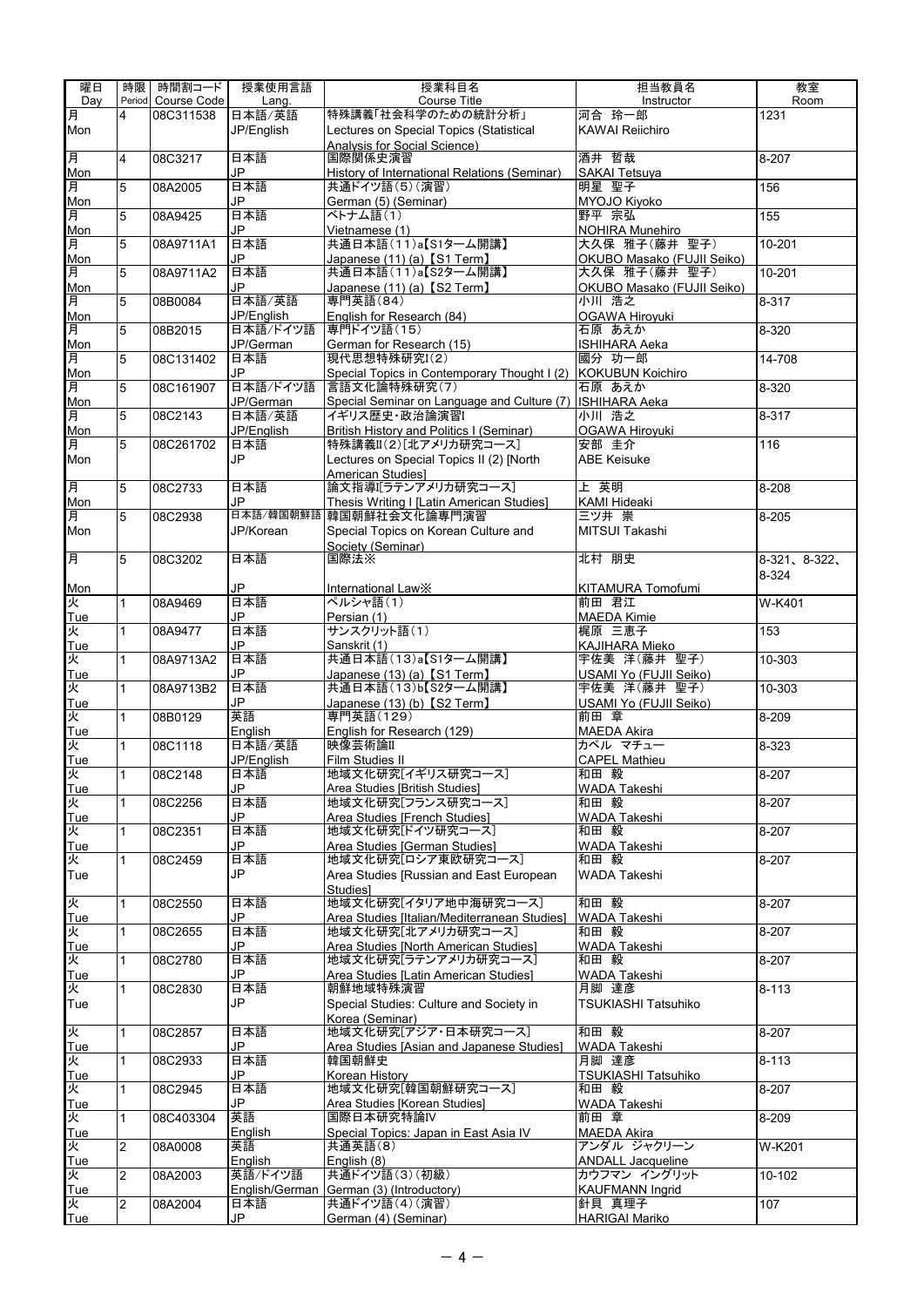| 曜日                   | 時限                      | 時間割コード      | 授業使用言語            | 授業科目名                                                                               | 担当教員名                             | 教室                    |
|----------------------|-------------------------|-------------|-------------------|-------------------------------------------------------------------------------------|-----------------------------------|-----------------------|
| Dav                  | Period                  | Course Code | Lang.             | <b>Course Title</b>                                                                 | Instructor                        | Room                  |
| 火<br>Tue             | $\overline{2}$          | 08A9409     | 日本語<br>JP         | ポーランド語(1)<br>Polish (1)                                                             | 久山宏一<br>KUYAMA Koichi             | 150                   |
| 火                    | $\overline{2}$          | 08A9631042  | 日本語/英語            | 日本語(42)中級総合(L3-L4)【S2ターム開講】小林 真紀子                                                   |                                   | 10-308                |
| Tue                  |                         |             | JP/English        | Japanese (42): Comprehensive Intermediate KOBAYASHI Makiko                          |                                   |                       |
|                      |                         |             |                   | Japanese (L3-L4) 【S2 Term】※                                                         |                                   |                       |
| 火                    | $\overline{2}$          | 08A9631048  | 日本語               | 日本語(48)中級総合(L4-L5)【S2ターム開講】                                                         | 瀬尾 悠希子                            | 10-101                |
| Tue                  |                         |             | JP                | Japanese (48): Comprehensive Intermediate SEO Yukiko<br>Japanese (L4-L5) 【S2 Term】※ |                                   |                       |
| 火                    | $\overline{2}$          | 08A9631080  | 日本語               | 日本語(80)ニュース·社会(L6-LS)【S2ターム                                                         | 片山 智子                             | $\overline{10} - 203$ |
|                      |                         |             |                   | 開講】※                                                                                |                                   |                       |
| Tue                  |                         |             | JP                | Japanese (80): News and Society (L6-LS)                                             | <b>KATAYAMA Tomoko</b>            |                       |
| 火                    | $\overline{2}$          | 08B0073     | 英語                | [S2 Term] $\times$<br>専門英語(73)                                                      | 中井 真木                             | 112                   |
| Tue                  |                         |             | Enalish           | English for Research (73)                                                           | <b>NAKAI Maki</b>                 |                       |
| 夾                    | $\overline{2}$          | 08B7008     | 日本語               | 専門イタリア語(8)                                                                          | 山崎 彩                              | $8 - 320$             |
| Tue                  |                         |             | JP                | Italian for Research (8)                                                            | YAMASAKI Aya                      |                       |
| 火                    | $\overline{2}$          | 08B9203     | 日本語               | 専門ギリシア語(3)                                                                          | 筒井 賢治                             | 8-322                 |
| Tue<br>火             | $\overline{2}$          | 08B9305     | JP<br>日本語         | Greek for Research (3)<br>専門ラテン語(5)                                                 | <b>TSUTSUI Kenji</b><br>山本 芳久     | $\overline{14} - 708$ |
| Tue                  |                         |             | JP                | Latin for Research (5)                                                              | YAMAMOTO Yoshihisa                |                       |
| 火                    | $\overline{2}$          | 08C1010A    | 日本語               | 社会人類学理論IIa【S1ターム開講】                                                                 | 浜田 明範                             | 155                   |
| Tue                  |                         |             | JP                | Theories of Social Anthropology II (a) 【S1                                          | <b>HAMADA Akinori</b>             |                       |
|                      |                         |             |                   | Term <sub>1</sub>                                                                   | 宮地 隆廣                             |                       |
| 火<br>Tue             | $\overline{2}$          | 08C1028B    | 日本語<br>JP         | 比較社会科学b【S2ターム開講】<br>Comparative Social Science (b) [S2 Term]                        | <b>MIYACHI Takahiro</b>           | 14-407                |
| 火                    | $\overline{2}$          | 08C1113     | 日本語               | 造形空間芸術論                                                                             | 加治屋 健司                            | $8 - 323$             |
| Tue                  |                         |             | JP                | Esthetics of Space I                                                                | KAJIYA Kenji                      |                       |
| 火                    | $\overline{c}$          | 08C1218     | 英語                | 比較文化論II                                                                             | 中井 真木                             | 112                   |
| Tue                  |                         |             | English           | Comparative Culture II                                                              | <b>NAKAI Maki</b>                 |                       |
| 火<br>Tue             | $\overline{2}$          | 08C1310     | 日本語<br>JP         | Seminar on Philosophy of Culture and Society                                        | 梶谷 真司<br><b>KAJITANI Shinji</b>   | W-K301                |
|                      |                         |             |                   | [Contemporary Thought and Philosophy]                                               |                                   |                       |
| 火                    | 2                       | 08C1319     | 日本語               | 現代哲学特殊演習Ⅲ                                                                           | 山本 芳久                             | 14-708                |
| Tue                  |                         |             | JP                | Special Seminar on Contemporary Philosophy III                                      | YAMAMOTO Yoshihisa                |                       |
| 灭                    | 2                       | 08C1529     | 日本語/英語            | 言語理論I                                                                               | 小田 博宗                             | $8 - 112$             |
| Tue<br>火             | $\overline{2}$          | 08C160905   | JP/English<br>日本語 | Linguistic Theory I<br>テクスト分析演習II(5)                                                | ODA Hiromune<br>山﨑 彩              | 8-320                 |
| Tue                  |                         |             | JP                | Seminar: Text Analysis II (5)                                                       | YAMASAKI Aya                      |                       |
| 火                    | $\overline{c}$          | 08C2118     | 日本語               | 特殊講義IV[イギリス研究コース]                                                                   | 高安 健将                             | 117                   |
| Tue                  |                         |             | JP                | Lectures on Special Topics IV [British Studies] TAKAYASU Kensuke                    |                                   |                       |
| 火                    | $\overline{2}$          | 08C2446     | 日本語               | ロシア東欧研究IV                                                                           | 溝口 修平                             | 159                   |
| Tue                  | $\overline{2}$          |             | JP<br>日本語         | Russian and East European Studies VI<br>特殊講義IV[イタリア地中海研究コース]                        | MIZOGUCHI Shuhei<br>山崎 彩          |                       |
| 火<br>Tue             |                         | 08C2516     | JP                | Lectures on Special Topics IV                                                       | YAMASAKI Aya                      | 8-320                 |
|                      |                         |             |                   | [Italian/Mediterranean Studies]                                                     |                                   |                       |
| 火<br><u>Tue</u><br>火 | 2                       | 08C2525     | 日本語               | 地中海古典テクスト分析演習I                                                                      | 筒井 賢治                             | 8-322                 |
|                      |                         |             | JP                | <b>Textual Analysis of Classical Literature I</b>                                   | TSUTSUI Kenji                     |                       |
| Tue                  | $\overline{c}$          | 08C2622B    | 日本語<br>JP         | アメリカ思想テクスト分析演習b【S2ターム開講】 橋川 健竜                                                      |                                   | 8-317                 |
|                      |                         |             |                   | American Thoughts and Ideas (Seminar) (b)<br>[S2 Term]                              | HASHIKAWA Kenryu                  |                       |
| 火                    | $\overline{2}$          | 08C2642     | 日本語               | アメリカ思想テクスト分析【S1ターム開講】                                                               | 橋川 健竜                             | $8 - 317$             |
| Tue                  |                         |             | JP                | American Thought and Ideas [S1 Term]                                                | <b>HASHIKAWA Kenryu</b>           |                       |
| 灭                    | 2                       | 08C275001   | 日本語               | スペイン研究I(1)【S1ターム開講】                                                                 | 久米 順子                             | 116                   |
| Tue                  |                         |             | JP                | Spanish Studies I (1) [S1 Term]                                                     | <b>KUME Junko</b>                 |                       |
| 火<br>Tue             | $\overline{2}$          | 08C275101   | 日本語<br>JP         | スペイン研究II(1)【S2ターム開講】<br>Spanish Studies II (1) 【S2 Term】                            | 久米 順子<br><b>KUME Junko</b>        | $\frac{116}{116}$     |
| 火                    | 2                       | 08C2829     | 日本語               | 日本地域特殊演習                                                                            | 李 里花                              | 120                   |
| Tue                  |                         |             | JP                | Special Studies: Culture and Society in                                             | <b>LEE Rika</b>                   |                       |
|                      |                         |             |                   | Japan (Seminar)                                                                     |                                   |                       |
| 火                    | 2                       | 08C2919     | 日本語               | 特殊研究演習[韓国朝鮮研究コース]                                                                   | 李 里花                              | 120                   |
| Tue<br>火             | $\overline{2}$          | 08C3110     | JP<br>日本語         | Special Topics I (Seminar) [Korean Studies]<br>公共性の哲学[相関社会科学コース]                    | <b>LEE Rika</b><br>山本 芳久          | 14-708                |
| Tue                  |                         |             | JP                | Public Philosophy [Interdisciplinary Social                                         | YAMAMOTO Yoshihisa                |                       |
|                      |                         |             |                   | Sciencesl                                                                           |                                   |                       |
| 火                    | $\overline{2}$          | 08C3121     | 日本語               | 現代政治学演習                                                                             | 鹿毛 利枝子                            | 1109                  |
| Tue                  |                         |             | JP                | Contemporary Political Science (Seminar)                                            | <b>KAGE Rieko</b>                 |                       |
| 火<br>Tue             | $\overline{2}$          | 08C3130     | 日本語<br>JP         | 社会学研究[相関社会科学コース]<br>Sociology [Interdisciplinary Social Sciences]                   | 橋本 摂子<br><b>HASHIMOTO Setsuko</b> | 8-207                 |
| 义                    | 2                       | 08C321618   | 日本語               | 特殊講義「国際公共秩序論」                                                                       | 橋本 栄莉                             | 1103                  |
| Tue                  |                         |             | JP                | Lectures on Special Topics (International                                           | <b>HASHIMOTO Eri</b>              |                       |
|                      |                         |             |                   | Public Order)                                                                       |                                   |                       |
| 火                    | $\overline{\mathbf{c}}$ | 08C3236     | 日本語               | 社会学研究[国際関係論コース]                                                                     | 橋本 摂子                             | $8 - 207$             |
| Tue<br>火             | 2                       | 08C4046     | JP<br>英語          | Sociology [International Relations]<br>文化·思想研究特論II                                  | HASHIMOTO Setsuko<br>中井 真木        | 112                   |
| Tue                  |                         |             | English           | Topics in Interdisciplinary Cultural Studies II                                     | <b>NAKAI Maki</b>                 |                       |
| 火                    | 3                       | 08A4056     | 中国語               | 共通中国語(56)(精読)                                                                       | 菊池 真純                             | 1109                  |
| Tue                  |                         |             | Chinese           | Chinese (56) (Reading)                                                              | KIKUCHI Masumi                    |                       |
| 火                    | 3                       | 08A9433     | 日本語               | トルコ語(1)                                                                             | 高松 洋一                             | $\overline{109}$      |
| Tue                  |                         |             | JP                | Turkish (1)                                                                         | <b>TAKAMATSU Yoichi</b>           |                       |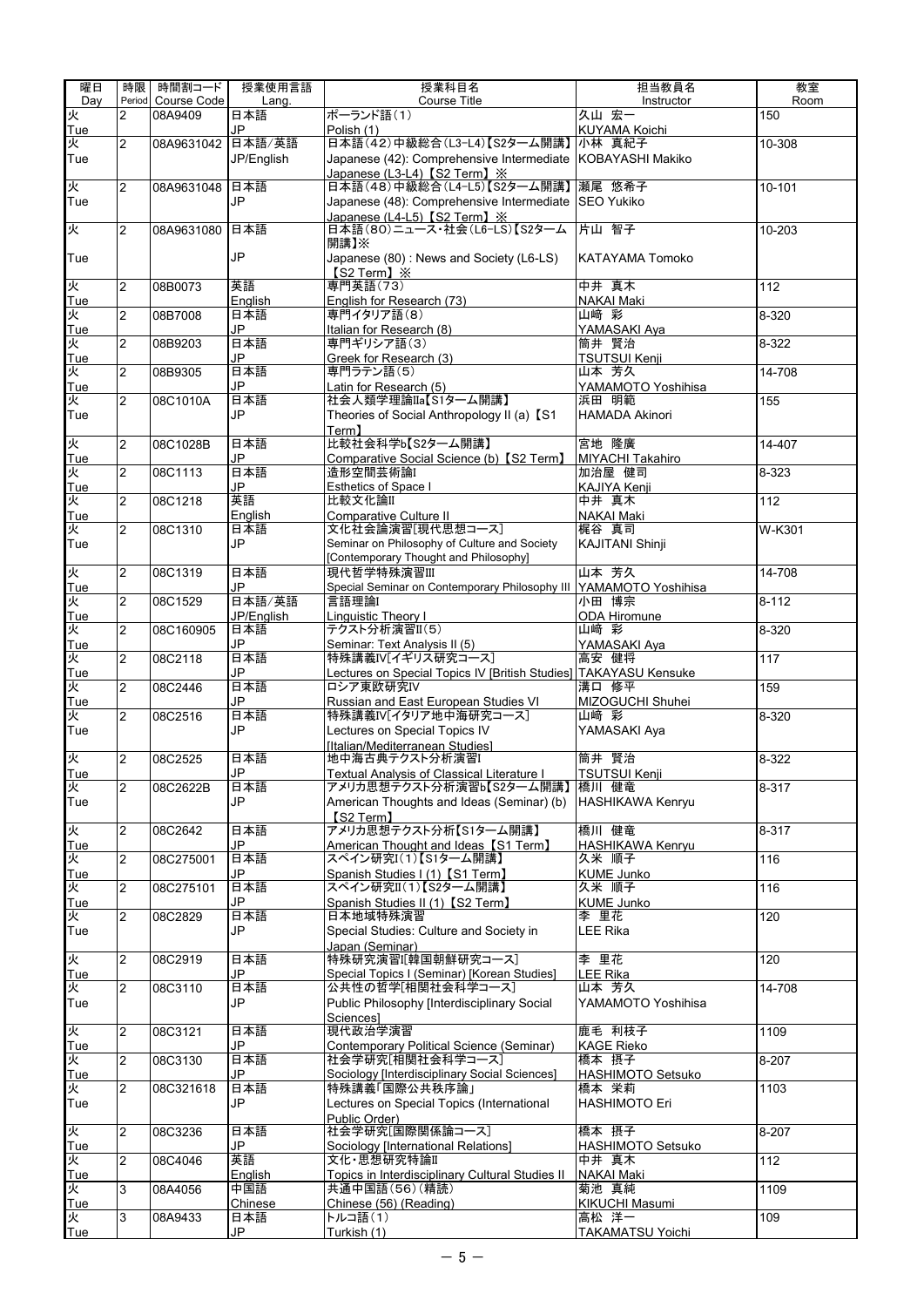| 曜日       | 時限     | 時間割コード      | 授業使用言語           | 授業科目名                                                            | 担当教員名                         | 教室                    |
|----------|--------|-------------|------------------|------------------------------------------------------------------|-------------------------------|-----------------------|
| Day      | Period | Course Code | Lang.            | Course Title                                                     | Instructor                    | Room                  |
| 火        | 3      | 08A9631050  | 日本語              | 日本語(50)歴史·社会の用語(L5-L7)                                           | 寺尾 綾                          | 10-308                |
| Tue      |        |             | JP               | Japanese (50): Terms on History and Society TERAO Aya            |                               |                       |
| 火        | 3      | 08A9631102  | 日本語/英語           | (L5-L7)<br>日本語(102)チュートリアル(L2-L4)                                | 片山 智子                         | $\overline{10} - 203$ |
| Tue      |        |             | JP/English       | Japanese (102): Tutorial (L2-L4)                                 | KATAYAMA Tomoko               |                       |
| 火        | 3      | 08A9631104  | 日本語              | 日本語(104)チュートリアル(L4-L5)                                           | 根本 愛子                         | 10-303                |
| Tue      |        |             | <b>JP</b>        | Japanese (104): Tutorial (L4-L5)                                 | NEMOTO Aiko                   |                       |
| 火        | 3      | 08B0107     | 英語               | 専門英語(107)                                                        | 岡地 迪尚                         | $8 - 113$             |
| Tue      |        |             | English          | English for Research (107)                                       | OKACHI Michinao               |                       |
| 火        | 3      | 08B0116     | 英語               | 専門英語(116)                                                        | 若林 茂則                         | W-K301                |
| Tue<br>火 | 3      | 08B1020     | English<br>日本語   | English for Research (116)<br>専門フランス語(20)                        | WAKABAYASHI Shigenori<br>松村 剛 | 8-322                 |
| Tue      |        |             | <b>JP</b>        | French for Research (20)                                         | MATSUMURA Takeshi             |                       |
| 火        | 3      | 08B5005A    | 日本語              | 専門スペイン語(5)a【S1ターム開講】                                             | 竹村 文彦                         | 8-321                 |
| Tue      |        |             | <b>JP</b>        | Spanish for Research (5) (a) [S1 Term]                           | <b>TAKEMURA Fumihiko</b>      |                       |
| 火        | 3      | 08B5005B    | 日本語              | 専門スペイン語(5)b【S2ターム開講】                                             | 竹村 文彦                         | $8 - 321$             |
| Tue      |        |             | JP               | Spanish for Research (5) (b) 【S2 Term】                           | <b>TAKEMURA Fumihiko</b>      |                       |
| 火        | 3      | 08C102309   | 日本語              | 文化人類学特殊講義(ヴァナキュラー文化)                                             | 加藤 幸治                         | 8-206                 |
| Tue      |        |             | JP               | Lecture on Special Topics (Cultural<br>Anthropology)             | <b>KATO Koji</b>              |                       |
| 火        | 3      | 08C1106     | 日本語              | 表象文化史演習                                                          | 中井 悠                          | 8-323                 |
| Tue      |        |             | JP               | Seminar on the History of Cultural                               | <b>NAKAI You</b>              |                       |
|          |        |             |                  | Representations                                                  |                               |                       |
| 火        | 3      | 08C130301   | 日本語              | 現代哲学演習(1)                                                        | 石井 剛                          | EAAセミナー室              |
|          |        |             |                  |                                                                  |                               | (101号館11号室)           |
| Tue      |        |             | <b>JP</b>        | Seminar on Contemporary Philosophy (1)                           | <b>ISHII Tsuyoshi</b>         | Room 11, Bldg.        |
| 火        | 3      |             | 日本語              | 原典講読特殊演習(1)[学際言語科学コース]                                           | 松村 剛                          | 101                   |
| Tue      |        | 08C151101   | JP               | Seminar on Readings in Specific Languages                        | MATSUMURA Takeshi             | 8-322                 |
|          |        |             |                  | (1) [Interdisciplinary Language Sciences]                        |                               |                       |
| 火        | 3      | 08C152802   | 英語               | 言語科学特殊講義(2)                                                      | 若林 茂則                         | W-K301                |
| Tue      |        |             | English          | Lecture: Special Topics in the Language                          | WAKABAYASHI Shigenori         |                       |
|          |        |             |                  | Sciences (2)                                                     |                               |                       |
| 火        | 3      | 08C1603     | 日本語              | 言語態研究演習                                                          | 大石 和欣                         | $8 - 320$             |
| Tue<br>火 | 3      | 08C2142     | <b>JP</b><br>日本語 | Seminar on Studies on Language and Text<br>ヨーロッパ政治論[イギリス研究コース]   | OISHI Kazuyoshi<br>森井 裕一      | 8-207                 |
| Tue      |        |             | JP               | European Politics [British Studies]                              | <b>MORII Yuichi</b>           |                       |
| 火        | 3      | 08C2239     | 日本語              | ヨーロッパ政治論[フランス研究コース]                                              | 森井 裕一                         | 8-207                 |
| Tue      |        |             | JP               | European Politics [French Studies]                               | <b>MORII Yuichi</b>           |                       |
| 火        | 3      | 08C2253     | 日本語              | フランス研究演習VIII                                                     | 松村 剛                          | $8 - 322$             |
| Tue      |        |             | <b>JP</b>        | French Studies (Seminar) VIII                                    | MATSUMURA Takeshi             |                       |
| 火        | 3      | 08C2338     | 日本語              | ヨーロッパ政治論[ドイツ研究コース]                                               | 森井 裕一                         | 8-207                 |
| Tue<br>火 | 3      | 08C2439     | JP<br>日本語        | European Politics [German Studies]<br>ヨーロッパ政治論[ロシア東欧研究コース]       | <b>MORII Yuichi</b><br>森井 裕一  | 8-207                 |
| Tue      |        |             | JP               | European Politics [Russian and East                              | <b>MORII Yuichi</b>           |                       |
|          |        |             |                  | European Studies]                                                |                               |                       |
| 火        | ပ      | 08C2542     | 日本語              |                                                                  | 森井 裕                          | $8 - 207$             |
| Tue      |        |             | JP               | European Politics [Italian/Mediterranean Studies]   MORII Yuichi |                               |                       |
| 火        | 3      | 08C261701   | 日本語/英語           | 特殊講義II(1)[北アメリカ研究コース]                                            | 土屋 和代                         | 8-205                 |
| Tue      |        |             | JP/English       | Lectures on Special Topics II (1) [North                         | <b>TSUCHIYA Kazuyo</b>        |                       |
| 火        | 3      | 08C2770     | 日本語              | American Studies]<br>ラテンアメリカ文学・思想演習I【S1ターム開講】                    | 竹村 文彦                         | 8-321                 |
| Tue      |        |             | JP               | Latin American Literature and Thoughts I                         | <b>TAKEMURA Fumihiko</b>      |                       |
|          |        |             |                  | (Seminar)【S1 Term】                                               |                               |                       |
| 火        | 3      | 08C2771     | 日本語              | ラテンアメリカ文学・思想演習II【S2ターム開講】                                        | 竹村 文彦                         | 8-321                 |
| Tue      |        |             | <b>JP</b>        | Latin American Literature and Thoughts II                        | <b>TAKEMURA Fumihiko</b>      |                       |
|          |        |             |                  | (Seminar) 【S2 Term】                                              |                               |                       |
| 火<br>Tue | 3      | 08C2809     | 日本語<br>JP        | 東アジア近現代史<br>Modern History of East Asia                          | 川島真<br>KAWASHIMA Shin         | $8 - 210$             |
| 火        | 3      | 08C2835     | 日本語              | 特殊研究演習I[アジア・日本研究コース]                                             | 石井 剛                          | EAAセミナー室              |
|          |        |             |                  |                                                                  |                               | (101号館11号室)           |
| Tue      |        |             | <b>JP</b>        | Special Topics I (Seminar) [Asian and                            | <b>ISHII Tsuyoshi</b>         | Room 11, Bldg.        |
|          |        |             |                  | Japanese Studies]                                                |                               | 101                   |
| 火        | 3      | 08C3205     | 日本語              | 国際関係史II                                                          | 川島真                           | $8 - 210$             |
| Tue      |        |             | JP               | History of International Relations II                            | KAWASHIMA Shin                |                       |
| 火<br>Tue | 3      | 08C321651   | 英語<br>English    | 特殊講義「マクロ経済概論」<br>Lectures on Special Topics (Macro Economics)    | 岡地 迪尚<br>OKACHI Michinao      | $8 - 113$             |
| 火        | 3      | 08C403315   | 英語               | 国際日本研究特論XV                                                       | 若林 茂則                         | W-K301                |
| Tue      |        |             | English          | Special Topics: Japan in East Asia XV                            | WAKABAYASHI Shigenori         |                       |
| 火        | 4      | 08A1004     | フランス語            | 共通フランス語(4)(会話)                                                   | ドゥルマジュール ラウル                  | 8-205                 |
| Tue      |        |             | French           | French (4) (Conversation)                                        | DELEMAZURE Raoul              |                       |
| 火        | 4      | 08A9306     | 日本語/その他          | 共通ラテン語(6)                                                        | ゴチェフスキ ヘルマン                   | W-K402                |
| Tue      |        |             | JP/Others        | Latin (6)                                                        | GOTTSCHEWSKI Hermann          |                       |
| 火        | 4      | 08A9427     | 日本語<br><b>JP</b> | ベトナム語(3)                                                         | 大泉 さやか                        | 1232                  |
| Tue<br>火 | 4      | 08A9435     | 日本語              | Vietnamese (3)<br>トルコ語(3)                                        | OIZUMI Sayaka<br>高松 洋一        | 102                   |
| Tue      |        |             | JP               | Turkish (3)                                                      | TAKAMATSU Yoichi              |                       |
| 火        | 4      | 08B0124     | 英語               | 専門英語(124)                                                        | ダルグリーシュ ブレガム                  | W-K303                |
| Tue      |        |             | English          | English for Research (124)                                       | <b>DALGLIESH Bregham</b>      |                       |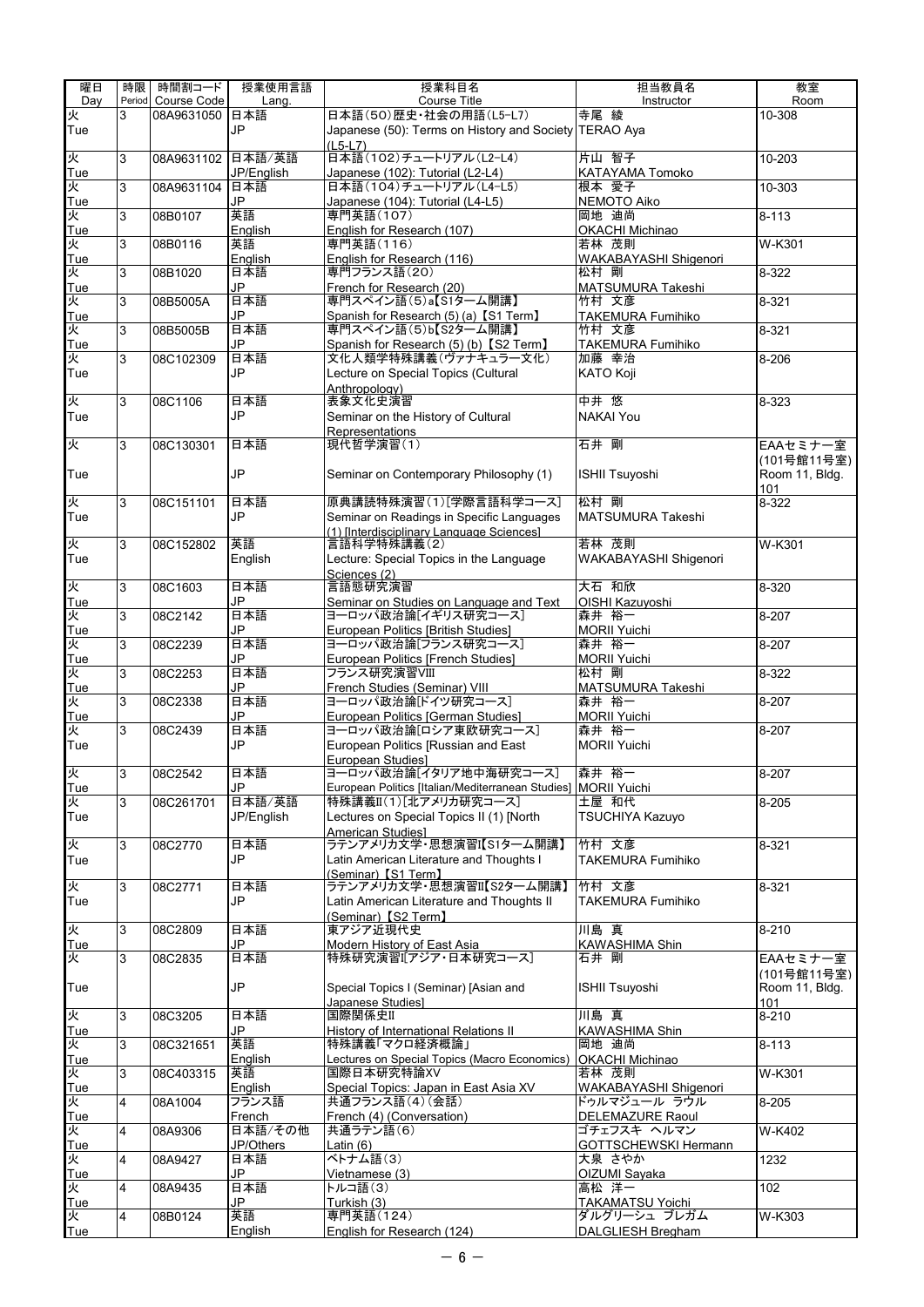| 曜日       | 時限              | 時間割コード             | 授業使用言語            | 授業科目名                                                            | 担当教員名                           | 教室                                    |
|----------|-----------------|--------------------|-------------------|------------------------------------------------------------------|---------------------------------|---------------------------------------|
| Day      |                 | Period Course Code | Lang.             | Course Title                                                     | Instructor                      | Room                                  |
| 火        | 4               | 08B0127            | 英語                | 専門英語(127)                                                        | 高見 典和                           | 1214                                  |
| Tue      |                 |                    | English           | English for Research (127)                                       | <b>TAKAMI Norikazu</b>          |                                       |
| 火        | 4               | 08B1022            | 日本語               | 専門フランス語(22)                                                      | 郷原 佳以                           | 8-320                                 |
| Tue      |                 |                    | JP                | French for Research (22)                                         | GOHARA Kai                      |                                       |
| 火        | 4               | 08C102310          | 日本語               | 文化人類学特殊講義(マルチスピーシーズ民族 近藤 祉秋                                      |                                 | $8 - 208$                             |
| Tue      |                 |                    | JP                | Lecture on Special Topics (Cultural                              | <b>KONDO Shiaki</b>             |                                       |
|          |                 |                    |                   | Anthropology)                                                    |                                 |                                       |
| 火        | $\overline{4}$  | 08C1214            | 日本語/フランス語 比較文学論II |                                                                  | 寺田 寅彦                           | 8-319                                 |
| Tue      |                 |                    | JP/French         | Comparative Literature II                                        | <b>TERADA Torahiko</b>          |                                       |
| 火        | 4               | 08C131101          | 日本語/ドイツ語          | 現代哲学特殊研究I(1)                                                     | 斉藤 渉                            | 8-317                                 |
| Tue      |                 |                    | JP/German         | Special Topics in Contemporary Philosophy I (1) SAITO Sho        |                                 |                                       |
| 火        | 4               | 08C1406            | 日本語               | 日本歴史文化論                                                          | 渡辺 美季                           | $14 - 501B$                           |
| Tue      |                 |                    | <b>JP</b>         | Japanese Historical Culture Studies                              | <b>WATANABE Miki</b>            |                                       |
| 火        | 4               | 08C1553            | 日本語               | 基礎言語理論II: 意味の体系【S1ターム開講】                                         | 矢田部 修一                          | $8 - 112$                             |
| Tue      |                 |                    | JP                | Introduction to Theoretical Linguistics II:                      | YATABE Shuichi                  |                                       |
|          |                 |                    |                   | Semantics and Pragmatics [S1 Term]                               |                                 |                                       |
| 火        | $\overline{4}$  | 08C161804          | 日本語               | 批評理論文献講読II(4)                                                    | 郷原 佳以                           | $8 - 320$                             |
| Tue      |                 |                    | <b>JP</b>         | Reading Critical Theory II (4)                                   | <b>GOHARA Kai</b>               |                                       |
| 火        | $\overline{4}$  | 08C2101            | 日本語               | イギリス歴史社会論I                                                       | 松園 伸                            | 8-209                                 |
| Tue      |                 |                    | JP                | <b>British History and Society I</b>                             | MATSUZONO Shin                  |                                       |
| 火        | 4               | 08C2221            | 日本語               | フランス言語文化論演習                                                      | 郷原 佳以                           | $8 - 320$                             |
| Tue      |                 |                    | JP                | French Linguistic Culture (Seminar)                              | <b>GOHARA Kai</b>               |                                       |
| 火        | 4               | 08C2535            | 日本語               | 特殊研究演習VI[イタリア地中海研究コース]                                           | 筒井 賢治                           | $8 - 322$                             |
| Tue      |                 |                    | JP                | Special Topics VI (Seminar)                                      | TSUTSUI Kenji                   |                                       |
|          |                 |                    |                   | [Italian/Mediterranean Studies]                                  |                                 |                                       |
| 火        | $\overline{4}$  | 08C2934            |                   | 日本語/韓国朝鮮語 韓国朝鮮社会文化論特殊講義                                          | 小林 聡明                           | 8-321                                 |
| Tue      |                 |                    | JP/Korean         | Lectures on Special Topics (Korean Culture                       | KOBAYASHI Somei                 |                                       |
|          |                 |                    |                   | and Society)                                                     |                                 |                                       |
| 火        | $\overline{4}$  | 08C3112            | 英語                | 社会経済学                                                            | 高見 典和                           | 1214                                  |
| Tue<br>火 | 4               | 08C3202            | English<br>日本語    | Socio-Economics<br>国際法※                                          | <b>TAKAMI Norikazu</b><br>北村 朋史 | $E-K212$                              |
| Tue      |                 |                    | <b>JP</b>         | International Law <sup>X</sup>                                   | KITAMURA Tomofumi               |                                       |
| 火        | 4               | 08C321647          | 日本語               | 特殊講義「国際体系」                                                       | 湯川 拓                            | 1103                                  |
| Tue      |                 |                    | JP                | Lectures on Special Topics (International                        | YUKAWA Taku                     |                                       |
|          |                 |                    |                   | Systems)                                                         |                                 |                                       |
| 火        | $\overline{4}$  | 08C4021            | 英語                | 国際社会分析の基礎I                                                       | 高見 典和                           | 1214                                  |
| Tue      |                 |                    | English           | Foundations of Social and International                          | <b>TAKAMI Norikazu</b>          |                                       |
|          |                 |                    |                   | Studies I                                                        |                                 |                                       |
| 火        | $\overline{4}$  | 08C403421          | 英語                | 国際日本研究演習XXI                                                      | ダルグリーシュ ブレガム                    | $W-K303$                              |
| Tue      |                 |                    | English           | Seminar: Japan in East Asia XXI                                  | DALGLIESH Bregham               |                                       |
| 火        | 5               | 08A3023            | 日本語/ロシア語          | 共通ロシア語(23)                                                       | グレチュコ ヴァレーリー                    | 150                                   |
| Tue      |                 |                    | JP/Russian        | Russian (23)                                                     | <b>GRECKO Valerij</b>           |                                       |
| 火        | 5               | 08A9005            | 日本語               | 共通アラビア語(5)                                                       | オダイマ ムハンマド                      | 8-321                                 |
| Tue      |                 |                    | JP                | Arabic (5)                                                       | <b>OUDAIMAH Mohamad</b>         |                                       |
| 火        | $5\phantom{.0}$ | 08A9465            | 日本語               | モンゴル語(1)                                                         | 荒井 幸康                           | 151                                   |
| Tue      |                 |                    | JP                | Mongolian (1)                                                    | <b>ARAI Yukiyasu</b>            |                                       |
| λź       | 5               | 08B0128            | 英語                | 専門英語(128)                                                        | 宮崎 成人                           | E-K212                                |
| Tue      |                 |                    | English           | English for Research (128)                                       | MIYAZAKI Masato                 |                                       |
| ¥        | 5               | 08B1024            |                   | 日本語/フランス語 専門フランス語(24)                                            | クーショ. エルヴェ                      | 108                                   |
| Tue      |                 |                    | JP/French         | French for Research (24)                                         | <b>COUCHOT Herve</b>            |                                       |
| 火        | 5               | 08C102303          | 日本語<br>JP         | 文化人類学特殊講義(自然人類学)                                                 | 井原 泰雄<br><b>IHARA Yasuo</b>     | 761                                   |
| Tue      |                 |                    |                   | Lecture on Special Topics (Cultural                              |                                 |                                       |
| 火        | 5               | 08C102311          | 日本語               | Anthropology) (Biological Anthropology)<br>文化人類学特殊講義(社会変化と美的感覚(タ | 上村 淳志                           | 117                                   |
|          |                 |                    |                   | ウシグ論))                                                           |                                 |                                       |
| Tue      |                 |                    | <b>JP</b>         | Lecture on Special Topics (Cultural                              | UEMURA Atsushi                  |                                       |
|          |                 |                    |                   | Anthropology)                                                    |                                 |                                       |
| 火        | 5               | 08C2144            | 日本語               | イギリス歴史·政治論演習II                                                   | 後藤 春美                           | 8-320                                 |
| Tue      |                 |                    | JP                | British History and Politics II (Seminar)                        | <b>GOTO Harumi</b>              |                                       |
| 火        | 5               | 08C2243            | 日本語/フランス語         | フランス研究IV                                                         | クーショ. エルヴェ                      | 108                                   |
| Tue      |                 |                    | JP/French         | <b>French Studies IV</b>                                         | <b>COUCHOT Herve</b>            |                                       |
| 火        | 5               | 08C2340            | 日本語/英語/ドイツ語       | ドイツ研究II                                                          | 川喜田 敦子                          | 514                                   |
| Tue      |                 |                    | JP/English/German | <b>German Studies II</b>                                         | <b>KAWAKITA Atsuko</b>          |                                       |
| 火        | 5               | 08C271701          | 日本語               | 特殊講義V(1)[ラテンアメリカ研究コース]                                           | 上村 淳志                           | 117                                   |
| Tue      |                 |                    | JP                | Lectures on Special Topics V (1) [Latin                          | <b>UEMURA Atsushi</b>           |                                       |
|          |                 |                    |                   | <b>American Studies1</b>                                         |                                 |                                       |
| 火        | 5               | 08C2916            | 日本語               | 特殊講義III[韓国朝鮮研究コース]                                               | 本田 洋                            | 本郷・法文1号館                              |
|          |                 |                    |                   |                                                                  |                                 | 112教室                                 |
| Tue      |                 |                    | <b>JP</b>         | Lectures on Special Topics III [Korean                           | <b>HONDA Hiroshi</b>            | Room 112, Bldg.1,<br>Faculty of Law & |
|          |                 |                    |                   | Studies1                                                         |                                 | Letters (Hongo)                       |
| 火        | 5               | 08C321648          | 英語                | 特殊講義「国際金融」                                                       | 宮崎 成人                           | E-K212                                |
| Tue      |                 |                    | English           | Lectures on Special Topics (International                        | MIYAZAKI Masato                 |                                       |
|          |                 |                    |                   | Finance)                                                         |                                 |                                       |
| 火        | 5               | 08C4028            | 英語                | 国際社会分析特論II                                                       | 宮崎 成人                           | $E-K212$                              |
| Tue      |                 |                    | English           | Topics in Social and International Studies II                    | MIYAZAKI Masato                 |                                       |
| 水        | 1               | 08B0130            | 英語                | 専門英語(130)                                                        | ディーエル グレゴリー ロジャー                | W-K301                                |
| Wed      |                 |                    | English           | English for Research (130)                                       | <b>DALZIEL Gregory Rogers</b>   |                                       |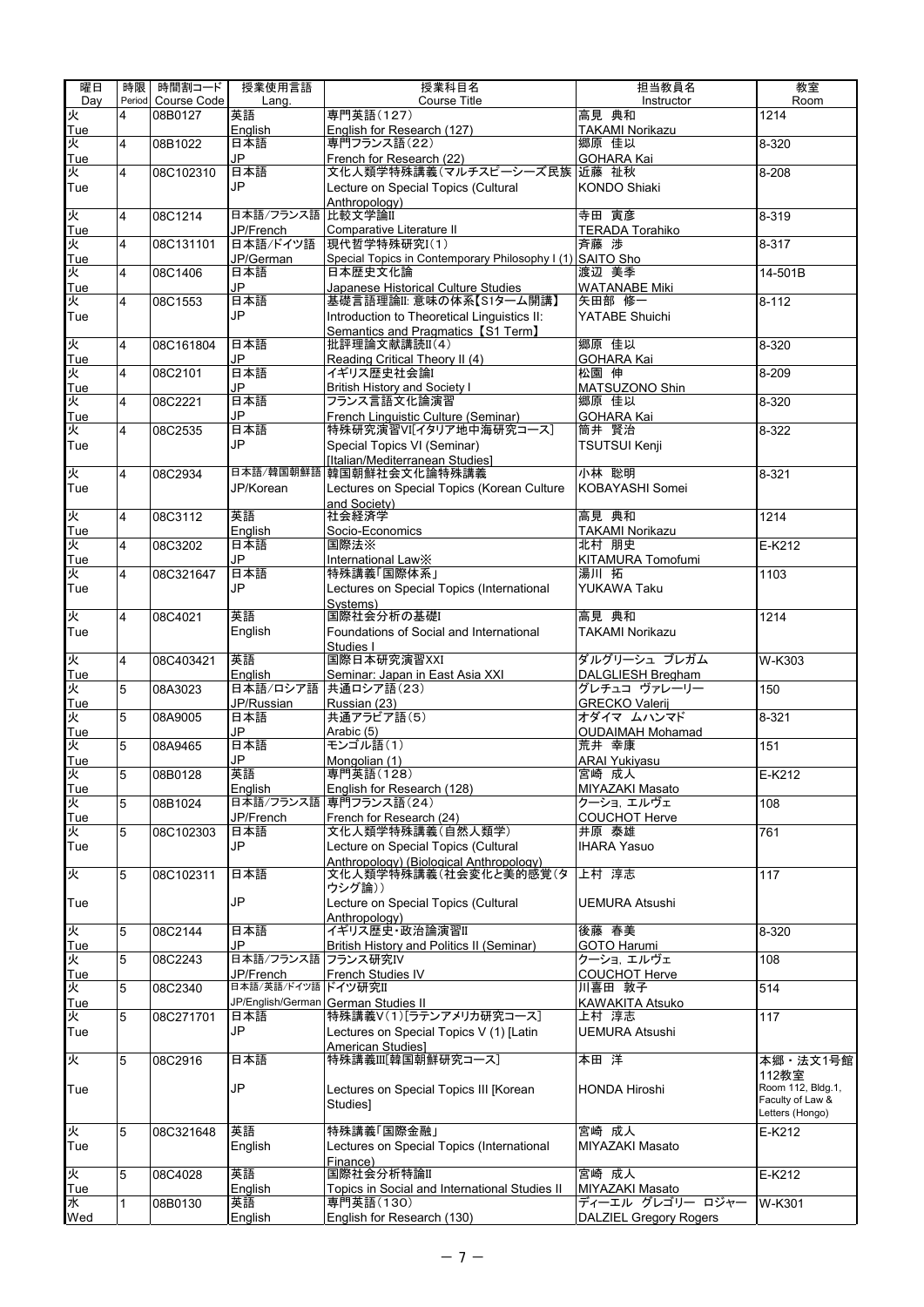| 曜日       | 時限             | 時間割コード      | 授業使用言語               | 授業科目名                                                                              | 担当教員名                                     | 教室                    |
|----------|----------------|-------------|----------------------|------------------------------------------------------------------------------------|-------------------------------------------|-----------------------|
| Day      | Period         | Course Code | Lang.                | <b>Course Title</b>                                                                | Instructor                                | Room                  |
| 水        | 1              | 08C403313   | 英語                   | 国際日本研究特論XIII                                                                       | ディーエル グレゴリー ロジャー                          | W-K301                |
| Wed      |                |             | English              | Special Topics: Japan in East Asia XIII                                            | DALZIEL Gregory Rogers                    |                       |
| 水<br>Wed | 2              | 08A0201     | 英語<br>English        | 共通英語(Adv ALE 1)<br>English(Adv ALE 1)                                              | ボルジロフスカヤ アンナ<br><b>BORDILOVSKAYA Anna</b> | 8-208                 |
| 水        | $\overline{2}$ | 08A2001     | 日本語                  | 共通ドイツ語(1)(文法)                                                                      | 一條 麻美子                                    | 1226                  |
| Wed      |                |             | <b>JP</b>            | German (1) (Grammar)                                                               | ICHIJO Mamiko                             |                       |
| 水        | $\overline{2}$ | 08A4009     | 中国語                  | 共通中国語(9)(会話)                                                                       | 王雪萍                                       | $\overline{516}$      |
| Wed      |                |             | Chinese              | Chinese (9) (Conversation)                                                         | <b>WANG Xueping</b>                       |                       |
| 水        | $\overline{2}$ | 08A7001     | イタリア語                | 共通イタリア語(1)                                                                         | マルコ ビオンディ                                 | 10-304                |
| Wed      |                |             | Italian              | Italian (1)                                                                        | <b>BIONDI Marco</b>                       |                       |
| ¥        | $\overline{2}$ | 08B0088     | 英語                   | 専門英語(88)                                                                           | アンダル ジャクリーン                               | 8-206                 |
| Wed<br>¥ | $\overline{2}$ | 08B0113     | English<br>英語        | English for Research (88)<br>専門英語(113)                                             | <b>ANDALL Jacqueline</b><br>成田 大樹         | 8-209                 |
| Wed      |                |             | Enalish              | English for Research (113)                                                         | NARITA Daiju                              |                       |
| ¥        | $\overline{2}$ | 08B0115     | 英語                   | 専門英語(115)                                                                          | ローランド ダグラス                                | $\overline{W}$ -K301  |
| Wed      |                |             | English              | English for Research (115)                                                         | ROLAND Douglas                            |                       |
| 水        | $\overline{2}$ | 08C1005     | 日本語                  | 卒業論文演習[文化人類学コース]                                                                   | 藏本 龍介                                     | $\overline{14-407}$   |
| Wed      |                |             | JP                   | <b>Graduation Thesis Seminar [Cultural</b>                                         | <b>KURAMOTO Ryosuke</b>                   |                       |
|          |                |             |                      | Anthropoloavl                                                                      |                                           |                       |
| ¥        | $\overline{2}$ | 08C1125     | 日本語                  | 表象文化論特殊研究演習I                                                                       | 野村 喜和夫                                    | $\sqrt{8} - 323$      |
| Wed<br>¥ | $\overline{2}$ | 08C130101   | JP<br>日本語            | Seminar on Special Topics I<br>現代哲学(1)                                             | NOMURA Kiwao<br>齋藤 幸平                     | 8-320                 |
| Wed      |                |             | JP                   | Contemporary Philosophy (1)                                                        | SAITO Kohei                               |                       |
| ¥        | $\overline{2}$ | 08C1410     | 日本語                  | 芸能·芸術論                                                                             | 矢内 賢二                                     | $E-K211$              |
| Wed      |                |             | JP                   | Studies in Drama and Art                                                           | YANAI Kenji                               |                       |
| 水        | $\overline{2}$ | 08C1421     | 日本語                  | 学際日本文化論演習Ⅱ                                                                         | 齋藤 希史                                     | $\overline{14} - 605$ |
| Wed      |                |             | JP.                  | Seminar in Interdisciplinary Japanese Culture II                                   | <b>SAITO Mareshi</b>                      |                       |
| 水        | $\overline{2}$ | 08C152801   | 英語                   | 言語科学特殊講義(1)                                                                        | ローランド ダグラス                                | $\overline{W}$ -K301  |
| Wed      |                |             | English              | Lecture: Special Topics in the Language                                            | <b>ROLAND Douglas</b>                     |                       |
|          |                |             |                      | Sciences (1)                                                                       |                                           |                       |
| ¥<br>Wed | $\overline{2}$ | 08C1602     | 日本語<br>JP            | テクスト文化論基礎<br>Introduction to Studies on Text and Culture                           | 武田 将明<br><b>TAKEDA Masaaki</b>            | 8-317                 |
| 水        | $\overline{2}$ | 08C2131     | 英語                   | 特殊研究演習I[イギリス研究コース]                                                                 | アンダル ジャクリーン                               | $8 - 206$             |
| Wed      |                |             | English              | Special Topics I (Seminar) [British Studies]                                       | <b>ANDALL Jacqueline</b>                  |                       |
| ¥        | $\overline{2}$ | 08C2450     | 日本語                  | ロシア東欧政治社会演習                                                                        | 鶴見 太郎                                     | 8-205                 |
| Wed      |                |             | JP                   | Russian and East European Politics and                                             | <b>TSURUMI Taro</b>                       |                       |
|          |                |             |                      | Society (Seminar)                                                                  |                                           |                       |
| ¥        | $\overline{2}$ | 08C2623B    | 日本語/英語               | アメリカ文学テクスト分析演習b【S2ターム開講】                                                           | 井上 博之                                     | $8 - 113$             |
| Wed<br>水 | $\overline{2}$ | 08C2643     | JP/English<br>日本語/英語 | American Literature (Seminar) (b) [S2 Term]<br>アメリカ文学テクスト分析【S1ターム開講】               | <b>INOUE Hiroyuki</b><br>井上 博之            | $8 - 113$             |
| Wed      |                |             | JP/English           | American Literature 【S1 Term】                                                      | <b>INOUE Hiroyuki</b>                     |                       |
| 水        | $\overline{2}$ | 08C2823     | 日本語                  | 特殊講義V「アジア·日本研究コース」                                                                 | 鈴木 啓之                                     | $\overline{8} - 112$  |
| Wed      |                |             | JP                   | Lectures on Special Topics V [Asian and                                            | SUZUKI Hiroyuki                           |                       |
|          |                |             |                      | Japanese Studiesl                                                                  |                                           |                       |
| 水        | 2              | 08C3119     | 日本語                  | 現代社会学演習                                                                            | 橋本 摂子                                     | 8-207                 |
| Wed      |                |             | JP                   | Contemporary Sociology (Seminar)                                                   | HASHIMOTO Setsuko<br>鶴見 太郎                |                       |
| 水<br>Wed | 2              | 08C322521   | 日本語<br>JP            | 特殊研究演習「ロシア・東欧政治社会演習」<br>Seminar in Special Topics: Russian and East   TSURUMI Taro |                                           | $8 - 205$             |
|          |                |             |                      | European Politics and Society                                                      |                                           |                       |
| 水        | $\overline{2}$ | 08C403325   | 英語                   | 国際日本研究特論XXV                                                                        | ローランド ダグラス                                | W-K301                |
| Wed      |                |             | English              | Special Topics: Japan in East Asia XXV                                             | <b>ROLAND Douglas</b>                     |                       |
| 水        | $\overline{2}$ | 08C4039     | 英語                   | 東アジアの社会I                                                                           | 園田 茂人                                     | 523                   |
| Wed      |                |             | English              | Society in East Asia I                                                             | SONODA Shigeto                            |                       |
| 水        | 3              | 08A0003     | 英語                   | 共通英語(3)                                                                            | サーギル ジェームズ                                | 8-205                 |
| Wed<br>水 | 3              | 08A0301     | English<br>英語        | English (3)<br>共通英語(教職英語コミュニケーション1)                                                | <b>THURGILL James</b><br>サーギル ジェームズ       | 8-205                 |
| Wed      |                |             | English              | English (Teaching Profession 1)                                                    | <b>THURGILL James</b>                     |                       |
| 水        | 3              | 08A4008     | 日本語/中国語              | 共通中国語(8)(精読)                                                                       | 石井 剛                                      | 149                   |
| Wed      |                |             | JP/Chinese           | Chinese (8) (Reading)                                                              | <b>ISHII Tsuyoshi</b>                     |                       |
| 水        | 3              | 08A7007     |                      | 日本語/イタリア語 共通イタリア語(7)                                                               | 岡本 太郎                                     | 109                   |
| Wed      |                |             | JP/Italian           | Italian (7)                                                                        | OKAMOTO Taro                              |                       |
| 水        | 3              | 08A9501     | 日本語/日本手話 日本手話(1)     |                                                                                    | 小林 信恵                                     | $\overline{W}$ -K303  |
| Wed      |                |             |                      | JP/JP Sign Language Japanese Sign Language (1)                                     | KOBAYASHI Nobue                           |                       |
| 水<br>Wed | 3              | 08B0081     | 日本語<br>JP            | 専門英語(81)                                                                           | 吉国 浩哉<br>YOSHIKUNI Hiroki                 | 8-208                 |
| 水        | 3              | 08B0086     | 日本語/英語               | English for Research (81)<br>専門英語(86)                                              | 中尾 まさみ                                    | 8-321                 |
| Wed      |                |             | JP/English           | English for Research (86)                                                          | NAKAO Masami                              |                       |
| 水        | 3              | 08B0104     | 英語                   | 専門英語(104)                                                                          | カルティカ ダイアナ                                | E-K211                |
| Wed      |                |             | English              | English for Research (104)                                                         | <b>KARTIKA Diana</b>                      |                       |
| 水        | 3              | 08B0131     | 英語                   | 専門英語(131)                                                                          | 船田 なつの                                    | 159                   |
| Wed      |                |             | English              | English for Research (131)                                                         | FUNADA Natsuno                            |                       |
| 水        | 3              | 08B2011     | 日本語                  | 専門ドイツ語(11)                                                                         | 古荘 真敬                                     | $\overline{14-708}$   |
| Wed<br>水 | 3              | 08B5006A    | JP<br>スペイン語          | German for Research (11)<br>専門スペイン語(6)a【S1ターム開講】                                   | FURUSHO Masataka<br>アイト モレーノ イサーク         | $8 - 112$             |
| Wed      |                |             | Espagnol             | Spanish for Research (6) (a) [S1 Term]                                             | AIT MORENO Isaac                          |                       |
| 水        | 3              | 08B5006B    | スペイン語                | 専門スペイン語(6)b【S2ターム開講】                                                               | アイト モレーノ イサーク                             | $\overline{8} - 112$  |
| Wed      |                |             | Espagnol             | Spanish for Research (6) (b) 【S2 Term】                                             | AIT MORENO Isaac                          |                       |
| 水        | 3              | 08B9307     | 日本語                  | 専門ラテン語(7)                                                                          | 筒井 賢治                                     | $8 - 322$             |
| Wed      |                |             | JP                   | Latin for Research (7)                                                             | TSUTSUI Kenji                             |                       |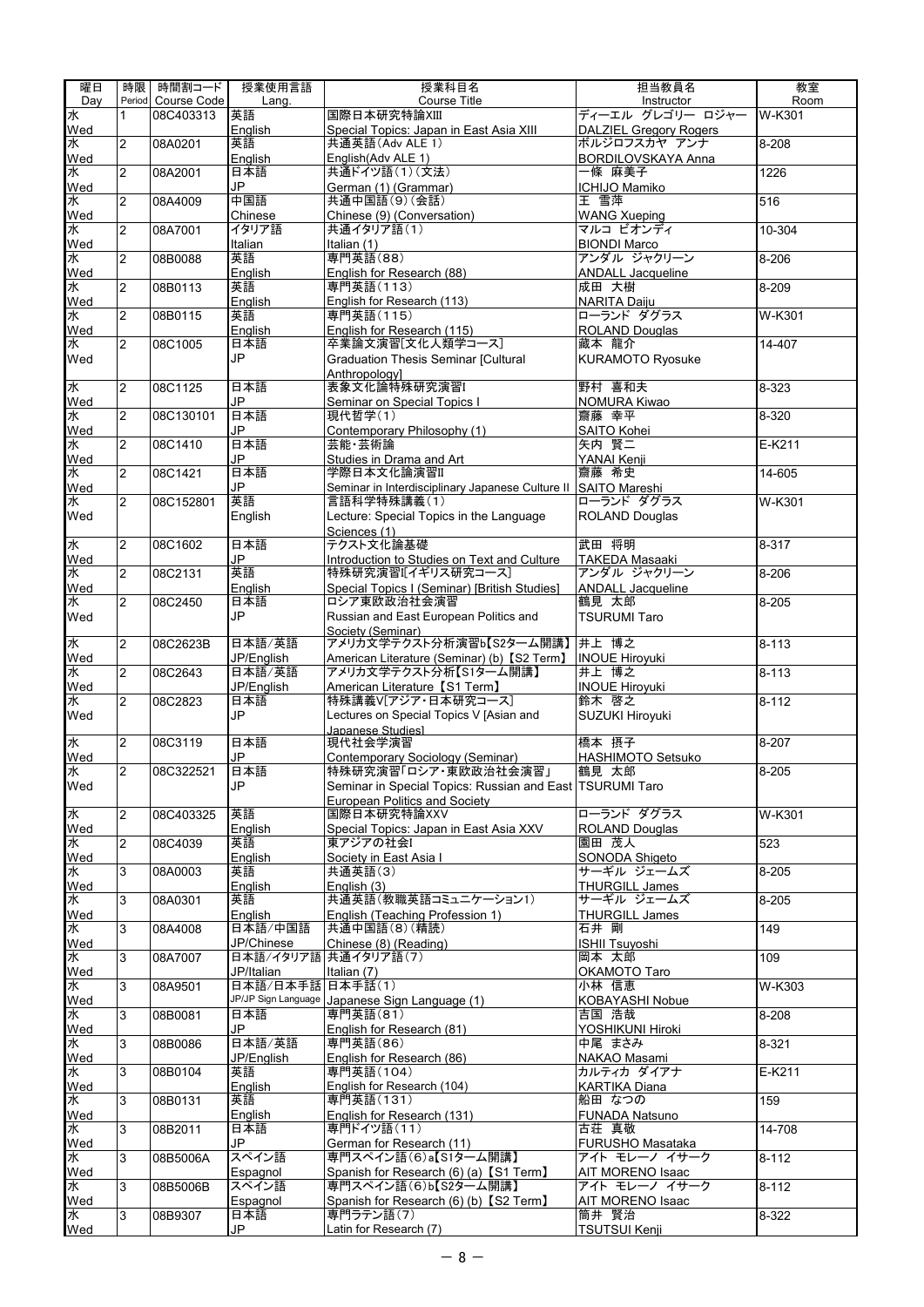| 曜日       | 時限             | 時間割コード                 | 授業使用言語               | 授業科目名                                                                            | 担当教員名                                | 教室                                         |
|----------|----------------|------------------------|----------------------|----------------------------------------------------------------------------------|--------------------------------------|--------------------------------------------|
| Day<br>水 | Period<br>3    | Course Code<br>08C1116 | Lang.<br>日本語         | <b>Course Title</b><br>音響芸術論II                                                   | Instructor<br>井上 貴子                  | Room<br>8-323                              |
| Wed      |                |                        | JP                   | Critical Studies of Music II                                                     | <b>INOUE Takako</b>                  |                                            |
| 水        | 3              | 08C1208                | 日本語/英語               | テクスト精読法IV                                                                        | 石原 剛                                 | $8 - 320$                                  |
| Wed      |                |                        | JP/English           | Approaches to Text Reading IV                                                    | <b>ISHIHARA Tsuyoshi</b>             |                                            |
| 水        | 3              | 08C1317                | 日本語                  | 現代哲学特殊演習I                                                                        | 古荘 真敬                                | $\overline{14} - 708$                      |
| Wed      |                |                        | JP                   | Special Seminar on Contemporary                                                  | <b>FURUSHO Masataka</b>              |                                            |
| 水        | 3              | 08C1413                | 日本語                  | Philosophy I<br>日本文学                                                             | 出口 智之                                | 1109                                       |
| Wed      |                |                        | JP                   | Japanese Literature                                                              | <b>DEGUCHI Tomoyuki</b>              |                                            |
| 水        | 3              | 08C1523                | 日本語                  | 日本語学II                                                                           | 田中 伸一                                | 1224                                       |
| Wed      |                |                        | JP                   | Japanese Linguistics II                                                          | <b>TANAKA Shinichi</b>               |                                            |
| 水        | 3              | 08C161911              | 日本語                  | 言語文化論特殊研究(11)                                                                    | 吉国 浩哉                                | 8-208                                      |
| Wed<br>水 | 3              | 08C2146                | JP<br>日本語/英語         | Special Seminar on Language and Culture (11)   YOSHIKUNI Hiroki<br>イギリス文学テクスト演習Ⅱ | 中尾 まさみ                               | $8 - 321$                                  |
| Wed      |                |                        | JP/English           | Textual Analysis of English Literature II                                        | NAKAO Masami                         |                                            |
| 水        | 3              | 08C2207                | 日本語                  | フランス表象芸術論                                                                        | 三浦 篤                                 | 本郷・国際学術総                                   |
|          |                |                        |                      |                                                                                  |                                      | 合研究棟3番大教室                                  |
| Wed      |                |                        | JP                   | <b>French Arts</b>                                                               | <b>MIURA Atsushi</b>                 | Room 3, International<br>Academic Research |
|          |                |                        |                      |                                                                                  |                                      | Bldg. (Hongo)                              |
| 水        | 3              | 08C2527                | 日本語                  | 地中海古典テクスト分析演習Ⅲ                                                                   | 筒井 賢治                                | $8 - 322$                                  |
| Wed      |                |                        | JP                   | Textual Analysis of Classical Literature III                                     | <b>TSUTSUI Kenji</b>                 |                                            |
| 水        | 3              | 08C2538                | 日本語                  | 論文指導I[イタリア地中海研究コース]                                                              | 田中 創                                 | 8-206                                      |
| Wed      |                |                        | JP                   | Thesis Writing I [Italian/Mediterranean Studies] TANAKA Hajime                   |                                      |                                            |
| 水        | 3              | 08C263501              | 日本語/英語               | 特殊研究演習VI(1)[北アメリカ研究コース]                                                          | 石原 剛                                 | 8-320                                      |
| Wed      |                |                        | JP/English           | Special Topics VI (1) (Seminar) [North                                           | <b>ISHIHARA Tsuvoshi</b>             |                                            |
|          |                |                        |                      | American Studies1                                                                |                                      |                                            |
| 水        | 3              | 08C2638                | 日本語<br>JP            | 論文指導I【北アメリカ研究コース】                                                                | 中野 耕太郎                               | 8-207                                      |
| Wed<br>水 | 3              | 08C2648                | 日本語                  | Thesis Writing I [North American Studies]<br>アメリカ文学論                             | NAKANO Kotaro<br>吉国 浩哉               | 8-208                                      |
| Wed      |                |                        | JP                   | Topics in American Literature                                                    | YOSHIKUNI Hiroki                     |                                            |
| 水        | 3              | 08C2783                | スペイン語                | 特殊研究演習III[ラテンアメリカ研究コース]【S1                                                       | アイト モレーノ イサーク                        | $8 - 112$                                  |
|          |                |                        |                      | ターム開講】                                                                           |                                      |                                            |
| Wed      |                |                        | Espagnol             | Special Topics III (Seminar) [Latin American   AIT MORENO Isaac                  |                                      |                                            |
| 水        | 3              | 08C2784                | スペイン語                | Studies] [S1 Term]<br>特殊研究演習IV[ラテンアメリカ研究コース]【S2                                  | アイト モレーノ イサーク                        | $8 - 112$                                  |
|          |                |                        |                      | ターム開講】                                                                           |                                      |                                            |
| Wed      |                |                        | Espagnol             | Special Topics IV (Seminar) [Latin American   AIT MORENO Isaac                   |                                      |                                            |
|          |                |                        |                      | Studies] [S2 Term]                                                               |                                      |                                            |
| 水        | 3              | 08C2843                | 英語                   | 特殊研究演習IX                                                                         | カルティカダイアナ                            | $E-K211$                                   |
| Wed<br>水 | 3              | 08C3202                | English<br>日本語       | Special Topics IX (Seminar)<br>国際法※                                              | <b>KARTIKA Diana</b><br>北村 朋史        | $E-K212$                                   |
| Wed      |                |                        | JP                   | International Law <sup>X</sup>                                                   | KITAMURA Tomofumi                    |                                            |
| 水        | 3              | 08C3211                | 日本語                  | 国際経営                                                                             | 清水 剛                                 | $8 - 210$                                  |
| Wed      |                |                        | JP                   | <b>International Business</b>                                                    | SHIMIZU Takashi                      |                                            |
| 水        | 3              | 08C403314              | 英語                   | 国際日本研究特論XIV                                                                      | 船田 なつの                               | 159                                        |
| Wed<br>水 |                |                        | English              | Special Topics: Japan in East Asia XIV                                           | <b>FUNADA Natsuno</b>                |                                            |
|          | ن              | 08C4055                | 英語                   | 歴史·地域研究特殊演習I                                                                     | カルティカ ダイアナ                           | $E-K211$                                   |
| Wed<br>水 |                |                        | English<br>日本語/イタリア語 | Special Seminar in Area and Historical Studies I                                 | <b>KARTIKA Diana</b><br>ウジッコ フランチェスカ |                                            |
|          | 4              | 08A7003                | JP/Italian           | 共通イタリア語(3)<br>Italian (3)                                                        | <b>USICCO Francesca</b>              | 534                                        |
| Wed<br>水 | 4              | 08A7009                | イタリア語                | 共通イタリア語(9)                                                                       | マルコ ビオンディ                            | 10-203                                     |
| Wed      |                |                        | Italian              | Italian (9)                                                                      | <b>BIONDI Marco</b>                  |                                            |
| 水        | 4              | 08A8003                | 日本語/韓国朝鮮語            | 共通韓国朝鮮語(3)                                                                       | 李 英蘭                                 | 107                                        |
| Wed      |                |                        | JP/Korean            | Korean (3)                                                                       | <b>LEE Youngran</b>                  |                                            |
| 水        | 4              | 08A9461                | 日本語                  | タイ語(1)                                                                           | 浅見 靖仁                                | 108                                        |
| Wed      |                |                        | JP                   | Thai $(1)$                                                                       | <b>ASAMI Yasuhito</b>                |                                            |
| 水<br>Wed | $\overline{4}$ | 08B0089                | 英語                   | 専門英語(89)<br>English for Research (89)                                            | サーギル ジェームズ                           | 8-205                                      |
| 水        | 4              | 08C1105                | English<br>日本語       | 表象文化史                                                                            | <b>THURGILL James</b><br>田中 純        | 8-323                                      |
| Wed      |                |                        | JP                   | History of Cultural Representations                                              | TANAKA Jun                           |                                            |
| 水        | 4              | 08C1122                | 日本語                  | 表象文化論特殊講義II                                                                      | 中島 隆博                                | EAAセミナー室                                   |
|          |                |                        |                      |                                                                                  |                                      | (101号館11号室)                                |
| Wed      |                |                        | JP                   | Lecture on Special Topics II                                                     | NAKAJIMA Takahiro                    | Room 11, Bldg.                             |
|          |                |                        |                      |                                                                                  |                                      | 101                                        |
| 水        | $\overline{4}$ | 08C1216                | 日本語                  | 比較芸術論II                                                                          | 松井 裕美                                | 8-317                                      |
| Wed<br>水 | 4              | 08C131301              | JP<br>日本語            | Comparative Arts II<br>現代哲学特殊研究III(1)                                            | <b>MATSUI Hiromi</b><br>中島 隆博        | EAAセミナー室                                   |
|          |                |                        |                      |                                                                                  |                                      | (101号館11号室)                                |
| Wed      |                |                        | JP                   | Special Topics in Contemporary Philosophy                                        | NAKAJIMA Takahiro                    | Room 11, Bldg.                             |
|          |                |                        |                      | III(1)                                                                           |                                      | 101                                        |
| 水        | $\overline{4}$ | 08C1402                | 日本語                  | 日本文化研究法II                                                                        | 沖本 幸子                                | 8-324                                      |
| Wed      |                |                        | JP                   | Methodology of Japanese Culture Studies II                                       | OKIMOTO Yukiko                       |                                            |
| 水        | $\overline{4}$ | 08C1510                | 日本語/英語               | 言語の変異·変化II                                                                       | 松本 和子                                | 10-303                                     |
| Wed<br>求 | 4              | 08C155601              | JP/English<br>日本語    | Language Variation and Change II<br>言語構造論特殊演習(1)                                 | MATSUMOTO Kazuko<br>稲葉 治朗            | 8-206                                      |
|          |                |                        | JP                   | Seminar on Linguistic Structure (1)                                              | <b>INABA Jiro</b>                    |                                            |
| Wed<br>水 | 4              | 08C2133                | 英語                   | 特殊研究演習III[イギリス研究コース]                                                             | サーギル ジェームズ                           | $8 - 205$                                  |
| Wed      |                |                        | English              | Special Topics III (Seminar) [British Studies]   THURGILL James                  |                                      |                                            |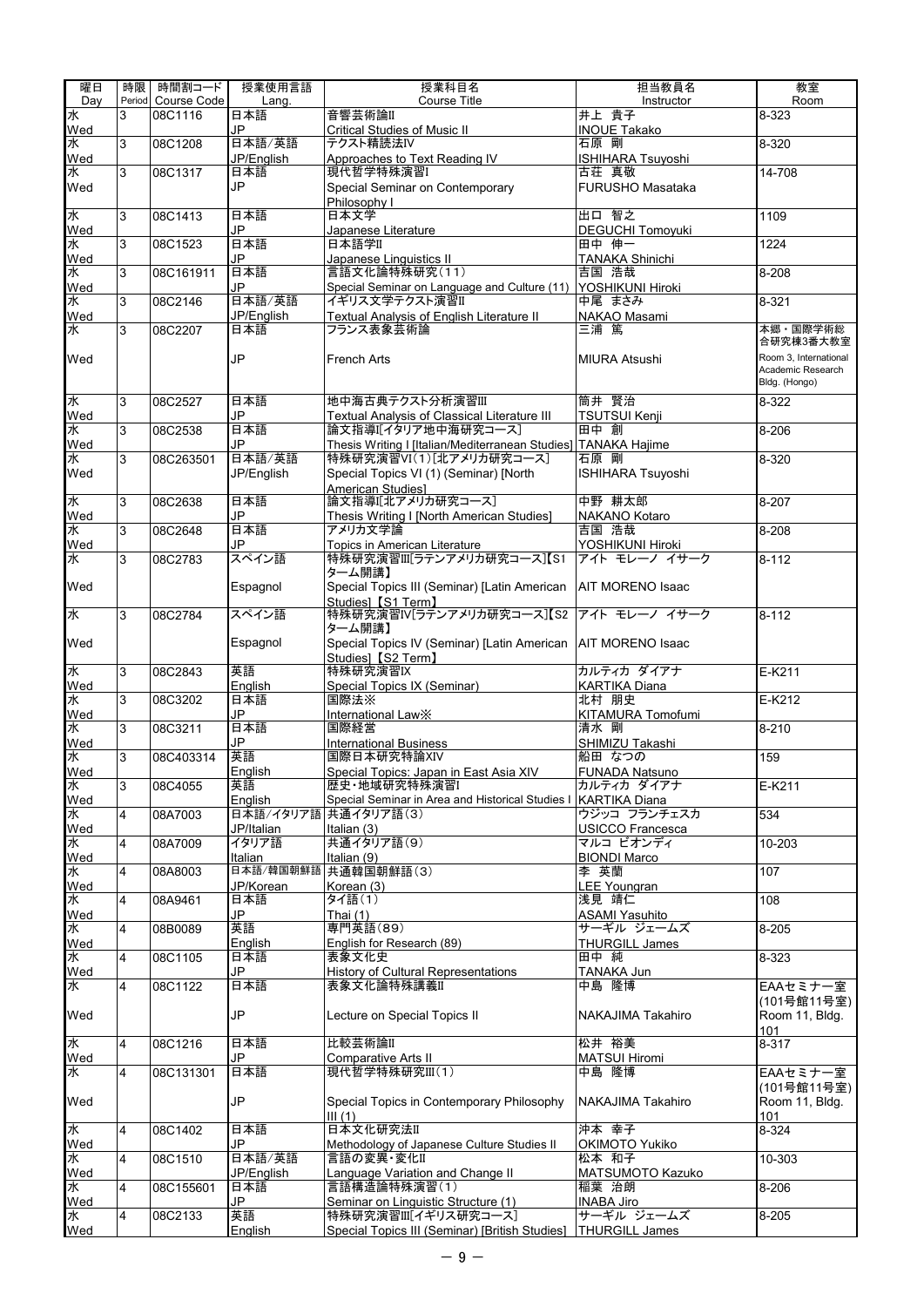| 曜日        | 時限             | 時間割コード      | 授業使用言語                 | 授業科目名                                                    | 担当教員名                                       | 教室         |
|-----------|----------------|-------------|------------------------|----------------------------------------------------------|---------------------------------------------|------------|
| Day       | Period         | Course Code | Lang.                  | Course Title                                             | Instructor                                  | Room       |
| 水         | 4              | 08C2621B    | 日本語                    | アメリカ現代史演習b【S2ターム開講】                                      | 中野 耕太郎                                      | 8-207      |
| Wed<br>水  |                |             | JP                     | American History II (Seminar) (b) 【S2 Term】              | <b>NAKANO Kotaro</b>                        |            |
| Wed       | 4              | 08C2641     | 日本語<br>JP              | アメリカ現代史【S1ターム開講】<br>American History II 【S1 Term】        | 中野 耕太郎<br><b>NAKANO Kotaro</b>              | 8-207      |
| 氶         | 4              | 08C276401   | 日本語                    | 特殊講義III(1)[ラテンアメリカ研究コース]【S1                              | 三吉 美加                                       | $8 - 112$  |
|           |                |             |                        | ターム開講】                                                   |                                             |            |
| Wed       |                |             | JP                     | Lectures on Special Topics III (1) [Latin                | MIYOSHI Mika                                |            |
|           |                |             |                        | American Studies] [S1 Term]                              |                                             |            |
| 水         | 4              | 08C276501   | 日本語                    | 特殊講義IV(1)[ラテンアメリカ研究コース]【S2                               | 三吉 美加                                       | $8 - 112$  |
| Wed       |                |             | JP                     | ターム開講】<br>Lectures on Special Topics IV (1) [Latin       | <b>MIYOSHI Mika</b>                         |            |
|           |                |             |                        | American Studies] [S2 Term]                              |                                             |            |
| 水         | 4              | 08C311534   | 日本語                    | 特殊講義「社会システム論」                                            | 佐藤 俊樹                                       | 119        |
| Wed       |                |             | JP                     | Lectures on Special Topics (Social Systems) SATO Toshiki |                                             |            |
| 水         | 4              | 08C321606   | 日本語                    | 特殊講義「比較組織論」                                              | 佐藤 俊樹                                       | 119        |
| Wed       |                |             | JP                     | Lectures on Special Topics (Comparative                  | <b>SATO Toshiki</b>                         |            |
| 水         | $\overline{4}$ | 08C322515   | 日本語                    | Systems)<br>特殊研究演習「国際取引演習」                               | 須田 洋平                                       | 113        |
| Wed       |                |             | JP                     | Seminar in Special Topics: International                 | <b>SUDA Yohei</b>                           |            |
|           |                |             |                        | Transactions                                             |                                             |            |
| 水         | $\overline{5}$ | 08A1002     |                        | 日本語/フランス語 共通フランス語(2)(精読)                                 | 寺田 寅彦                                       | W-K402     |
| Wed       |                |             | JP/French              | French (2) (Reading)                                     | <b>TERADA Torahiko</b>                      |            |
| 水         | 5              | 08A1006     | 日本語/フランス語<br>JP/French | 共通フランス語(6)(初級)                                           | 黒木 秀房                                       | 112        |
| Wed<br>水  | 5              | 08A3021     | 日本語                    | French (6) (Introductory)<br>共通ロシア語(21)(初級)              | <b>KUROKI Hidefusa</b><br>毛利 公美             | 155        |
|           |                |             | JP                     | Russian (21) (Introductory)                              | <b>MOURI Kumi</b>                           |            |
| Wed<br>水  | 5              | 08A4006     | 中国語                    | 共通中国語(6)(会話)                                             | 王欽                                          | 149        |
| Wed       |                |             | Chinese                | Chinese (6) (Conversation)                               | <b>WANG QIN</b>                             |            |
| 水         | 5              | 08A7025     |                        | 日本語/イタリア語 共通イタリア語(25)(初級)                                | 野里 紳一郎                                      | 1222       |
| Wed       |                |             | JP/Italian             | Italian (25) (Introductory)                              | NOZATO Shinichiro                           |            |
| 水<br>Wed  | 5              | 08A7027     | イタリア語<br>Italian       | 共通イタリア語(27)<br>Italian (27)                              | マルコ ビオンディ<br><b>BIONDI Marco</b>            | 10-203     |
| 水         | 5              | 08A8021     | 日本語/英語/韓国朝鮮語           | 共通韓国朝鮮語(21)(初級)                                          | 李 英蘭                                        | 166        |
| Wed       |                |             |                        | JP/English/Korean Korean (21) (Introductory)             | LEE Youngran                                |            |
| 水         | 5              | 08A9001     | 日本語                    | 共通アラビア語(1)                                               | 濱田 聖子                                       | 104        |
| Wed       |                |             | JP                     | Arabic (1)                                               | HAMADA Seiko                                |            |
| 水         | 5              | 08A9715A1   | 日本語                    | 共通日本語(15)a【S1ターム開講】                                      | 木村 政樹(藤井 聖子)                                | 10-303     |
| Wed<br>水  | 5              | 08A9715B1   | JP<br>日本語              | Japanese (15) (a) [S1 Term]<br>共通日本語(15)b【S2ターム開講】       | KIMURA Masaki (FUJII Seiko)<br>木村 政樹(藤井 聖子) | 10-303     |
| Wed       |                |             | JP                     | Japanese (15) (b) [S2 Term]                              | KIMURA Masaki (FUJII Seiko)                 |            |
| 水         | 5              | 08B0108     | 日本語                    | 専門英語(108)                                                | 吉本 郁                                        | 114        |
| Wed       |                |             | JP                     | English for Research (108)                               | YOSHIMOTO Iku                               |            |
| 水         | 5              | 08B0134     | 英語                     | 専門英語(134)                                                | ホルカイリナ                                      | $E-K212$   |
| Wed       |                |             | English                | English for Research (134)<br>舞台芸術論II                    | <b>HOLCA</b> Irina                          |            |
| 水<br>Wed  | 5              | 08C1110     | 日本語<br>JP              | Drama and Performance Studies II                         | 針貝 真理子<br>HARIGAI Mariko                    | $8 - 323$  |
| 水         | 5              | 08C1209     | 日本語                    | 芸術作品分析法                                                  | 三浦 篤                                        | 8-319      |
| Wed       |                |             | JP                     | Approaches to Arts Analysis I                            | <b>MIURA Atsushi</b>                        |            |
| 水         | 5              | 08C2749     | 日本語                    | ラテンアメリカ政治·経済III                                          | 受田 宏之                                       | 8-317      |
| Wed       |                |             | JP                     | Latin American Politics and Economy III                  | UKEDA Hiroyuki                              |            |
| 水<br>Wed  | 5              | 08C3131     | 日本語                    | 法学演習                                                     | 福岡 安都子                                      | 120        |
| 水         | 5              | 08C321687   | JP<br>日本語              | Jurisprudence (Seminar)<br>特殊講義「経済学と地域研究」                | FUKUOKA Atsuko<br>受田 宏之                     | 8-317      |
| Wed       |                |             | JP                     | Lectures on Special Topics (Economics and                | <b>UKEDA Hiroyuki</b>                       |            |
|           |                |             |                        | Area Studies)                                            |                                             |            |
| 水         | 5              | 08C321688   | 日本語                    | 特殊講義「国際政治分析手法」                                           | 吉本 郁                                        | 114        |
| Wed       |                |             | JP                     | Lectures on Special Topics (Research                     | YOSHIMOTO Iku                               |            |
| 水         | 5              | 08C403418   | 英語                     | Methods for International Relations)<br>国際日本研究演習XVIII    | ホルカイリナ                                      | E-K212     |
| Wed       |                |             | English                | Seminar: Japan in East Asia XVIII                        | <b>HOLCA Irina</b>                          |            |
| 床         | 1              | 08A4007     | 日本語/中国語                | 共通中国語(7)(作文)                                             | 張 政遠                                        | 153        |
| Thu       |                |             | JP/Chinese             | Chinese (7) (Writing)                                    | CHEUNG CHING YUEN                           |            |
| ҟ         | 1              | 08A9201     | 日本語                    | 共通ギリシア語(1)                                               | 上野 愼也                                       | 107        |
| Thu       |                |             | JP                     | Greek (1)                                                | <b>UENO Shinya</b>                          |            |
| ℻<br>Thu  | 1              | 08C1416     | 日本語<br>JP              | 日本文化資料研究I<br>Approaches to Japanese Cultural Documents I | 齋藤 知也<br>SAITO Tomoya                       | 114        |
| ౹⋇        | 1              | 08C2848     | 日本語                    | 論文指導I[アジア・日本研究コース]                                       | 岡田 泰平                                       | 別途指示       |
| Thu       |                |             | JP                     | Thesis Writing I [Asian and Japanese Studies]            | OKADA Taihei                                | TBA        |
| $\ast$    | 1              | 08C2929     | 日本語                    | 論文指導[[韓国朝鮮研究コース]                                         | 河崎 啓剛                                       | 別途指示       |
| Thu       |                |             | JP                     | Thesis Writing I [Korean Studies]                        | KAWASAKI Keigo                              | <b>TBA</b> |
| 末         | $\overline{2}$ | 08A3007     | ロシア語                   | 共通ロシア語(7)                                                | グレチュコ ヴァレーリー                                | 1109       |
| Thu<br>⊺* | $\overline{2}$ | 08A4057     | Russian<br>日本語/中国語     | Russian (7)<br>共通中国語(57)(精読)                             | <b>GRECKO Valerij</b><br>菊池 真純              | 1211       |
| Thu       |                |             | JP/Chinese             | Chinese (57) (Reading)                                   | KIKUCHI Masumi                              |            |
| ҟ         | 2              | 08A5003     | スペイン語                  | 共通スペイン語(3)(作文)                                           | フェルナンデス ヨランダ                                | 1312       |
| Thu       |                |             | Espagnol               | Spanish (3) (Writing)                                    | FERNANDEZ HERBOSO Maria                     |            |
|           |                |             |                        |                                                          | Yolanda                                     |            |
| ౹⋇        | $\overline{2}$ | 08A9203     | 日本語                    | 共通ギリシア語(3)                                               | 上野 慎也                                       | 8-418      |
| Thu       |                |             | JP                     | Greek (3)                                                | <b>UENO Shinya</b>                          |            |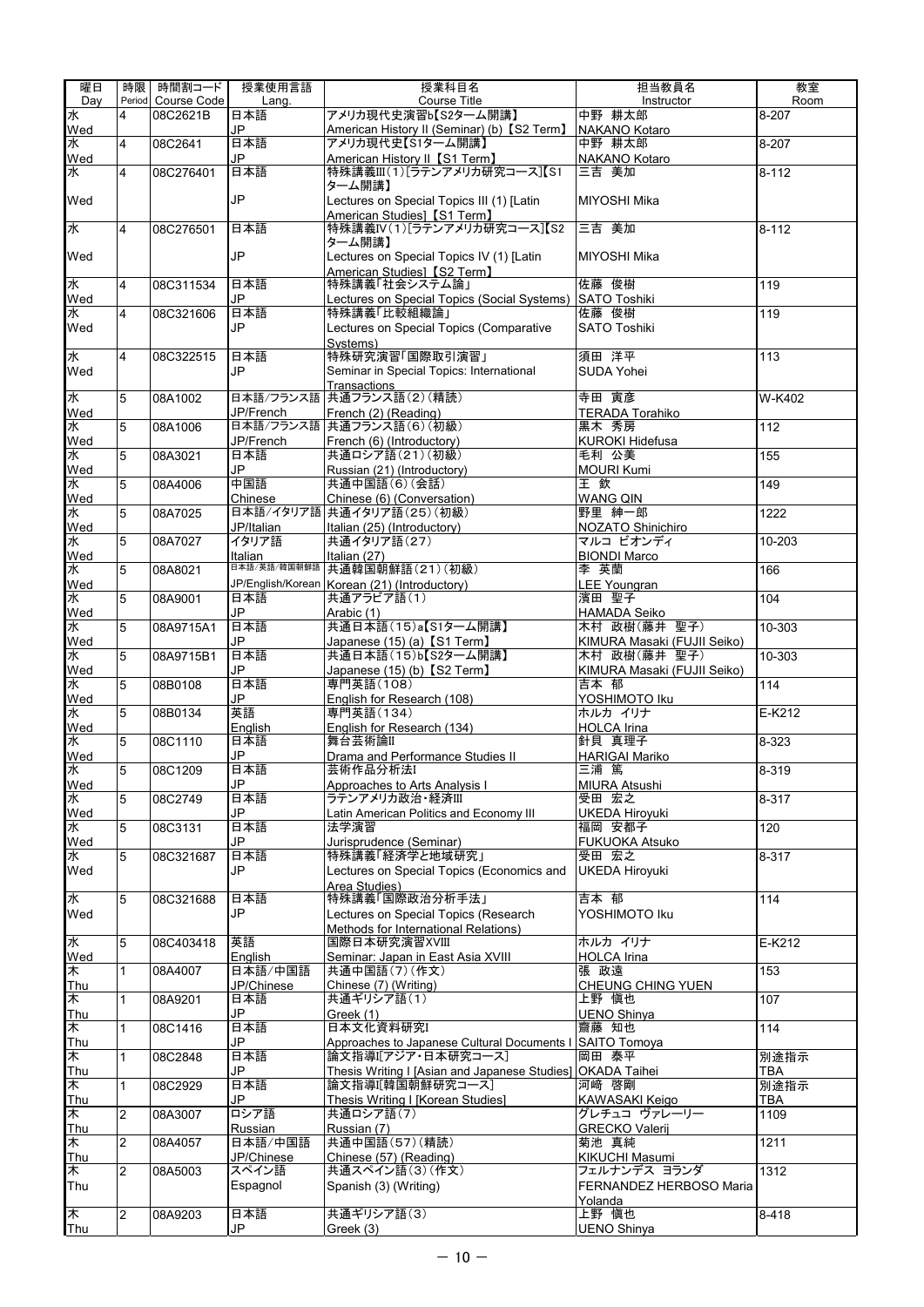| 曜日            | 時限             | 時間割コード         | 授業使用言語                                                                  | 授業科目名                                                                                       | 担当教員名                                     | 教室                    |
|---------------|----------------|----------------|-------------------------------------------------------------------------|---------------------------------------------------------------------------------------------|-------------------------------------------|-----------------------|
| Day           | Period         | Course Code    | Lang.                                                                   | Course Title                                                                                | Instructor                                | Room                  |
| ≸             | 2              | 08A9631046     | 日本語                                                                     | 日本語(46)自然な話し方と敬語(L4-L5)                                                                     | 小林 真紀子                                    | 10-308                |
| Thu           |                |                | JP                                                                      | Japanese (46): Fluency and Formal                                                           | KOBAYASHI Makiko                          |                       |
| ★             |                |                | 日本語                                                                     | Expressions (L4-L5)<br>日本語(74)日本語のバラエティ(L6-LS)                                              | 寺尾 綾                                      |                       |
| Thu           | 2              | 08A9631074     | <b>JP</b>                                                               | Japanese (74): Varieties of Japanese (L6-LS)                                                | <b>TERAO Aya</b>                          | $10 - 201$            |
| 木             | $\overline{2}$ | 08B0093        | 英語                                                                      | 専門英語(93)                                                                                    | ゴールドスタイン デイヴィッド                           | $8 - 207$             |
| Thu           |                |                | English                                                                 | English for Research (93)                                                                   | <b>GOLDSTEIN David</b>                    |                       |
| $\ast$        | $\overline{2}$ | 08B1018        | 日本語                                                                     | 専門フランス語(18)                                                                                 | 星野 太                                      | 8-320                 |
| Thu           |                |                | JP                                                                      | French for Research (18)                                                                    | <b>HOSHINO Futoshi</b>                    |                       |
| 木             | 2              | 08B7010        |                                                                         | 日本語/イタリア語 専門イタリア語(10)                                                                       | 藤崎 衛                                      | 8-321                 |
| Thu           |                |                | JP/Italian                                                              | Italian for Research (10)<br>専門日本語(7)a【S1ターム開講】                                             | <b>FUJISAKI Mamoru</b>                    |                       |
| 木<br>Thu      | $\overline{2}$ | 08B9507A       | 日本語/英語<br>JP/English                                                    |                                                                                             | 関谷 雄一<br><b>SEKIYA Yuichi</b>             | 512                   |
| ₭             | $\overline{2}$ | 08C1011A       | 日本語/英語                                                                  | Japanese for Research (7) (a) 【S1 Term】<br>応用人類学Ia【S1ターム開講】                                 | 関谷 雄一                                     | 512                   |
| Thu           |                |                | JP/English                                                              | Applied Anthropology I (a) [S1 Term]                                                        | SEKIYA Yuichi                             |                       |
| ★             | $\overline{2}$ | 08C1011B       | 日本語/英語                                                                  | 応用人類学Ib【S2ターム開講】                                                                            | 関谷 雄一                                     | 512                   |
| Thu           |                |                | JP/English                                                              | Applied Anthropology I (b) 【S2 Term】                                                        | SEKIYA Yuichi                             |                       |
| $\ast$        | $\overline{2}$ | 08C1126        | 日本語                                                                     | 表象文化論特殊研究演習Ⅱ                                                                                | 星野 太                                      | 8-320                 |
| Thu           |                |                | <b>JP</b>                                                               | Seminar on Special Topics II                                                                | HOSHINO Futoshi                           |                       |
| 木             | $\overline{2}$ | 08C1211        | 日本語                                                                     | 芸術作品分析法III                                                                                  | ゴチェフスキ ヘルマン                               | 学際交流ホール               |
| Thu           |                |                | JP                                                                      | Approaches to Arts Analysis III                                                             | <b>GOTTSCHEWSKI Hermann</b>               | Auditorium 3F.        |
| 木             | $\overline{2}$ | 08C130401      | 日本語                                                                     | 現代思想演習(1)                                                                                   | 星野 太                                      | Admin. Bldg.<br>8-320 |
| Thu           |                |                | JP                                                                      | Seminar on Contemporary Thought (1)                                                         | <b>HOSHINO Futoshi</b>                    |                       |
| 木             | $\overline{2}$ | 08C1531        | 日本語                                                                     | 言語理論Ⅲ                                                                                       | 坪井 栄治郎                                    | 1224                  |
| Thu           |                |                | JP                                                                      | <b>Linguistic Theory III</b>                                                                | <b>TSUBOI Eijiro</b>                      |                       |
| ₭             | $\overline{2}$ | 08C2104        | 日本語/英語                                                                  | イギリス言語芸術論I                                                                                  | アルヴィ 宮本 なほ子                               | 162                   |
| Thu           |                |                | JP/Enalish                                                              | English Texts I                                                                             | <b>ALVEY Miyamoto Nahoko</b>              |                       |
| 木             | $\overline{2}$ | 08C2203        | 日本語                                                                     | フランス文学テクスト分析                                                                                | 森元 庸介                                     | 8-324                 |
| Thu           |                |                | <b>JP</b>                                                               | Textual Analysis of French Literature                                                       | <b>MORIMOTO Yosuke</b>                    |                       |
| $\ast$        | $\overline{2}$ | 08C2203A       | 日本語<br><b>JP</b>                                                        | フランス文学テクスト分析a【S1ターム開講】                                                                      | 森元 庸介                                     | 8-324                 |
| Thu           |                |                |                                                                         | Textual Analysis of French Literature (a) 【S1 MORIMOTO Yosuke<br>$\mathsf{Term} \mathbf{1}$ |                                           |                       |
| ₭             | $\overline{2}$ | 08C2203B       | 日本語                                                                     | フランス文学テクスト分析b【S2ターム開講】                                                                      | 森元 庸介                                     | 8-324                 |
| Thu           |                |                | JP.                                                                     | Textual Analysis of French Literature (b) [S2 MORIMOTO Yosuke                               |                                           |                       |
|               |                |                |                                                                         | Term <sub>1</sub>                                                                           |                                           |                       |
| 木             | 2              | 08C2318        | 日本語                                                                     | ドイツ政治文化論演習                                                                                  | 川村 陶子                                     | 8-206                 |
| Thu           |                |                | JP.                                                                     | German Political Culture (Seminar)                                                          | KAWAMURA Yoko                             |                       |
| ★             | $\overline{2}$ | 08C2540        | 日本語/イタリア語                                                               | イタリア地中海思想文学テクスト分析I                                                                          | 藤崎 衛                                      | 8-321                 |
| Thu           |                |                | JP/Italian                                                              | Textual Analysis of Italian/Mediterranean                                                   | <b>FUJISAKI Mamoru</b>                    |                       |
|               |                |                | 英語                                                                      | Thought and Literature I                                                                    |                                           |                       |
| $\ast$<br>Thu | $\overline{2}$ | 08C263101      | English                                                                 | 特殊研究演習II(1)[北アメリカ研究コース]<br>Special Topics II (1) (Seminar) [North                           | ゴールドスタイン デイヴィッド<br><b>GOLDSTEIN David</b> | 8-207                 |
|               |                |                |                                                                         | American Studies]                                                                           |                                           |                       |
| ₭             | $\overline{2}$ | 08C275601      | 日本語                                                                     | ブラジル研究III(1)【S1ターム開講】                                                                       | 矢澤 達宏                                     | $8 - 112$             |
| Thu           |                |                | $\mathsf{JP}% (\mathcal{M}_{0})\rightarrow\mathsf{SP}(\mathcal{M}_{0})$ | Brazilian Studies III (1) 【S1 Term】                                                         | YAZAWA Tatsuhiro                          |                       |
| ∧             | $\overline{2}$ | 08C275701      | 日本語                                                                     | ブラジル研究IV(1)【S2ターム開講】                                                                        | 大涬 達厷                                     | $8 - 112$             |
| Thu           |                |                | JP                                                                      | Brazilian Studies IV (1) [S2 Term]                                                          | YAZAWA Tatsuhiro                          |                       |
| ₭             | $\overline{2}$ | 08C3218        | 日本語                                                                     | 国際機構演習                                                                                      | 藤澤 巌                                      | $8 - 210$             |
| Thu           |                |                | JP                                                                      | International Organizations (Seminar)                                                       | FUJISAWA Iwao                             |                       |
| 木             | 3              | 08A3001        | 日本語                                                                     | 共通ロシア語(1)                                                                                   | 細川 瑠璃                                     | 162                   |
| Thu           |                |                | JP                                                                      | Russian (1)<br>共通中国語(3)(作文)                                                                 | HOSOKAWA Ruri                             |                       |
| ₭<br>Thu      | 3              | 08A4003        | 日本語/中国語<br>JP/Chinese                                                   | Chinese (3) (Writing)                                                                       | 柴森<br>CHAI Sen                            | 122                   |
| ≸             | 3              | 08A4053        | 中国語                                                                     | 共通中国語(53)(会話)                                                                               | 李 彦銘                                      | 150                   |
| Thu           |                |                | Chinese                                                                 | Chinese (53) (Conversation)                                                                 | LI Yanming                                |                       |
| ≸             | 3              | 08A5001        | スペイン語                                                                   | 共通スペイン語(1)(会話)                                                                              | サンブラノ グレゴリー                               | 156                   |
| Thu           |                |                | Espagnol                                                                | Spanish (1) (Conversation)                                                                  | <b>ZAMBRANO Gregory</b>                   |                       |
| ₭             | 3              | 08A9445        | 日本語                                                                     | インドネシア語(1)                                                                                  | 高地 薫                                      | 159                   |
| Thu           |                |                | JP                                                                      | Indonesian (1)                                                                              | KOUCHI Kaoru                              |                       |
| $\ast$        | 3              | 08B0125        | 日本語<br>JP                                                               | 専門英語(125)                                                                                   | 矢田部 修一                                    | $8 - 210$             |
| Thu<br>木      | 3              | 08B0132        | 英語                                                                      | English for Research (125)<br>専門英語(132)                                                     | YATABE Shuichi<br>バクスター ジョシュア             | 514                   |
| Thu           |                |                | English                                                                 | English for Research (132)                                                                  | <b>BAXTER Joshua</b>                      |                       |
| ★             | 3              | 08B1023        | 日本語                                                                     | 専門フランス語(23)                                                                                 | 宮下 雄一郎                                    | 8-324                 |
| Thu           |                |                | JP                                                                      | French for Research (23)                                                                    | MIYASHITA Yuichiro                        |                       |
| 木             | 3              | 08C102404A 日本語 |                                                                         | 文化人類学特殊演習a(文学と民族誌)【S1ター                                                                     | 中村 沙絵                                     | 8-209                 |
|               |                |                |                                                                         | ム開講】                                                                                        |                                           |                       |
| Thu           |                |                | JP                                                                      | Seminar on Special Topics (Cultural                                                         | NAKAMURA Sae                              |                       |
|               |                |                |                                                                         | Anthropology) (a) [S1 Term]                                                                 |                                           |                       |
| ★             | 3              | 08C151201      | 日本語                                                                     | 個別言語特殊演習(1)                                                                                 | 矢田部 修一                                    | $8 - 210$             |
| Thu           |                |                | JP                                                                      | Seminar on Special Topics on Specific<br>Languages (1)                                      | YATABE Shuichi                            |                       |
| ₭             | 3              | 08C2241        | 日本語                                                                     | フランス研究II(フランス政治外交論)                                                                         | 宮下 雄一郎                                    | 8-324                 |
| Thu           |                |                | JP.                                                                     | French Studies II                                                                           | MIYASHITA Yuichiro                        |                       |
| ★             | 3              | 08C2330        | ドイツ語                                                                    | 特殊研究演習III[ドイツ研究コース]                                                                         | ククリンスキ ルーベン                               | $E-K114$              |
| Thu           |                |                | German                                                                  | Special Topics III (Seminar) [German Studies] KUKLINSKI Ruben                               |                                           |                       |
| 木             | 3              | 08C403403      | 英語                                                                      | 国際日本研究演習Ⅲ                                                                                   | バクスター ジョシュア                               | 514                   |
| Thu           |                |                | English                                                                 | Seminar: Japan in East Asia III                                                             | <b>BAXTER Joshua</b>                      |                       |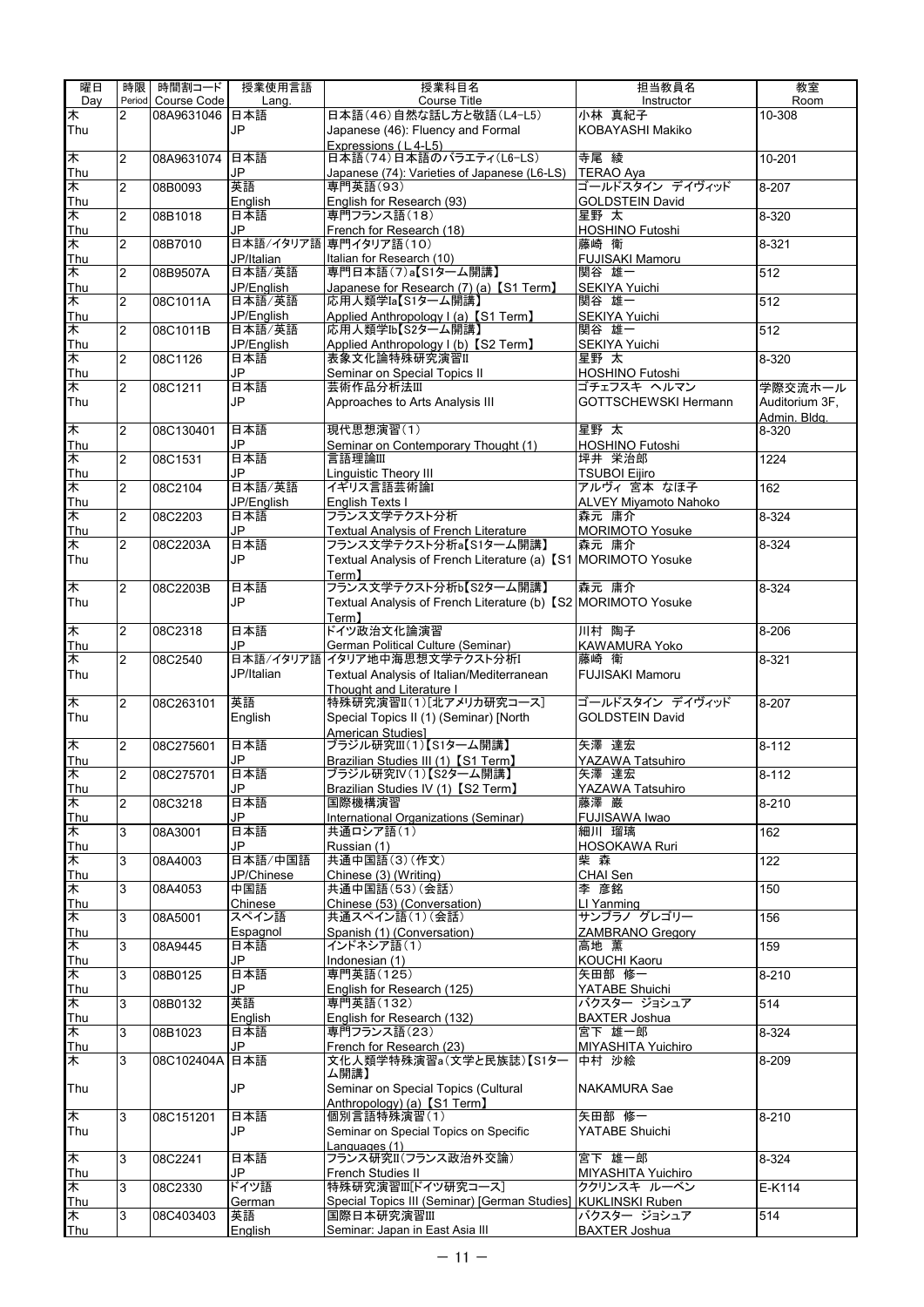| 曜日             | 時限                      | 時間割コード             | 授業使用言語                       | 授業科目名                                                               | 担当教員名                      | 教室                    |
|----------------|-------------------------|--------------------|------------------------------|---------------------------------------------------------------------|----------------------------|-----------------------|
| Day            |                         | Period Course Code | Lang.                        | <b>Course Title</b>                                                 | Instructor                 | Room                  |
| ¥              | 4                       | 08A0203            | 英語                           | 共通英語(Adv ALE 3)                                                     | パズディオーラ ジョン                | 115                   |
| Thu            |                         |                    | English                      | English(Adv ALE 3)                                                  | PAZDZIORA John             |                       |
| 木              | 4                       | 08A6003            | 日本語                          | 共通ポルトガル語(3)                                                         | 牧野 真也                      | 152                   |
| Thu            |                         |                    | JP.                          | Portuguese (3)                                                      | <b>MAKINO Shinya</b>       |                       |
| ¥              | $\overline{4}$          | 08A8001            |                              | 日本語/韓国朝鮮語 共通韓国朝鮮語(1)                                                | 李 英蘭                       | 1213                  |
| Thu            |                         |                    | JP/Korean                    | Korean (1)                                                          | <b>LEE Youngran</b>        |                       |
| ¥              | 4                       | 08A9447            | 日本語                          | インドネシア語(3)                                                          | 高地 薫                       | 159                   |
| Thu            |                         |                    | JP                           | Indonesian (3)                                                      | <b>KOUCHI Kaoru</b>        |                       |
| ¥              | 4                       | 08B0111            | 英語                           | 専門英語(111)                                                           | 東 大作                       | $W-K301$              |
| Thu            |                         |                    | English                      | English for Research (111)                                          | HIGASHI Daisaku            |                       |
| 末              | 4                       | 08B0122            | 英語                           | 専門英語(122)                                                           | ヴァンデン ブッシュ エリック            | 514                   |
|                |                         |                    |                              |                                                                     | アーマンド                      |                       |
| Thu            |                         |                    | English                      | English for Research (122)                                          | <b>VANDEN BUSSCHE Eric</b> |                       |
| ¥              | $\overline{4}$          | 08C2201            | 日本語                          | フランス歴史文化論                                                           | 芹生 尚子                      | 8-324                 |
| Thu            |                         |                    | JP                           | French History and Culture                                          | SERIU Naoko                |                       |
| 木              | $\overline{4}$          | 08C2201A           | 日本語<br>JP                    | フランス歴史文化論a【S1ターム開講】                                                 | 芹生 尚子                      | $8 - 324$             |
| Thu<br>末       | $\overline{4}$          | 08C2201B           | 日本語                          | French History and Culture (a) [S1 Term]<br>フランス歴史文化論b【S2ターム開講】     | SERIU Naoko<br>芹生 尚子       | $8 - 324$             |
|                |                         |                    | JP                           |                                                                     |                            |                       |
| Thu<br>≭       | 4                       |                    | 日本語                          | French History and Culture (b) [S2 Term]<br>特殊講義V[ラテンアメリカ研究コース]     | SERIU Naoko<br>大津 若果       | $8 - 112$             |
| Thu            |                         | 08C2717            | JP                           |                                                                     | OOTSU Mizuka               |                       |
|                |                         |                    |                              | Lectures on Special Topics V [Latin                                 |                            |                       |
| 末              | 4                       | 08C403308          | 英語                           | <b>American Studies1</b><br>国際日本研究特論VIII                            | ヴァンデン ブッシュ エリック            | 514                   |
|                |                         |                    |                              |                                                                     | アーマンド                      |                       |
| <b>Thu</b>     |                         |                    | English                      | Special Topics: Japan in East Asia VIII                             | <b>VANDEN BUSSCHE Eric</b> |                       |
| ¥              | 5                       | 08A2007            | 英語/ドイツ語                      | 共通ドイツ語(7)(会話)                                                       | カウフマン イングリット               | 10-102                |
| Thu            |                         |                    |                              | English/German   German (7) (Conversation)                          | <b>KAUFMANN Ingrid</b>     |                       |
| 木              | 5                       | 08A5008            | スペイン語                        | 共通スペイン語(8)(会話)                                                      | フェルナンデス ヨランダ               | 101                   |
| Thu            |                         |                    | Espagnol                     | Spanish (8) (Conversation)                                          | FERNANDEZ HERBOSO Maria    |                       |
|                |                         |                    |                              |                                                                     | Yolanda                    |                       |
| 末              | 5                       | 08A5019            |                              | 日本語/スペイン語 共通スペイン語(19)(精読)                                           | 内田 兆史                      | $\overline{515}$      |
| Thu            |                         |                    | JP/Espagnol                  | Spanish (19) (Reading)                                              | <b>UCHIDA Akifumi</b>      |                       |
| ≭              | 5                       | 08A6001            | 日本語                          | 共通ポルトガル語(1)                                                         | 牧野 真也                      | 152                   |
| Thu            |                         |                    | JP                           | Portuguese (1)                                                      | MAKINO Shinya              |                       |
| $\overline{*}$ | 5                       | 08A7005            | 英語/イタリア語                     | 共通イタリア語(5)                                                          | ダニエーリ ダニエーラ                | $\overline{10} - 203$ |
| Thu            |                         |                    | English/Italian              | Italian (5)                                                         | <b>DANIELI Daniela</b>     |                       |
| ¥              | 5                       | 08A8007            | 日本語                          | 共通韓国朝鮮語(7)                                                          | 植田 喜兵成智                    | 155                   |
| Thu            |                         |                    | JP.                          | Korean (7)                                                          | <b>UEDA Kiheinarichika</b> |                       |
| 木              | 5                       | 08B0110            | 英語                           | 専門英語(110)                                                           | 陳 姿因                       | W-K301                |
| Thu            |                         |                    | English                      | English for Research (110)                                          | CHEN TZU-YIN               |                       |
| 末              | 5                       | 08C2303            | 日本語                          | ドイツ言語文化論                                                            | 足立信彦                       | $8 - 321$             |
| Thu            |                         |                    | JP                           | German Culture                                                      | <b>ADACHI Nobuhiko</b>     |                       |
| 木              | 5                       | 08C321643          | 日本語                          | 特殊講義「国際協力」                                                          | 東 大作                       | $E-K212$              |
| Thu            |                         |                    | JP                           | Lectures on Special Topics (International                           | <b>HIGASHI Daisaku</b>     |                       |
|                |                         |                    |                              | Cooperation)                                                        |                            |                       |
| 末              | 5                       | 08C403322          | 英語                           | 国際日本研究特論XXII                                                        | 陳 姿因                       | $\overline{W}$ -K301  |
| Thu            |                         |                    | English                      | Special Topics: Japan in East Asia XXII                             | CHEN TZU-YIN               |                       |
| 末              | 5                       | 08C4038            | 英語                           | 東アジアの文化                                                             | ホルカ イリナ                    | 514                   |
| Thu            |                         |                    | English                      | East Asian Culture                                                  | <b>HOLCA</b> Irina         |                       |
| 金              | $\mathbf{1}$            | 08A9631042 日本語/英語  |                              | 日本語(42)中級総合(L3-L4)【S2ターム開講】                                         | 根本 愛子                      | 10-308                |
| Fri            |                         |                    | JP/English                   | Japanese (42): Comprehensive Intermediate NEMOTO Aiko               |                            |                       |
|                |                         |                    |                              | Japanese (L3-L4)【S2 Term】※<br>日本語(48)中級総合(L4-L5)【S2ターム開講】 トンプソン 美恵子 |                            |                       |
| 金              | $\mathbf{1}$            | 08A9631048         | 日本語                          |                                                                     | <b>THOMPSON Mieko</b>      | 10-303                |
| Fri            |                         |                    | JP                           | Japanese (48): Comprehensive Intermediate                           |                            |                       |
| 金              | $\mathbf{1}$            | 08A9631080         | 日本語                          | Japanese (L4-L5) 【S2 Term】※<br>日本語(80)ニュース·社会(L6-LS)【S2ターム          | 江頭 由美                      | 10-201                |
|                |                         |                    |                              | 開講】※                                                                |                            |                       |
| Fri            |                         |                    | JP                           | Japanese (80): News and Society (L6-LS)                             | ETO Yumi                   |                       |
|                |                         |                    |                              | <b>IS2 Term 1 X</b>                                                 |                            |                       |
| 金              | $\mathbf{1}$            | 08C152803          | 日本語/英語                       | 言語科学特殊講義(3)                                                         | スネイプニール                    | $8 - 112$             |
| Fri            |                         |                    | JP/English                   | Lecture: Special Topics in the Language                             | <b>SNAPE Neal</b>          |                       |
|                |                         |                    |                              | Sciences (3)                                                        |                            |                       |
| 金              | $\overline{2}$          | 08A0006            | 英語                           | 共通英語(6)                                                             | ポター サイモン                   | 149                   |
| <u>Fri</u>     |                         |                    | English                      | English (6)                                                         | POTTER Simon               |                       |
| 金              | 2                       | 08A1005            |                              | 日本語/フランス語 共通フランス語(5)(初級)                                            | 小西 英則                      | $\overline{1}$ 222    |
| <u>Fri</u>     |                         |                    | JP/French                    | French (5) (Introductory)                                           | KONISHI Hidenori           |                       |
| 金              | $\overline{2}$          | 08A2006            | 日本語                          | 共通ドイツ語(6)(演習)                                                       | 瀬尾 文子                      | 1211                  |
| <u>Fri</u>     |                         |                    | JP                           | German (6) (Seminar)                                                | SEO Fumiko                 |                       |
| 金              | $\overline{\mathbf{c}}$ | 08A4001            | 日本語/中国語                      | 共通中国語(1)(初級)                                                        | 張 玉萍                       | 164                   |
| <u>Fri</u>     |                         |                    | JP/Chinese                   | Chinese (1) (Introductory)                                          | <b>ZHANG Yuping</b>        |                       |
| 金              | 2                       | 08A4002            | 日本語/中国語                      | 共通中国語(2)(会話)                                                        | 李雲                         | 103                   |
| <u>Fri</u>     |                         |                    | JP/Chinese                   | Chinese (2) (Conversation)                                          | LI Yun                     |                       |
| 金              | $\overline{2}$          | 08A4004            | 日本語/中国語                      | 共通中国語(4)(精読)                                                        | 斉 金英                       | $\frac{1}{112}$       |
| Fri            |                         |                    | JP/Chinese                   | Chinese (4) (Reading)                                               | QI Jinying                 |                       |
| 金              | $\overline{2}$          | 08A4005            | 日本語/中国語                      | 共通中国語(5)(演習)                                                        | 秋山 珠子                      | 159                   |
| <u>Fri</u>     |                         |                    | JP/Chinese                   | Chinese (5) (Seminar)                                               | <b>AKIYAMA Tamako</b>      |                       |
| 金              | $\overline{2}$          | 08A8005            | 日本語/英語/韓国朝鮮語                 | 共通韓国朝鮮語(5)                                                          | 朴 天弘                       | 109                   |
| Fri            |                         |                    | JP/English/Korean Korean (5) |                                                                     | PARK Chunhong              |                       |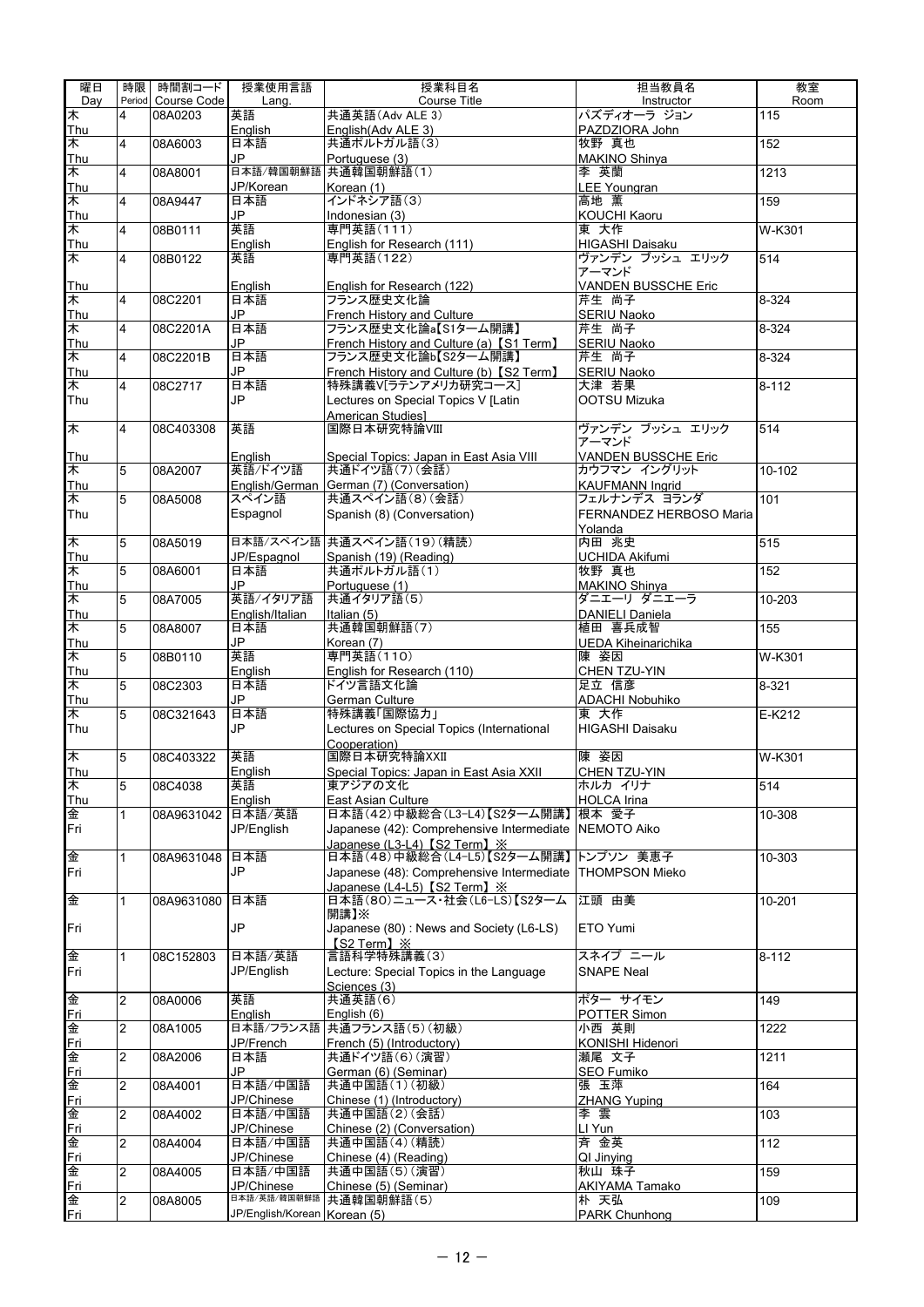| 曜日              | 時限             | 時間割コード             | 授業使用言語           | 授業科目名                                                             | 担当教員名                     | 教室                    |
|-----------------|----------------|--------------------|------------------|-------------------------------------------------------------------|---------------------------|-----------------------|
| Dav             |                | Period Course Code | Lang.            | Course Title                                                      | Instructor                | Room                  |
| 金               | $\overline{2}$ | 08A8025            |                  | 日本語/韓国朝鮮語 共通韓国朝鮮語(25)                                             | ジミンギョン                    | 113                   |
| <u>Fri</u>      |                |                    | JP/Korean        | Korean (25)                                                       | JI Minkyoung              |                       |
| 金               | $\overline{2}$ | 08A9457            | 日本語/その他          | 台湾語(1)                                                            | 蔡 承維                      | 153                   |
| Fri             |                |                    | JP/Others        | Taiwanese (1)                                                     | CHHOA Senqui              |                       |
| 金               | $\overline{c}$ | 08B0133            | 英語               | 専門英語(133)                                                         | 鈴木 早苗                     | W-K201                |
| Fri             |                |                    | English          | English for Research (133)                                        | <b>SUZUKI Sanae</b>       |                       |
| 金               | $\overline{2}$ | 08B1026            | JP/French        | 日本語/フランス語 専門フランス語(26)                                             | 伊達 聖伸                     | 8-324                 |
| <u>Fri</u><br>金 | $\overline{2}$ | 08C1030A           | 日本語              | French for Research (26)<br>現代人類学特論a【S2ターム開講】                     | DATE Kiyonobu<br>國弘 暁子    | 118                   |
| Fri             |                |                    | JP               | Special Lecture on Contemporary                                   | <b>KUNIHIRO Akiko</b>     |                       |
|                 |                |                    |                  | Anthropology (a) [S2 Term]                                        |                           |                       |
| 金               | $\overline{2}$ | 08C1407            | 日本語              | 東アジア文化論                                                           | 谷口 洋                      | 119                   |
| <u>Fri</u>      |                |                    | JP.              | East Asian Culture Studies                                        | <b>TANIGUCHI Hiroshi</b>  |                       |
| 金               | $\overline{2}$ | 08C1606            | 英語               | メディア文化論「言語態・テクスト文化論コース」                                           | ペティート ジョシュア               | $E-K112$              |
| Fri             |                |                    | English          | Studies on Media and Culture [Studies on                          | PETTITO Joshua            |                       |
|                 |                |                    |                  | Language, Text and Culturel                                       |                           |                       |
| 金               | $\overline{2}$ | 08C2245            | 日本語/フランス語        | フランス現代社会論演習                                                       | 伊達 聖伸                     | 8-324                 |
| Fri             |                |                    | JP/French        | Contemporary French Society (Seminar)                             | DATE Kiyonobu             |                       |
| 金               | $\overline{2}$ | 08C2336            | 日本語              | 論文指導Iドイツ研究コース]                                                    | 川喜田 敦子                    | 8-206                 |
| Fri             |                |                    | JP               | Thesis Writing I [German Studies]                                 | <b>KAWAKITA Atsuko</b>    |                       |
| 金               | $\overline{2}$ | 08C261601          | 日本語              | 特殊講義I(1)「北アメリカ研究コース]                                              | 廣部 泉                      | 120                   |
| Fri             |                |                    | JP               | Lectures on Special Topics I (1) [North                           | <b>HIROBE Izumi</b>       |                       |
| 金               | $\overline{2}$ | 08C2762            | 日本語              | American Studies1<br>特殊講義I[ラテンアメリカ研究コース]【S1ターム 久松 佳彰              |                           | 8-321                 |
|                 |                |                    |                  | 開講】                                                               |                           |                       |
| Fri             |                |                    | JP               | Lectures on Special Topics I [Latin American   HISAMATSU Yoshiaki |                           |                       |
|                 |                |                    |                  | Studies] [S1 Term]                                                |                           |                       |
| 金               | $\overline{2}$ | 08C2763            | 日本語              | 特殊講義IIラテンアメリカ研究コース】【S2ターム 久松 佳彰                                   |                           | 8-321                 |
|                 |                |                    |                  | 開講】                                                               |                           |                       |
| Fri             |                |                    | JP               | Lectures on Special Topics II [Latin American HISAMATSU Yoshiaki  |                           |                       |
|                 |                |                    |                  | Studies] [S2 Term]                                                |                           |                       |
| 金               | $\overline{2}$ | 08C2852            | 日本語              | アジア政治経済論                                                          | 谷垣 真理子                    | $8 - 210$             |
| <u>Fri</u>      |                |                    | JP               | <b>Asian Political Economy</b>                                    | <b>TANIGAKI Mariko</b>    |                       |
| 金               | $\overline{2}$ | 08C2852A           | 日本語              | アジア政治経済論a【S1ターム開講】                                                | 谷垣 真理子                    | $8 - 210$             |
| Fri<br>金        |                |                    | JP<br>日本語        | Asian Political Economy (a) [S1 Term]                             | TANIGAKI Mariko<br>谷垣 真理子 |                       |
| Fri             | $\overline{2}$ | 08C2852B           | JP.              | アジア政治経済論b【S2ターム開講】<br>Asian Political Economy (b) [S2 Term]       |                           | $8 - 210$             |
| 金               | $\overline{2}$ | 08C2937            | 日本語              | 韓国朝鮮史特殊講義                                                         | TANIGAKI Mariko<br>六反田 豊  | 本郷・国際学術総              |
|                 |                |                    |                  |                                                                   |                           | 合研究棟3番大教室             |
| Fri             |                |                    | JP               | Lectures on Special Topics (Korean History) ROKUTANDA Yutaka      |                           | Room 3. International |
|                 |                |                    |                  |                                                                   |                           | Academic Research     |
|                 |                |                    |                  |                                                                   |                           | Bldg. (Hongo)         |
| 金               | $\overline{2}$ | 08C321640          | 日本語              | 特殊講義「ラテンアメリカ政治経済論」                                                | 久松 佳彰                     | 8-321                 |
| Fri             |                |                    | JP               | Lectures on Special Topics (Latin American                        | <b>HISAMATSU Yoshiaki</b> |                       |
|                 |                |                    |                  | Politics and Economy)                                             |                           |                       |
| 金               | $\overline{2}$ | 08C321650          | 日本語              | 特殊講義「ヨーロッパ国際政治経済」                                                 | 伊藤 武                      | 1109                  |
| Fri             |                |                    | JP               | Lectures on Special Topics (European                              | <b>ITO Takeshi</b>        |                       |
| 金               |                |                    | 英語               | Political Economy)<br>国際日本研究演習IV                                  | 鈴木 早苗                     |                       |
| <u>Fri</u>      | $\overline{2}$ | 08C403404          | English          | Seminar: Japan in East Asia IV                                    | <b>SUZUKI Sanae</b>       | W-K201                |
| 金               | $\overline{2}$ | 08C4044            | 英語               | 文化·思想研究演習II                                                       | ペティート ジョシュア               | E-K112                |
| <u>Fri</u>      |                |                    | English          | Seminar in Interdisciplinary Cultural Studies II PETTITO Joshua   |                           |                       |
| 金               | 3              | 08A0001            | 英語               | 共通英語(1)                                                           | ランダオ サマンサ                 | 152                   |
| Fri             |                |                    | English          | English (1)                                                       | LANDAU Samantha           |                       |
| 金               | 3              | 08A3005            | ロシア語             | 共通ロシア語(5)                                                         | グレチュコ ヴァレーリー              | 1213                  |
| Fri             |                |                    | Russian          | Russian (5)                                                       | <b>GRECKO Valerii</b>     |                       |
| 金               | 3              | 08A4055            | 中国語              | 共通中国語(55)(作文)                                                     | 李 彦銘                      | 1107                  |
| <u>Fri</u>      |                |                    | Chinese          | Chinese (55) (Writing)                                            | LI Yanming                |                       |
| 金               | 3              | 08A9007            | 日本語              | 共通アラビア語(7)                                                        | 苅谷 康太                     | $E-K113$              |
| <u>Fri</u>      |                |                    | JP               | Arabic (7)                                                        | <b>KARIYA Kota</b>        |                       |
| 金               | 3              | 08A9417            | 日本語/その他          | ヒンディー語(1)                                                         | 藤井 毅                      | 1211                  |
| Fri<br>金        | 3              | 08A9631052         | JP/Others<br>日本語 | Hindi (1)<br>日本語(52)ニュース(L5-L4)                                   | FUJII Takeshi<br>江頭 由美    | $10-201$              |
| <u>Fri</u>      |                |                    | JP.              | Japanese (52): News (L5-L4)                                       | ETO Yumi                  |                       |
| 金               | 3              | 08A9631062         | 日本語/英語           | 日本語(62)多読を楽しむ(L3-L4)                                              | 瀬尾 悠希子                    | $10 - 203$            |
| <u>Fri</u>      |                |                    | JP/English       | Japanese (62): Reading for Pleasure (L3-L4) SEO Yukiko            |                           |                       |
| 金               | 3              | 08B0072            | 日本語              | 専門英語(72)                                                          | 中村 沙絵                     | 8-320                 |
| <u>Fri</u>      |                |                    | JP               | English for Research (72)                                         | <b>NAKAMURA Sae</b>       |                       |
| 金               | 3              | 08B1025            | 日本語              | 専門フランス語(25)                                                       | 藤岡 俊博                     | $8 - 324$             |
| <u>Fri</u>      |                |                    | JP.              | French for Research (25)                                          | <b>FUJIOKA Toshihiro</b>  |                       |
| 金               | 3              | 08B2018            | 日本語              | 専門ドイツ語(18)                                                        | 石田 勇治                     | 8-321                 |
| Fri             |                |                    | JP.              | German for Research (18)                                          | <b>ISHIDA Yuji</b>        |                       |
| 金               | 3              | 08B9505            | 日本語              | 専門日本語(5)                                                          | 竹野 太三                     | E-K211                |
| Fri             |                |                    | JP.              | Japanese for Research (5)                                         | <b>TAKENO Taizo</b>       |                       |
| 金<br>Fri        | 3              | 08C102407          | 日本語<br>JP        | 文化人類学特殊演習(文化人類学古典講読)<br>Seminar on Special Topics (Cultural       | 中村 沙絵<br>NAKAMURA Sae     | 8-320                 |
|                 |                |                    |                  | Anthropology)                                                     |                           |                       |
|                 |                |                    |                  |                                                                   |                           |                       |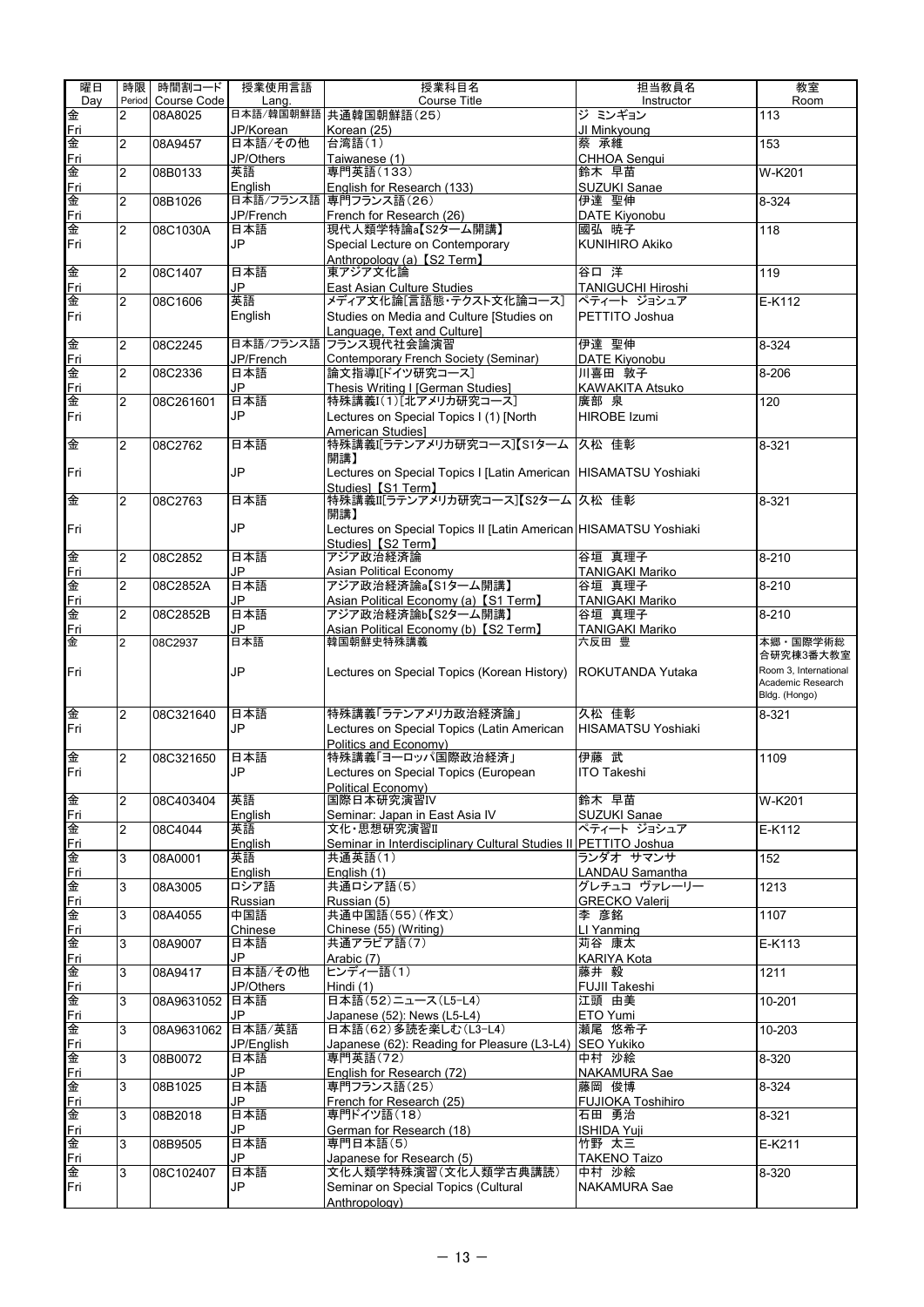| 曜日       | 時限             | 時間割コード             | 授業使用言語             | 授業科目名                                                                                  | 担当教員名                      | 教室                   |
|----------|----------------|--------------------|--------------------|----------------------------------------------------------------------------------------|----------------------------|----------------------|
| Day      |                | Period Course Code | Lang.              | <b>Course Title</b>                                                                    | Instructor                 | Room                 |
| 金        | 3              | 08C1102            | 日本語                | 表象文化基礎論演習                                                                              | 森元 庸介                      | 8-323                |
| Fri      |                |                    | <b>JP</b>          | Seminar on the Principles of Cultural                                                  | <b>MORIMOTO Yosuke</b>     |                      |
|          |                |                    |                    | <b>Representations</b>                                                                 |                            |                      |
| 争        | 3              | 08C1206            | 日本語                | テクスト精読法II                                                                              | 藤岡 俊博                      | 8-324                |
| Fri      |                |                    | JP                 | Approaches to Text Reading II                                                          | <b>FUJIOKA Toshihiro</b>   |                      |
| 俐        | 3              | 08C1422            | 日本語                | 学際日本文化論演習III                                                                           | 村上 克尚                      | 1103                 |
| Fri<br>金 | 3              | 08C1520            | JP<br>日本語          | Seminar in Interdisciplinary Japanese Culture III MURAKAMI Katunao<br>言語と認知[学際言語科学コース] | 広瀬 友紀                      | $8 - 210$            |
| Fri      |                |                    | <b>JP</b>          | Language and Cognition I [Interdisciplinary                                            | <b>HIROSE Yuki</b>         |                      |
|          |                |                    |                    | Language Sciences]                                                                     |                            |                      |
| 钾        | 3              | 08C1621            | 日本語                | 言語と認知I[言語態・テクスト文化論コース]                                                                 | 広瀬 友紀                      | $8 - 210$            |
| Fri      |                |                    | JP                 | Language and Cognition I [Studies on                                                   | <b>HIROSE Yuki</b>         |                      |
|          |                |                    |                    | Language, Text and Culture]                                                            |                            |                      |
| 钾        | 3              | 08C2218            | 日本語                | フランス思想テクスト分析演習                                                                         | 藤岡 俊博                      | 8-324                |
| Fri      |                |                    | JP                 | Textual Analysis of French Thought (Seminar)                                           | FUJIOKA Toshihiro          |                      |
| 钾        | 3              | 08C2346            | 日本語                | ドイツ歴史社会論演習I                                                                            | 石田 勇治                      | 8-321                |
| Fri      |                |                    | JP                 | German History and Society I (Seminar)                                                 | <b>ISHIDA Yuji</b>         |                      |
| 金        | 3              | 08C261801          | 日本語                | 特殊講義III(1)[北アメリカ研究コース]                                                                 | 藤本 龍児                      | 156                  |
| Fri      |                |                    | JP                 | Lectures on Special Topics III (1) [North                                              | <b>FUJIMOTO Ryuji</b>      |                      |
| 钾        | 3              |                    | 日本語                | <b>American Studies]</b><br>特殊講義「政治思想史学の先端I」                                           | 馬路 智仁                      | 1109                 |
| Fri      |                | 08C311539          | <b>JP</b>          | Lectures on Special Topics: Frontiers in the                                           | <b>BAJI Tomohito</b>       |                      |
|          |                |                    |                    | <b>History of Political Thought I</b>                                                  |                            |                      |
| 金        | 3              | 08C3126            | 日本語                | 計量社会科学研究[相関社会科学コース]                                                                    | 宮田 敏                       | 8-209                |
| Fri      |                |                    | JP                 | Quantitative Social Science [Interdisciplinary                                         | <b>MIYATA Satoshi</b>      |                      |
|          |                |                    |                    | Social Sciences1                                                                       |                            |                      |
| 争        | 3              | 08C3129            | 日本語                | 経済学研究Ⅲ相関社会科学コース】                                                                       | 竹野 太三                      | $E-K211$             |
| Fri      |                |                    | <b>JP</b>          | Economics II [Interdisciplinary Social Sciences] TAKENO Taizo                          |                            |                      |
| 钾        | 3              | 08C3231            | 日本語                | 計量社会科学研究[国際関係論コース]                                                                     | 宮田 敏                       | 8-209                |
| Fri      |                |                    | JP                 | Quantitative Social Science [International                                             | MIYATA Satoshi             |                      |
|          |                |                    |                    | Relations1                                                                             |                            |                      |
| 争        | 3              | 08C3235            | 日本語                | 経済学研究II[国際関係論コース]                                                                      | 竹野 太三                      | E-K211               |
| Fri      |                |                    | <b>JP</b>          | Economics II [International Relations]                                                 | <b>TAKENO Taizo</b>        |                      |
| 俊        | 3              | 08C4004            | 英語                 | 東アジア国際関係史                                                                              | 鈴木 早苗                      | $E-K114$             |
| Fri<br>金 | $\overline{4}$ | 08A0010            | English<br>英語      | History of International Relations in East Asia SUZUKI Sanae<br>共通英語(10)               | ハモンド クリストファー               | 154                  |
| Fri      |                |                    | English            | English (10)                                                                           | <b>HAMMOND Christopher</b> |                      |
| 争        | $\overline{4}$ | 08A2002            | ドイツ語               | 共通ドイツ語(2)(論文)                                                                          | カウフマン イングリット               | 10-308               |
| Fri      |                |                    | German             | German (2) (Thesis Writing)                                                            | <b>KAUFMANN Ingrid</b>     |                      |
| 金        | 4              | 08A9009            | 日本語                | 共通アラビア語(9)                                                                             | 苅谷 康太                      | $E-K113$             |
| Fri      |                |                    | <b>JP</b>          | Arabic (9)                                                                             | KARIYA Kota                |                      |
| 金        | 4              | 08A9403            | 日本語                | セルビア・クロアチア語(3)                                                                         | 山崎 信一                      | 153                  |
| Fri      |                |                    | JP                 | Serbo-Croatian (3)                                                                     | YAMAZAKI Shinichi          |                      |
| 金        | 4              | 08A9419            | 日本語/その他            | ヒンディー語(3)                                                                              | 藤井 毅                       | 1211                 |
| Fri      |                |                    | JP/Others          | Hindi (3)                                                                              | FUJII Takeshi              |                      |
| 金        | 4              | 08A9631036 日本語     |                    | 日本語(36)アカデミックスキル(総合)(L6-L7) トンプソン 美恵子                                                  |                            | $10 - 303$           |
| Fri      |                |                    | JP                 | Japanese (36): Integrated Academic Skills                                              | THOMPSON Mieko             |                      |
| 争        | 4              | 08B0078            | 日本語/英語             | (L6-L7)<br>専門英語(78)                                                                    | 秦 邦生                       | $8 - 113$            |
| Fri      |                |                    | JP/English         | English for Research (78)                                                              | SHIN Kunio                 |                      |
| 俐        | $\overline{4}$ | 08C1002            | 日本語                | 文化人類学基礎演習                                                                              | 箭内 匡                       | 14-407               |
| Fri      |                |                    | <b>JP</b>          | Basic Seminar in Cultural Anthropology                                                 | YANAI Tadashi              |                      |
| 金        | 4              | 08C1107            | 日本語                | 表象文化論実習I                                                                               | 竹峰 義和                      | 8-323                |
| Fri      |                |                    | JP                 | Workshop in Cultural Representations I                                                 | <b>TAKEMINE Yoshikazu</b>  |                      |
| 金        | 4              | 08C130201          | 日本語                | 現代思想(1)                                                                                | 王 欽                        | EAAセミナー室             |
|          |                |                    |                    |                                                                                        |                            | (101号館11号室)          |
| Fri      |                |                    | JP                 | Contemporary Thought (1)                                                               | <b>WANG QIN</b>            | Room 11, Bldg.       |
|          |                |                    |                    | 日本文化資料読解II                                                                             |                            | 101                  |
| 俐        | 4              | 08C1404            | 日本語<br><b>JP</b>   | Readings in Japanese Culture Documents II                                              | 高山 大毅                      | 1103                 |
| Fri<br>金 | 4              | 08C1526            | 日本語                | 言語教育・学習論II[学際言語科学コース]                                                                  | TAKAYAMA Daiki<br>ガリー トム   | 8-208                |
| Fri      |                |                    | JP                 | Studies on Language Teaching and Learning II                                           | <b>GALLY Tom</b>           |                      |
|          |                |                    |                    | [Interdisciplinary Language Sciences]                                                  |                            |                      |
| 金        | 4              | 08C1616            | 日本語                | 言語教育・学習論II[言語態・テクスト文化論コー                                                               | ガリー トム                     | 8-208                |
| Fri      |                |                    | <b>JP</b>          | Studies on Language Teaching and Learning II                                           | <b>GALLY Tom</b>           |                      |
|          |                |                    |                    | [Studies on Language, Text and Culture]                                                |                            |                      |
| 争        | 4              | 08C161702          | 日本語/英語             | 批評理論文献講読I(2)                                                                           | 秦 邦生                       | $\overline{8} - 113$ |
| Fri      |                |                    | JP/English         | Reading Critical Theory I (2)                                                          | <b>SHIN Kunio</b>          |                      |
| 金        | 4              | 08C2136            | 日本語/英語             | 特殊研究演習VI[イギリス研究コース]                                                                    | 秦 邦生                       | $8 - 113$            |
| Fri      |                |                    | JP/English         | Special Topics VI (Seminar) [British Studies]                                          | <b>SHIN Kunio</b>          |                      |
| 金        | 4              | 08C2447            | 日本語/英語/ロシア語        | ロシア東欧研究V                                                                               | 杉浦 史和                      | 156                  |
| Fri      |                |                    | JP/English/Russian | Russian and East European Studies V                                                    | SUGIURA Fumikazu           |                      |
| 钾<br>Fri | 4              | 08C2508            | 日本語<br>JP          | イタリア地中海都市文化論<br>Italian/Mediterranean Urban Culture                                    | 松浦 高志<br>MATSUURA Takashi  | 8-206                |
| 金        | 4              | 08C2612            | 日本語                | アメリカの地理                                                                                | 長尾 謙吉                      | 157                  |
| Fri      |                |                    | JP                 | American Geography                                                                     | NAGAO Kenkichi             |                      |
| 金        | 4              | 08C2735            | 日本語                | ラテンアメリカ史I【S1ターム開講】                                                                     | 上 英明                       | 8-320                |
| Fri      |                |                    | JP                 | Latin American History I【S1 Term】                                                      | KAMI Hideaki               |                      |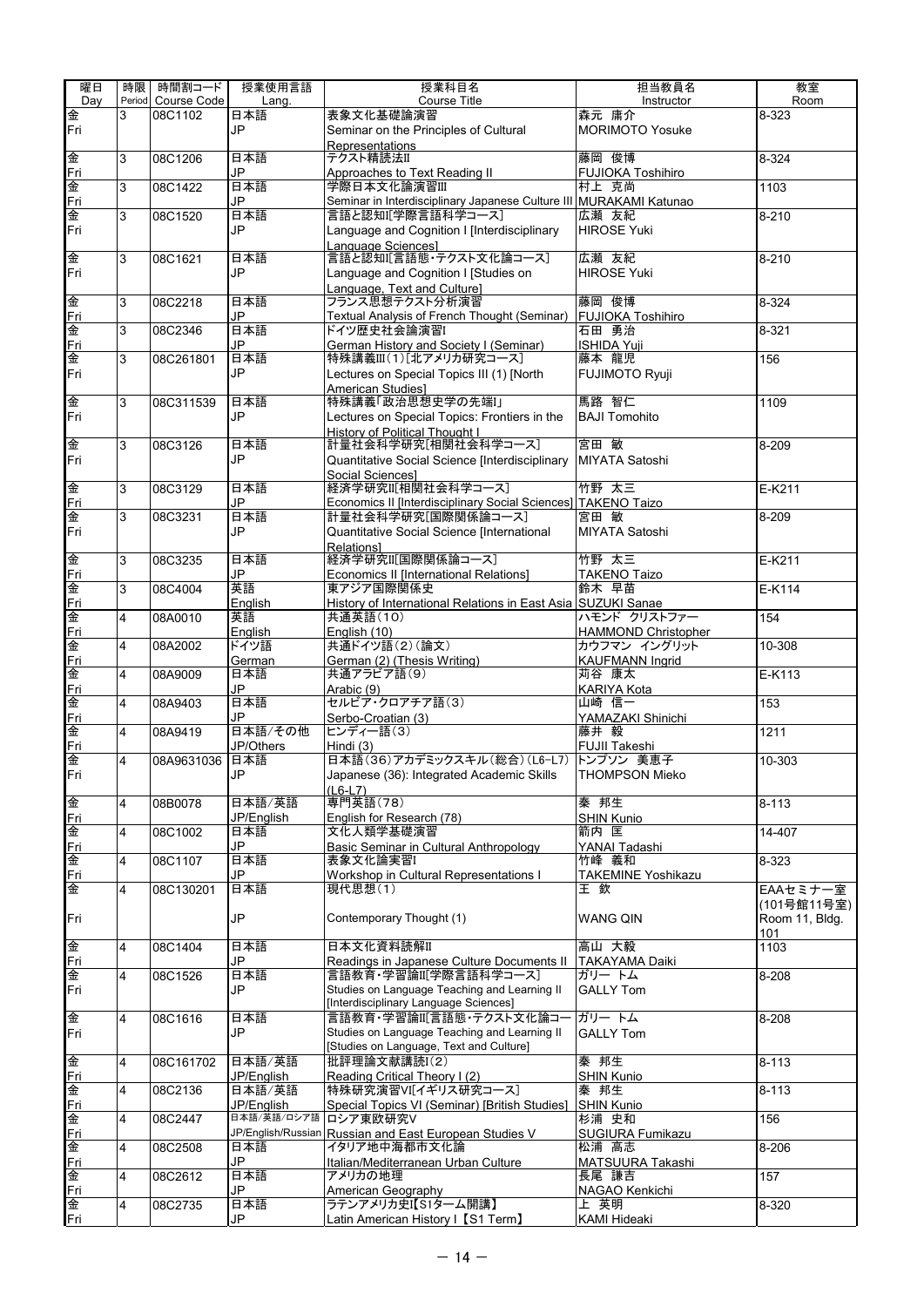| 曜日  | 時限             | 時間割コード             | 授業使用言語     | 授業科目名                                                                 | 担当教員名                     | 教室             |
|-----|----------------|--------------------|------------|-----------------------------------------------------------------------|---------------------------|----------------|
| Dav |                | Period Course Code | Lang.      | Course Title                                                          | Instructor                | Room           |
| 金   | 4              | 08C2736            | 日本語        | ラテンアメリカ史II【S2ターム開講】                                                   | 上 英明                      | 8-320          |
| Fri |                |                    | JP         | Latin American History II【S2 Term】                                    | <b>KAMI Hideaki</b>       |                |
| 金   | 4              | 08C2838            | 日本語        | 特殊研究演習IV[アジア・日本研究コース]                                                 | 王欽                        | EAAセミナー室       |
|     |                |                    |            |                                                                       |                           | (101号館11号室)    |
| Fri |                |                    | <b>JP</b>  | Special Topics IV (Seminar) [Asian and                                | <b>WANG QIN</b>           | Room 11, Bldg. |
|     |                |                    |            | Japanese Studies1                                                     |                           | 101            |
| 金   | $\overline{4}$ | 08C3104            | 日本語        | 現代社会論II                                                               | 内山 融                      | 120            |
| Fri |                |                    | <b>JP</b>  | Contemporary Social Issues II                                         | <b>UCHIYAMA Yu</b>        |                |
| 金   | $\overline{4}$ | 08C3125            | 日本語        | 国際協力政策論[相関社会科学コース]                                                    | 中西徹                       | E-K211         |
| Fri |                |                    | JP         | International Cooperation Policy                                      | <b>NAKANISHI Toru</b>     |                |
|     |                |                    |            | [Interdisciplinary Social Sciences]                                   |                           |                |
| 俐   | $\overline{4}$ | 08C3230            | 日本語        | 国際協力政策論[国際関係論コース]                                                     | 中西 徹                      | $E-K211$       |
| Fri |                |                    | JP         | International Cooperation Policy                                      | <b>NAKANISHI Toru</b>     |                |
|     |                |                    |            | [International Relations]                                             |                           |                |
| 金   | 5              | 08A1003            | フランス語      | 共通フランス語(3)(作文)                                                        | ドゥルマジュール ラウル              | $8 - 205$      |
| Fri |                |                    | French     | French (3) (Writing)                                                  | DELEMAZURE Raoul          |                |
| 俐   | 5              | 08A9205            | 日本語        | 共通ギリシア語(5)                                                            | 松浦 高志                     | 106            |
| Fri |                |                    | JP         | Greek (5)                                                             | MATSUURA Takashi          |                |
| 争   | 5              | 08A9401            | 日本語        | セルビア・クロアチア語(1)                                                        | 山崎 信一                     | 153            |
| Fri |                |                    | <b>JP</b>  | Serbo-Croatian (1)                                                    | YAMAZAKI Shinichi         |                |
| 金   | 5              | 08A9441            | 日本語        | 広東語(1)                                                                | 倉田 明子                     | 149            |
| Fri |                |                    | JP         | Cantonese (1)                                                         | <b>KURATA Akiko</b>       |                |
| 钾   | 5              | 08B1027            | 日本語        | 専門フランス語(27)                                                           | 森山 工                      | $8 - 324$      |
| Fri |                |                    | JP         | French for Research (27)                                              | <b>MORIYAMA Takumi</b>    |                |
| 金   | 5              | 08B9002            | 日本語        | 専門アラビア語(2)                                                            | 苅谷 康太                     | $8 - 321$      |
| Fri |                |                    | JP         | Arabic for Research (2)                                               | KARIYA Kota               |                |
| 金   | 5              | 08C2224            | 日本語        | 広域フランス語圏文化論演習                                                         | 森山 工                      | $8 - 324$      |
| Fri |                |                    | JP         | Cultures of the French-Speaking World                                 | <b>MORIYAMA Takumi</b>    |                |
|     |                |                    |            | (Seminar)                                                             |                           |                |
| 俐   | 5              | 08C2820            | 日本語        | 特殊講義II[アジア・日本研究コース]                                                   | 苅谷 康太                     | $8 - 321$      |
| Fri |                |                    | JP         | Lectures on Special Topics II [Asian and                              | KARIYA Kota               |                |
|     |                |                    |            | Japanese Studies1                                                     |                           |                |
| 争   | 5              | 08C2828            | 日本語        | 中央アジア地域研究演習                                                           | 小松原 ゆり                    | 156            |
| Fri |                |                    | JP         | Culture and Society in Central Asia                                   | KOMATSUBARA Yuri          |                |
| 金   | 5              | 08C3114            | 日本語        | 地域社会分析                                                                | 市野川 容孝                    | 120            |
| Fri |                |                    | JP         | <b>Community Studies</b>                                              | ICHINOKAWA Yasutaka       |                |
| 集中  |                | 08B0082            | 英語         | 専門英語(82)                                                              | オネキンク ダヴィット               | 別途指示           |
| Int |                |                    | English    | English for Research (82)                                             | <b>ONNEKINK David</b>     | TBA            |
| 集中  |                | 08B0083            | 英語         | 専門英語(83)                                                              | フェルトハイゼン マルティーネ           | 別途指示           |
| Int |                |                    | English    | English for Research (83)                                             | <b>VELDHUIZEN Martine</b> | <b>TBA</b>     |
| 集中  |                | 08C1305            | 日本語        | 卒業論文演習[現代思想コース]                                                       | 各教員                       | 別途指示           |
| Int |                |                    | JP         | Graduation Thesis Seminar I [Contemporary                             | Various Instructors       | <b>TBA</b>     |
|     |                |                    |            |                                                                       |                           |                |
| 集中  |                | 08C2115            | 英語         | Thought and Philosophy]<br>特殊講義I[イギリス研究コース]                           | オネキンク ダヴィット               | 別途指示           |
| Int |                |                    | English    | Lectures on Special Topics I [British Studies] ONNEKINK David         |                           | <b>TBA</b>     |
| 集中  |                | 08C2119            | 英語         | 特殊講義V[イギリス研究コース]                                                      | フェルトハイゼン マルティーネ           | 別途指示           |
| Int |                |                    | English    | Lectures on Special Topics V [British Studies] VELDHUIZEN Martine     |                           | TBA            |
| 集中  |                | 08C2149            | 日本語/英語     | 論文指導[イギリス研究コース]                                                       | 小川 浩之                     | 別途指示           |
| Int |                |                    | JP/English | Thesis Writing [British Studies]                                      | OGAWA Hiroyuki            | <b>TBA</b>     |
| 集中  |                | 08C2515            |            | 日本語/イタリア語 特殊講義III[イタリア地中海研究コース]                                       | 宮坂 真紀                     | 別途指示           |
| Int |                |                    | JP/Italian | Lectures on Special Topics III                                        | MIYASAKA Maki             | TBA            |
|     |                |                    |            | [Italian/Mediterranean Studies]                                       |                           |                |
| 集中  |                | 08C28491           | 日本語        | 論文指導II[アジア·日本研究コース]                                                   | 岡田 泰平                     | 別途指示           |
| Int |                |                    | JP         | Thesis Writing II [Asian and Japanese                                 | OKADA Taihei              | <b>TBA</b>     |
| 集中  |                | 08C311523          | 日本語        | 特殊講義「相関社会科学特殊講義I」                                                     | コース主任                     | 別途指示           |
| Int |                |                    | JP         | Lectures on Special Topics (Social Studies I)                         | <b>Course Manager</b>     | TBA            |
| 集中  |                | 08C311524          | 日本語        | 特殊講義「相関社会科学特殊講義II」                                                    | コース主任                     | 別途指示           |
| Int |                |                    | JP         | Lectures on Special Topics (Social Studies II)                        | Course Manager            | TBA            |
| 集中  |                | 08C311525          | 日本語        | 特殊講義「相関社会科学特殊講義III」                                                   | コース主任                     | 別途指示           |
| Int |                |                    | JP         | Lectures on Special Topics (Social Studies III) Course Manager        |                           | TBA            |
| 集中  |                | 08C311526          | 日本語        | 特殊講義「相関社会科学特殊講義IV」                                                    | コースキ仟                     | 別途指示           |
| Int |                |                    | JP         | Lectures on Special Topics (Social Studies IV) Course Manager         |                           | TBA            |
| 集中  |                | 08C311527          | 日本語        | 特殊講義「相関社会科学特殊講義V」                                                     | コース主任                     | 別途指示           |
| Int |                |                    | JP         | Lectures on Special Topics (Social Studies V)                         | Course Manager            | <b>TBA</b>     |
| 集中  |                | 08C31241           | 日本語        | 特殊研究実習「地域社会論実習」                                                       | 市野川 容孝                    | 別途指示           |
| Int |                |                    | JP         | Fieldwork in Special Topics (Community Studies)   ICHINOKAWA Yasutaka |                           | TBA            |
| 集中  |                | 08C3127            | 日本語        | 政治学研究[相関社会科学コース]                                                      | 東島 雅昌                     | 別途指示           |
| Int |                |                    | JP         | Political Science [Interdisciplinary Social                           | HIGASHIJIMA Masaaki       | TBA            |
|     |                |                    |            | Sciencesl                                                             |                           |                |
| 集中  |                | 08C321629          | 日本語        | 特殊講義「国際関係論特殊講義I」                                                      | コース主任                     | 別途指示           |
| Int |                |                    | JP         | Lectures on Special Topics (International                             | Course Manager            | TBA            |
|     |                |                    |            | Relations I)                                                          |                           |                |
| 集中  |                | 08C321630          | 日本語        | 特殊講義「国際関係論特殊講義II」                                                     | コース主任                     | 別途指示           |
| Int |                |                    | JP         | Lectures on Special Topics (International                             | Course Manager            | <b>TBA</b>     |
|     |                |                    |            | Relations II)                                                         |                           |                |
| 集中  |                | 08C321631          | 日本語        | 特殊講義「国際関係論特殊講義III」                                                    | コース主任                     | 別途指示           |
| Int |                |                    | JP         | Lectures on Special Topics (International                             | Course Manager            | TBA            |
|     |                |                    |            | Relations III)                                                        |                           |                |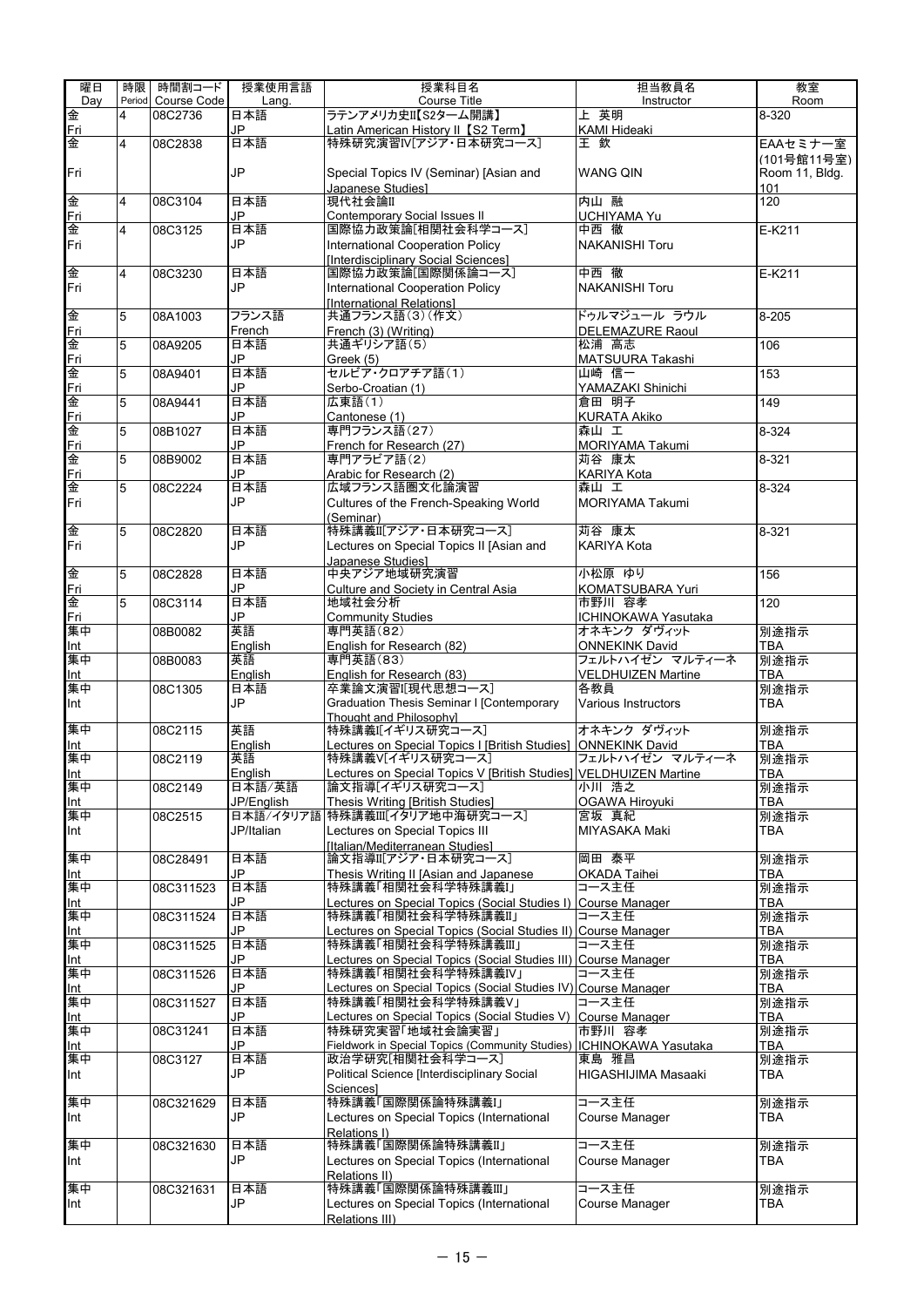| 曜日                | 時限 | 時間割コード             | 授業使用言語     | 授業科目名                                                                                                                                                                 | 担当教員名                  | 教室         |
|-------------------|----|--------------------|------------|-----------------------------------------------------------------------------------------------------------------------------------------------------------------------|------------------------|------------|
| Day               |    | Period Course Code | Lang.      | <b>Course Title</b>                                                                                                                                                   | Instructor             | Room       |
| 集中                |    | 08C321632          | 日本語        | 特殊講義「国際関係論特殊講義IV」                                                                                                                                                     | コース主任                  | 別途指示       |
| Int               |    |                    | <b>JP</b>  | Lectures on Special Topics (International                                                                                                                             | Course Manager         | <b>TBA</b> |
|                   |    |                    |            | Relations IV)                                                                                                                                                         |                        |            |
| 集中                |    | 08C321633          | 日本語        | 特殊講義「国際関係論特殊講義V」                                                                                                                                                      | コース主任                  | 別途指示       |
| Int               |    |                    | <b>JP</b>  | Lectures on Special Topics (International                                                                                                                             | <b>Course Manager</b>  | <b>TBA</b> |
|                   |    |                    |            | Relations V)                                                                                                                                                          |                        |            |
| 集中                |    | 08C321692          | 英語         | 特殊講義「計量社会科学」                                                                                                                                                          | 今井 耕介                  | 別途指示       |
| Int               |    |                    | English    | Lectures on Special Topics (Quantitative                                                                                                                              | <b>IMAI Kosuke</b>     | <b>TBA</b> |
|                   |    |                    |            | Social Science)                                                                                                                                                       |                        |            |
| 集中                |    | 08C321694          | 日本語/英語     | 特殊講義「東アジア国際関係」                                                                                                                                                        | 金 暎根                   | 別途指示       |
| Int               |    |                    | JP/English | Lectures on Special Topics (East Asian                                                                                                                                | <b>KIM Young Geun</b>  |            |
|                   |    |                    |            | International Relations)                                                                                                                                              |                        |            |
| 集中                |    | 08C3233            | 日本語        | 政治学研究[国際関係論コース]                                                                                                                                                       | 東島 雅昌                  | 別途指示       |
| Int               |    |                    | JP         | Political Science [International Relations]                                                                                                                           | HIGASHIJIMA Masaaki    | <b>TBA</b> |
| 集中                |    | 08C400701          | 英語         | 国際日本研究文献演習I                                                                                                                                                           | 各教員                    | 別途指示       |
| Int               |    |                    | English    | <b>Supervised Readings I</b>                                                                                                                                          | Various Instructors    | <b>TBA</b> |
| 集中                |    | 08C400801          | 英語         | 国際日本研究文献演習II                                                                                                                                                          | 各教員                    | 別途指示       |
| Int               |    |                    | English    | <b>Supervised Readings II</b>                                                                                                                                         | Various Instructors    | <b>TBA</b> |
| 集中                |    | 08C403408          | 英語         | 国際日本研究演習VIII【S2ターム開講】                                                                                                                                                 | 榎戸 敬介                  | 別途指示       |
| Int               |    |                    | English    | Seminar: Japan in East Asia VIII【S2 Term】                                                                                                                             | <b>ENOKIDO Keisuke</b> | <b>TBA</b> |
| 第三外国語             |    | 08B94111~2 日本語     |            | ドイツ語(初級)(第三外国語)(1)                                                                                                                                                    |                        |            |
| 3rd Foreign Lang. |    |                    | JP         | German (Introductory) (3rd Foreign Language) (1)                                                                                                                      |                        |            |
| 第三外国語             |    | 08B94121~2 日本語     |            | ドイツ語(初級)(第三外国語)(2)                                                                                                                                                    |                        |            |
| 3rd Foreign Lang. |    |                    | JP         | German (Introductory) (3rd Foreign Language) (2)                                                                                                                      |                        |            |
| 第三外国語             |    | 08B94311~2 日本語     |            | 中国語(初級)(第三外国語)(1)                                                                                                                                                     |                        |            |
| 3rd Foreign Lang. |    |                    | JP         | Chinese (Introductory) (3rd Foreign Language) (1)                                                                                                                     |                        |            |
| 第三外国語             |    | 08B94321~2 日本語     |            | 中国語(初級)(第三外国語)(2)                                                                                                                                                     |                        |            |
| 3rd Foreign Lang. |    |                    | JP         | Chinese (Introductory) (3rd Foreign Language) (2)                                                                                                                     |                        |            |
| 第三外国語             |    | 08B94411           | 日本語        | スペイン語(初級)(第三外国語)(1)                                                                                                                                                   |                        |            |
| 3rd Foreign Lang. |    |                    | JP         | Spanish (Introductory) (3rd Foreign Language) (1)                                                                                                                     |                        |            |
| 第三外国語             |    | 08B94421           | 日本語        | スペイン語(初級)(第三外国語)(2)                                                                                                                                                   |                        |            |
| 3rd Foreign Lang. |    |                    | JP         | Spanish (Introductory) (3rd Foreign Language) (2)                                                                                                                     |                        |            |
| 第三外国語             |    | 08B94511~2 日本語     |            | イタリア語(初級)(第三外国語)(1)                                                                                                                                                   |                        |            |
| 3rd Foreign Lang. |    |                    | JP         | Italian (Introductory) (3rd Foreign Language) (1)                                                                                                                     |                        |            |
| 第三外国語             |    | 08B94521~2 日本語     |            | イタリア語(初級)(第三外国語)(2)                                                                                                                                                   |                        |            |
| 3rd Foreign Lang. |    |                    | JP         | Italian (Introductory) (3rd Foreign Language) (2)                                                                                                                     |                        |            |
| 第三外国語             |    | 08B94611~2 日本語     |            | 韓国朝鮮語(初級)(第三外国語)(1)                                                                                                                                                   |                        |            |
| 3rd Foreign Lang. |    |                    | JP         | Korean (Introductory) (3rd Foreign Language) (1)                                                                                                                      |                        |            |
| 第三外国語             |    | 08B94621~2 日本語     |            | 韓国朝鮮語(初級)(第三外国語)(2)                                                                                                                                                   |                        |            |
| 3rd Foreign Lang. |    |                    | JP         | Korean (Introductory) (3rd Foreign Language) (2)                                                                                                                      |                        |            |
|                   |    |                    |            | 注1)科目名に「※」を付している科目は、複数の曜限で授業を実施するものです。詳細はUTASシラバスで確認してください。<br>There are multiple classes in a week for the courses marked with X. Check further details on the UTAS. |                        |            |

注2) 集中講義については、学内掲示板および下記ウェブページにて随時情報を更新しています。 Information for intesive courses will be updated on the bulletin board and on the following website.

 教養学部後期課程/Senior Division website (Japanese) URL: http://www.c.u-tokyo.ac.jp/fas/index.html PEAK後期課程/PEAK Senior Division website (English) URL: http://www.c.u-tokyo.ac.jp/eng\_site/fas/index.html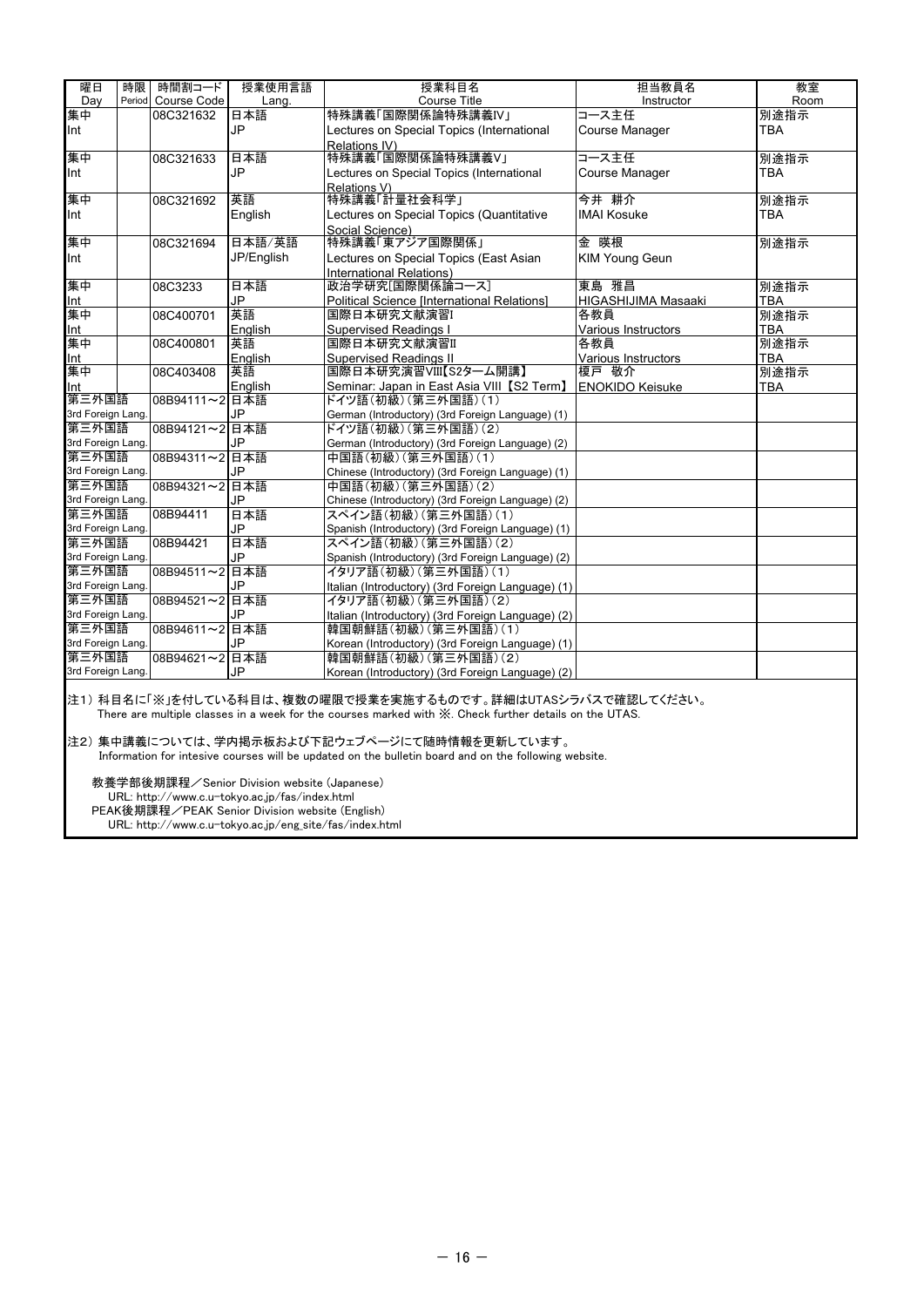

## **Dept. of Interdisciplinary Sciences**

**(Including Courses for International Program on Environmental Sciences)**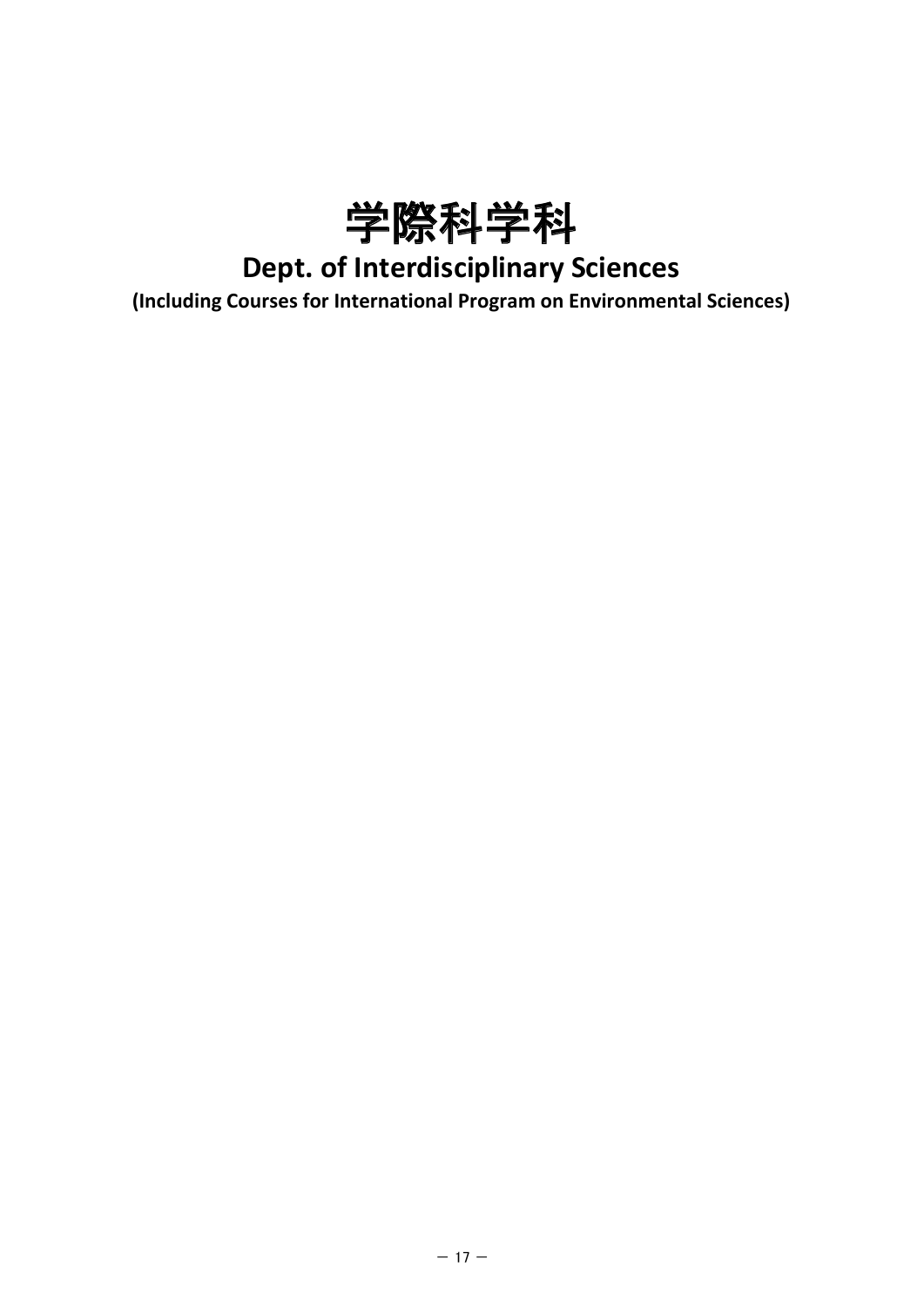| 曜日       | 時限             | 時間割コード 授業使用言語      |                   | 授業科目名                                                                             | 担当教員名                                  | 教室         |
|----------|----------------|--------------------|-------------------|-----------------------------------------------------------------------------------|----------------------------------------|------------|
| Dav      |                | Period Course Code | Lang.             | <b>Course Title</b>                                                               | Instructor                             | Room       |
| 月        | 1              | 08D14312           |                   | 日本語/英語 物質循環科学II(2)                                                                | タヴァレス ヴァスケス ジエーゴ                       | 1214       |
| Mon      |                |                    | JP/English        | Materials, Systems and Dynamics II (2)                                            | TAVARES VASQUES Diego                  |            |
| 月<br>Mon | 2              | 08D1237902 日本語     | JP                | 人間情報学I(2)<br>Human Informatics I (2)                                              | 吉田 丈人<br>YOSHIDA Takehito              | 15-104     |
| 月        | 2              | 08D1331            | 日本語               | 生態·進化学II                                                                          | 吉田 丈人                                  | 15-104     |
| Mon      |                |                    | JP                | <b>Ecology and Evolutionary Biology II</b>                                        | YOSHIDA Takehito                       |            |
| 月        | 2              | 08D1436            | 英語                | エネルギー資源論                                                                          | 杉山 昌広                                  | 1214       |
| Mon      |                |                    | English           | Energy Technology and Natural Resources I                                         | SUGIYAMA Masahiro                      |            |
| 月        | 2              | 08D1512P           | 日本語               | 進化生態学II                                                                           | 吉田 丈人                                  | 15-104     |
| Mon      |                |                    | JP                | Evolutionary Biology II                                                           | YOSHIDA Takehito                       | $14 - 708$ |
| 月<br>Mon | 3              | 08D1026            | 日本語<br>JP         | 科学技術社会論特論II<br>Special Lecture on Science and Technology Studies II               | 鈴木 貴之<br>SUZUKI Takayuki               |            |
| 月        | 3              | 08D1123            | 日本語               | ヨーロッパの自然と社会                                                                       | 呉羽 正昭                                  | 1214       |
| Mon      |                |                    | JP                | Geography of Europe                                                               | KUREHA Masaaki                         |            |
| 月        | 3              | 08D1203901         | 日本語               | 情報数理科学III(1)                                                                      | 小河 正基、船渡 陽子                            | E35        |
| Mon      |                |                    | JP                | Mathematical and Information Sciences III (1)                                     | OGAWA Masaki, FUNATO Yoko              |            |
| 月        | 3              | 08D1301            | 日本語               | 基礎数理I                                                                             | 小河 正基、船渡 陽子                            | E35        |
| Mon      |                |                    | JP<br>英語          | Mathematics for Systems Science I                                                 | OGAWA Masaki, FUNATO Yoko              |            |
| 月<br>Mon | 3              | 08D1458A           | English           | 環境科学実験Ia【S1ターム開講】※<br>Experiments in Environmental Sciences I (a) [S1             | 佐藤 守俊、小見 美央<br>SATO Moritoshi, OMI Mio | E-K114     |
|          |                |                    |                   | Term1 $\mathbb{\times}$                                                           |                                        |            |
| 月        | 3              | 08D1458B           | 英語                | 環境科学実験Ib【S2ターム開講】※                                                                | 佐藤 守俊、中村 優希、小見 美央 E-K114               |            |
| Mon      |                |                    | English           | Experiments in Environmental Sciences I (b) [S2                                   | SATO Moritoshi, NAKAMURA               |            |
|          |                |                    |                   | Term】※                                                                            | Yuki, OMI Mio                          |            |
| 月        | 4              | 08D1103            | 日本語               | 地理情報分析基礎II                                                                        | 梶田 真、横山 ゆりか                            | $2 - 203$  |
| Mon      |                |                    | JP                | Analysis of Geographic Information II                                             | KAJITA Shin, YOKOYAMA                  |            |
| 月        | 4              | 08D1211            | 日本語               | 情報工学IV                                                                            | Yurika<br>金井 崇                         | 15-104     |
| Mon      |                |                    | JP                | Information Engineering IV                                                        | KANAI Takashi                          |            |
| 月        | 4              | 08D1305            | 日本語               | 基礎数理演習                                                                            | 小河 正基、船渡 陽子                            | E35        |
| Mon      |                |                    | JP                | Seminar in Mathematics                                                            | OGAWA Masaki, FUNATO Yoko              |            |
| 月        | 4              | 08D1342908         | 日本語               | 広域システム特論V(8)                                                                      | 金井 崇                                   | 15-104     |
| Mon      |                |                    | JP                | Special Lecture for General System Sciences V (8)   KANAI Takashi                 |                                        |            |
| 月        | 4              | 08D1458A           | 英語                | 環境科学実験Ia【S1ターム開講】※                                                                | 佐藤 守俊、小見 美央                            | E-K114     |
| Mon      |                |                    | English           | Experiments in Environmental Sciences I (a) 【S1                                   | SATO Moritoshi, OMI Mio                |            |
| 月        | 4              | 08D1458B           | 英語                | Term】※<br>環境科学実験Ib【S2ターム開講】※                                                      | 佐藤 守俊、中村 優希、小見 美央 E-K114               |            |
| Mon      |                |                    | English           | Experiments in Environmental Sciences I (b) [S2                                   | SATO Moritoshi, NAKAMURA               |            |
|          |                |                    |                   | Term】※                                                                            | Yuki, OMI Mio                          |            |
| 耳        | 5              | 08D1025            | 日本語               | 科学技術社会論特論I                                                                        | 見上 公一                                  | 117        |
| Mon      |                |                    | JP                | Special Lecture on Science and Technology Studies I MIKAMI Koichi                 |                                        |            |
| 月        | 5              | 08D1105            | 日本語               | 地理·空間調査設計II                                                                       | 梶田 真                                   | $2 - 202$  |
| Mon      | 5              |                    | JP.               | Research Design in Geography and Spacial Design II KAJITA Shin<br>日本語/英語 情報工学V(3) | 舘 知宏、三木 優彰                             | 15-104     |
| 月<br>Mon |                | 08D121203          | JP/English        | Information Engineering V (3)                                                     | TACHI Tomohiro, MIKI Masaaki           |            |
| 月        | 5              | 08D1406            | 英語                | 職業倫理論                                                                             | 眞嶋 俊造                                  | 154        |
| Mon      |                |                    | English           | <b>Professional Ethics</b>                                                        | MAJIMA Shunzo                          |            |
| 火        | $\mathbf{1}$   | 08D1239            | 日本語               | 人間情報学Ⅲ                                                                            | 植田 一博                                  | E49        |
| Tue      |                |                    | JP                | Human Informatics III                                                             | <b>UEDA Kazuhiro</b>                   |            |
| 火        | $\mathbf{1}$   | 08D1307            | 日本語/英語 統計学II      |                                                                                   | 金澤 雄一郎                                 | E41        |
| Tue<br>火 | 1              | 08D1342911         | JP/English<br>日本語 | Statistics II<br>広域システム特論V(11)                                                    | KANAZAWA Yuichiro<br>植田 一博             | E49        |
| Tue      |                |                    | JP                | Special Lecture for General System Sciences V (11) UEDA Kazuhiro                  |                                        |            |
| 火        | $\mathbf{1}$   | 08D1415            | 英語                | 経済政策分析                                                                            | 前田 章                                   | 8-209      |
| Tue      |                |                    | English           | <b>Economic Policy Analysis</b>                                                   | MAEDA Akira                            |            |
| 火        | $\overline{2}$ | 08D1007            | 日本語               | 科学哲学演習I                                                                           | 石原 孝二                                  | 14-710     |
| Tue      |                |                    | JP                | Philosophy of Science and Technology I (Seminar)                                  | <b>ISHIHARA Kohii</b>                  |            |
| 火        | $\overline{2}$ | 08D1202            | 日本語               | 情報数理科学II[総合情報学コース]                                                                | 田中 哲朗                                  | E35        |
| Tue      |                |                    | JP                | Mathematical and Information Sciences II                                          | TANAKA Tetsuro                         |            |
| Ņλ       | $\overline{2}$ | 08D1304            | 日本語               | <b>Informatics1</b><br>情報数理科学II[広域システムコース]                                        | 田中 哲朗                                  | E35        |
| Tue      |                |                    | JP                | Mathematical and Information Sciences II [General                                 | <b>TANAKA Tetsuro</b>                  |            |
|          |                |                    |                   | Systeml                                                                           |                                        |            |
| 火        | 2              | 08D1421            | 英語                | 環境測定法I【S1ターム開講】※                                                                  | ドロネー ジャン ジャック                          | 1226       |
| Tue      |                |                    | English           | Environmental Measurement I [S1 Term] $\%$                                        | DELAUNAY Jean-Jacques                  |            |
| 火        | $\overline{2}$ | 08D1448            | 英語                | 都市基盤技術I【S1ターム開講】※                                                                 | 大口 敬                                   | 8-209      |
| Tue<br>火 | 3              | 08D1215            | English<br>日本語    | Urban Planning Technology   [S1 Term] $\%$<br>情報工学実験※                             | OGUCHI Takashi<br>齋藤 晴雄、土井 靖生、福永 ア     | 別途指示       |
|          |                |                    |                   |                                                                                   | レックス                                   |            |
| Tue      |                |                    | JP                | Information Engineering Laboratory X                                              | SAITO Haruo, DOI Yasuo,                | <b>TBA</b> |
|          |                |                    |                   |                                                                                   | <b>FUKUNAGA Alex</b>                   |            |
| 火        | 3              | 08D1334            | 日本語               | システム計測実験※                                                                         | 齋藤 晴雄、土井 靖生、福永 ア                       | 別途指示       |
|          |                |                    |                   |                                                                                   | レックス                                   |            |
| Tue      |                |                    | JP                | Experiments in System Sciences X                                                  | SAITO Haruo, DOI Yasuo,                | <b>TBA</b> |
| 火        | 3              | 08D1462            | 英語                | 有機化学                                                                              | <b>FUKUNAGA Alex</b><br>内田 さやか、中村 優希   | 524        |
| Tue      |                |                    | English           | <b>Organic Chemistry</b>                                                          | UCHIDA Sayaka, NAKAMURA                |            |
|          |                |                    |                   |                                                                                   | Yuki                                   |            |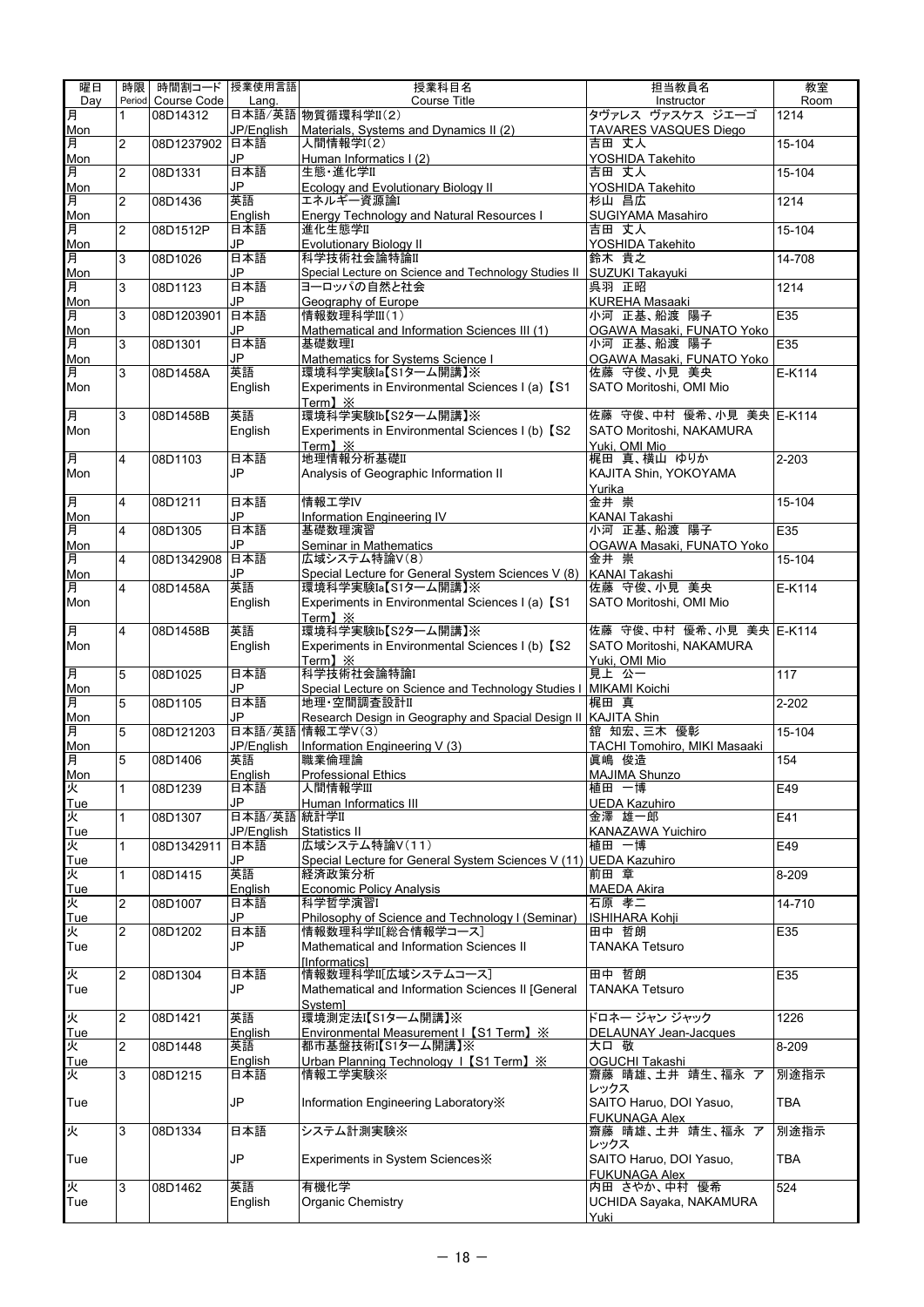| 曜日              | 時限             | 時間割コード 授業使用言語 |               | 授業科目名                                                                                    | 担当教員名                                                | 教室               |
|-----------------|----------------|---------------|---------------|------------------------------------------------------------------------------------------|------------------------------------------------------|------------------|
| Dav             | Period         | Course Code   | Lang.         | Course Title                                                                             | Instructor                                           | Room             |
| 火<br>Tue        | 4              | 08D1015       | 日本語<br>JP     | 応用倫理学演習[科学技術論コース]<br>Applied Ethics I (Seminar) [Science and Technology HIRONO Yoshiyuki | 廣野 喜幸                                                | 1109             |
| 火               | 4              | 08D1215       | 日本語           | <b>Studies1</b><br>情報工学実験※                                                               | 齋藤 晴雄、土井 靖生、福永 ア<br>レックス                             | 別途指示             |
| Tue             |                |               | JP            | Information Engineering Laboratory X                                                     | SAITO Haruo, DOI Yasuo,<br><b>FUKUNAGA Alex</b>      | <b>TBA</b>       |
| 火               | $\overline{4}$ | 08D1334       | 日本語           | システム計測実験※                                                                                | 齋藤 晴雄、土井 靖生、福永 ア<br>レックス                             | 別途指示             |
| Tue             |                |               | JP            | Experiments in System Sciences X                                                         | SAITO Haruo, DOI Yasuo,<br><b>FUKUNAGA Alex</b>      | <b>TBA</b>       |
| 夾               | 4              | 08D1408       | 英語            | 環境史·環境哲学                                                                                 | 橋本 毅彦、石原 孝二、岡本 拓司                                    | 515              |
| Tue             |                |               | English       | Environmental History and Philosophy                                                     | HASHIMOTO Takehiko,                                  |                  |
|                 |                |               |               |                                                                                          | ISHIHARA Kohji, OKAMOTO                              |                  |
| 火               | 5              | 08D1215       | 日本語           | 情報工学実験※                                                                                  | Takuii<br>齋藤 晴雄、土井 靖生、福永 ア                           | 別途指示             |
| Tue             |                |               | JP            | Information Engineering Laboratory X                                                     | レックス<br>SAITO Haruo, DOI Yasuo,                      | <b>TBA</b>       |
| 火               | 5              | 08D1334       | 日本語           | システム計測実験※                                                                                | <b>FUKUNAGA Alex</b><br>齋藤 晴雄、土井 靖生、福永 ア             | 別途指示             |
|                 |                |               |               |                                                                                          | レックス                                                 |                  |
| Tue             |                |               | JP            | Experiments in System Sciences *                                                         | SAITO Haruo, DOI Yasuo,<br><b>FUKUNAGA Alex</b>      | <b>TBA</b>       |
| 火               | 5              | 08D14133      | 英語            | 環境と法(3)                                                                                  | ジロドウ イザベル                                            | 515              |
| Tue             |                |               | English       | Law and the Environment (3)                                                              | <b>GIRAUDOU Isabelle</b>                             |                  |
| 水<br>Wed        | 1              | 08D1420       | 英語<br>English | 数値シミュレーション技法<br>Modeling and Simulation                                                  | 前田 章、成田 大樹、甘蔗 寂樹<br>MAEDA Akira, NARITA Daiju,       | 8-209            |
|                 |                |               |               |                                                                                          | KANSHA Yasuki                                        |                  |
| 水               | $\overline{2}$ | 08D121201     | 日本語           | 情報工学V(1)                                                                                 | 舘 知宏                                                 | 15-104           |
| Wed             |                |               | JP            | Information Engineering V (1)                                                            | <b>TACHI Tomohiro</b>                                |                  |
| 水<br>Wed        | $\overline{2}$ | 08D1416       | 英語<br>English | 環境と開発<br>Development and the Environment                                                 | 成田 大樹<br><b>NARITA Daiju</b>                         | 8-209            |
| 水               | 3              | 08D1242       | 日本語           | 人間情報学VI※                                                                                 | 各教員                                                  | 1212             |
| Wed             |                |               | JP            | Human Informatics VIX                                                                    | Various Instructors                                  |                  |
| 水<br>Wed        | 4              | 08D1242       | 日本語<br>JP     | 人間情報学VI※<br>Human Informatics VIX                                                        | 各教員<br>Various Instructors                           | 1212             |
| 水               | 5              | 08D1011       | 日本語           | 科学技術社会論演習I                                                                               | 岡本 拓司                                                | 118              |
| Wed             |                |               | JP            | Science and Technology Studies I (Seminar)                                               | OKAMOTO Takuji                                       |                  |
| 水<br>Wed        | 5              | 08D1236       | 日本語<br>JP     | プログラミング演習<br>Programming Laboratory                                                      | 金子 知適、松島 慎<br>KANEKO Tomoyuki,<br>MATSUSHIMA Shin    | E38              |
| 水               | 5              | 08D1340903    | 日本語           | 広域システム特論III(3)                                                                           | 金子 知適、松島 慎                                           | E38              |
| Wed             |                |               | JP            | Special Lecture for General System Sciences III (3) KANEKO Tomoyuki,                     | <b>MATSUSHIMA Shin</b>                               |                  |
| 水               | 5              | 08D14462      | 英語            | 環境と健康科学(2)                                                                               | マニナン ジョン                                             | 107              |
| Wed             |                |               | English       | Health Science and the Environment (2)                                                   | MANINANG John                                        |                  |
| 末<br><b>Thu</b> | $\mathbf{1}$   | 08D1113       | 日本語<br>JP     | 人口論「地理・空間コース」<br>Population Geography [Geography and Spatial Design] ESAKI Yuji          | 江崎 雄治                                                | 1211             |
| 木               | $\overline{2}$ | 08D1419       | 英語            | 生態系と生物多様性                                                                                | リチャード シェファーソン、吉田                                     | E-K113           |
|                 |                |               |               |                                                                                          | 丈人、増田 建、土畑 重人、奥崎<br>穰                                |                  |
| Thu             |                |               | English       | <b>Biodiversity and Ecosystems</b>                                                       | SHEFFERSON Richard,                                  |                  |
|                 |                |               |               |                                                                                          | YOSHIDA Takehito, MASUDA<br>Tatsuru, DOBATA Shigeto, |                  |
|                 |                |               |               |                                                                                          | OKUZAKI Yutaka                                       |                  |
| ₭               | 3              | 08D1041       | 日本語           | 科学哲学特論VI                                                                                 | 信原 幸弘                                                | 1212             |
| Thu             |                |               | JP            | Special Lecture on Philosophy of Science and<br><b>Technology VI</b>                     | NOBUHARA Yukihiro                                    |                  |
| $\ast$          | 3              | 08D11021      | 日本語           | 地理情報分析基礎I                                                                                | 鎌倉 夏来                                                | 1226             |
| <b>Thu</b><br>木 | 3              | 08D1215       | JP<br>日本語     | Analysis of Geographic Information I<br>情報工学実験※                                          | KAMAKURA Natsuki<br>齋藤 晴雄、土井 靖生、福永 ア                 | 別途指示             |
| Thu             |                |               | JP            | Information Engineering Laboratory X                                                     | レックス<br>SAITO Haruo, DOI Yasuo,                      | <b>TBA</b>       |
|                 |                |               |               |                                                                                          | <b>FUKUNAGA Alex</b>                                 |                  |
| $\ast$          | 3              | 08D1334       | 日本語           | システム計測実験※                                                                                | 齋藤 晴雄、土井 靖生、福永 ア<br>レックス                             | 別途指示             |
| Thu             |                |               | JP            | Experiments in System Sciences X                                                         | SAITO Haruo, DOI Yasuo,<br><b>FUKUNAGA Alex</b>      | <b>TBA</b>       |
| 木               | 3              | 08D1450       | 英語            | 社会基盤特論                                                                                   | モレノ ペナランダ ラケル                                        | $\overline{157}$ |
| Thu             |                |               | English       | Special Lecture on Urban Planning and Disaster<br>Prevention                             | MORENO PENARANDA Raquel                              |                  |
| 木               | 3              | 08D1451A      | 英語            | 論文作成技法a【S2ターム開講】                                                                         | ウッドワード ジョナサン                                         | E-K113           |
| Thu             |                |               | English       | Scientific Writing and Presentation Skills (a) 【S2<br>$\mathsf{Term}\mathsf{I}$          | WOODWARD Jonathan                                    |                  |
| 木               | 3              | 08D1451B      | 英語            | 論文作成技法b【S1ターム開講】                                                                         | リチャード シェファーソン                                        | E-K113           |
| Thu             |                |               | English       | Scientific Writing and Presentation Skills (b) [S1<br>Term]                              | SHEFFERSON Richard                                   |                  |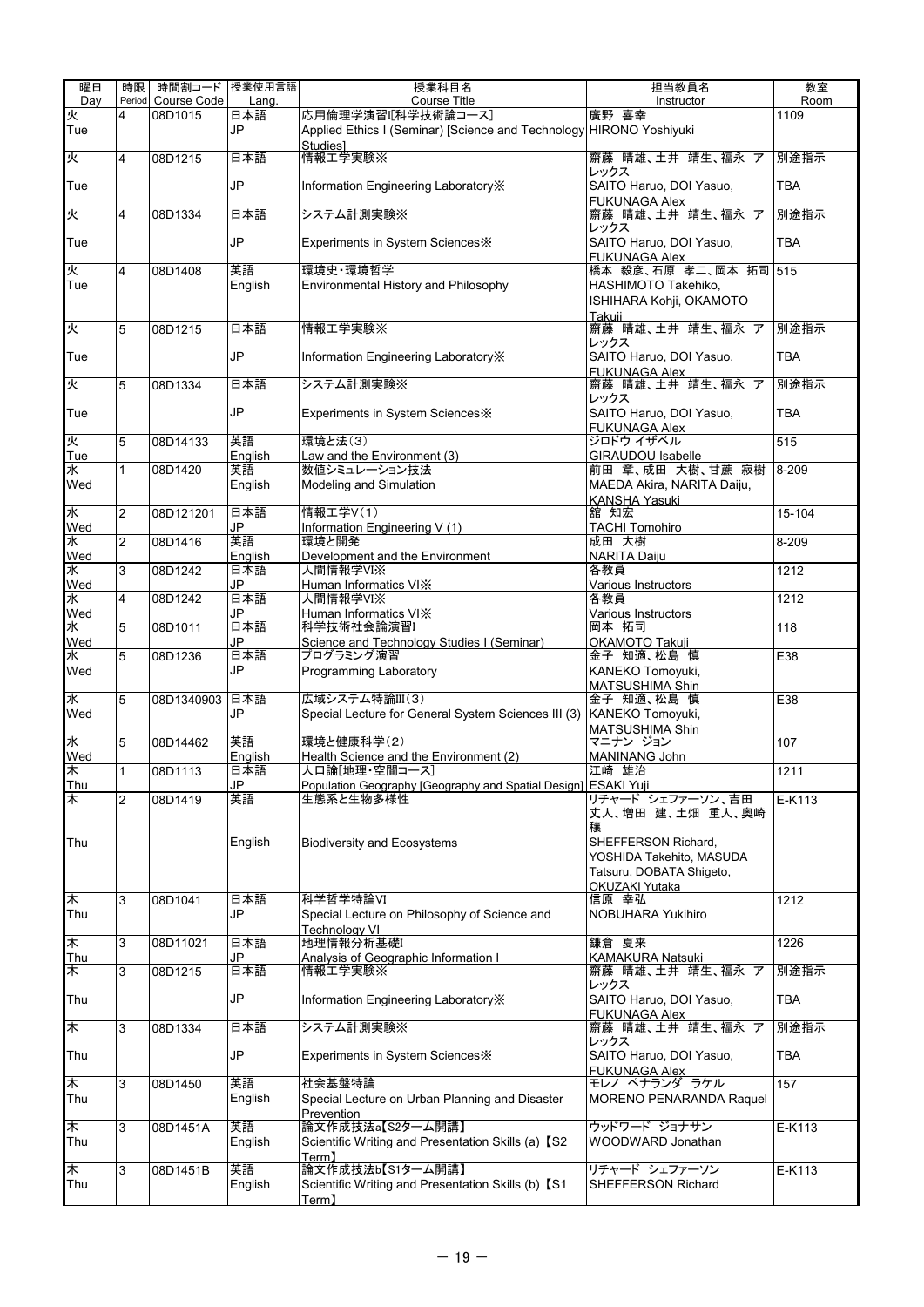| 曜日                | 時限             | 時間割コード   授業使用言語        |              | 授業科目名                                                                          | 担当教員名                                   | 教室          |
|-------------------|----------------|------------------------|--------------|--------------------------------------------------------------------------------|-----------------------------------------|-------------|
| Day<br>¥          | Period<br>4    | Course Code<br>08D1023 | Lang.<br>日本語 | <b>Course Title</b><br>科学哲学特論III                                               | Instructor<br>轟 孝夫                      | Room<br>119 |
| Thu               |                |                        | JP           | Special Lecture on Philosophy of Science and                                   | <b>TODOROKI Takao</b>                   |             |
|                   |                |                        |              | Technoloav III                                                                 |                                         |             |
| 木                 | $\overline{4}$ | 08D1215                | 日本語          | 情報工学実験※                                                                        | 齋藤 晴雄、土井 靖生、福永 ア                        | 別途指示        |
| Thu               |                |                        | JP           | Information Engineering Laboratory X                                           | レックス<br>SAITO Haruo, DOI Yasuo,         | <b>TBA</b>  |
|                   |                |                        |              |                                                                                | <b>FUKUNAGA Alex</b>                    |             |
| 木                 | $\overline{4}$ | 08D1334                | 日本語          | システム計測実験※                                                                      | 齋藤 晴雄、土井 靖生、福永 ア                        | 別途指示        |
|                   |                |                        |              |                                                                                | レックス                                    |             |
| Thu               |                |                        | JP           | Experiments in System Sciences X                                               | SAITO Haruo, DOI Yasuo,                 | <b>TBA</b>  |
| 木                 | $\overline{4}$ | 08D1417                | 英語           | 環境社会学                                                                          | <b>FUKUNAGA Alex</b><br>森下 直紀           | E-K211      |
| Thu               |                |                        | English      | <b>Environmental Sociology</b>                                                 | MORISHITA Naoki                         |             |
| ★                 | 5              | 08D1120                | 日本語          | 歴史地理学                                                                          | 湯澤 規子                                   | 1213        |
| Thu               |                |                        | JP           | <b>Historical Geography</b>                                                    | <b>YUZAWA Noriko</b>                    |             |
| 木                 | 5              | 08D1215                | 日本語          | 情報工学実験※                                                                        | 齋藤 晴雄、土井 靖生、福永 ア<br>レックス                | 別途指示        |
| Thu               |                |                        | <b>JP</b>    | Information Engineering Laboratory X                                           | SAITO Haruo, DOI Yasuo,                 | <b>TBA</b>  |
|                   |                |                        |              |                                                                                | <b>FUKUNAGA Alex</b>                    |             |
| 木                 | 5              | 08D1334                | 日本語          | システム計測実験※                                                                      | 齋藤 晴雄、土井 靖生、福永 ア                        | 別途指示        |
| Thu               |                |                        | JP           | Experiments in System Sciences X                                               | レックス<br>SAITO Haruo, DOI Yasuo,         | <b>TBA</b>  |
|                   |                |                        |              |                                                                                | <b>FUKUNAGA Alex</b>                    |             |
| $\overline{\ast}$ | 5              | 08D14092               | 英語           | 環境社会技術とサステナビリティ(2)【S1ターム開講】                                                    | ジロドウ イザベル                               | 1224        |
| Thu               |                |                        | English      | Technology and Sustainable Development (2) [S1                                 | <b>GIRAUDOU Isabelle</b>                |             |
| 金                 | $\mathbf{1}$   | 08D1435                | 英語           | Term] $\mathbb{\times}$<br>先進エネルギー工学【S2ターム開講】※                                 | 甘蔗 寂樹、アズイッズ ムハン                         | 8-207       |
|                   |                |                        |              |                                                                                | マッド                                     |             |
| Fri               |                |                        | English      | Advanced Energy Science and Engineering 【S2                                    | KANSHA Yasuki, AZIZ                     |             |
|                   |                |                        |              | Term1 $\mathbb{\times}$                                                        | <b>MUHAMMAD</b>                         |             |
| 金                 | $\overline{2}$ | 08D1032                | 日本語<br>JP    | 科学技術史演習VI                                                                      | 三村 太郎                                   | 1103        |
| Fri<br>金          | $\overline{2}$ | 08D1203902             | 日本語          | History of Science and Technology VI (Seminar)<br>情報数理科学III(2)                 | <b>MIMURA Taro</b><br>齋藤 晴雄、土井 靖生、角野 浩史 | 15-104      |
| Fri               |                |                        | JP           | Mathematical and Information Sciences III (2)                                  | SAITO Haruo, DOI Yasuo,                 |             |
|                   |                |                        |              |                                                                                | <b>SUMINO Hirochika</b>                 |             |
| 金                 | $\overline{c}$ | 08D1333                | 日本語          | システム計測学                                                                        | 齋藤 晴雄、土井 靖生、角野 浩史                       | 15-104      |
| Fri               |                |                        | JP           | Methodology for System Sciences                                                | SAITO Haruo, DOI Yasuo,                 |             |
| 金                 | $\overline{c}$ | 08D1421                | 英語           | 環境測定法I【S1ターム開講】※                                                               | SUMINO Hirochika<br>ドロネー ジャン ジャック       | 1226        |
| Fri               |                |                        | English      | Environmental Measurement I [S1 Term] $\%$                                     | DELAUNAY Jean-Jacques                   |             |
| 金                 | $\overline{2}$ | 08D1435                | 英語           | 先進エネルギーエ学【S2ターム開講】※                                                            | 甘蔗 寂樹、アズイッズ ムハン                         | 8-207       |
|                   |                |                        |              |                                                                                | マッド                                     |             |
| Fri               |                |                        | English      | Advanced Energy Science and Engineering [S2<br>Term] $\mathbb{X}$              | KANSHA Yasuki, AZIZ<br><b>MUHAMMAD</b>  |             |
| 金                 | $\overline{2}$ | 08D1448                | 英語           | 都市基盤技術I【S1ターム開講】※                                                              | 大口 敬                                    | 8-209       |
| Fri               |                |                        | English      | Urban Planning Technology   [S1 Term] $\frac{1}{2}$                            | OGUCHI Takashi                          |             |
| 金                 | $\overline{3}$ | 08D1009                | 日本語          | 科学哲学演習III                                                                      | 藤川 直也                                   | 14-708      |
| Fri<br>金          | 3              | 08D132001              | JP<br>日本語    | Philosophy of Science and Technology III (Seminar) FUJIKAWA Naoya<br>地球環境科学(1) | 米本 昌平                                   | 192         |
| Fri               |                |                        | JP           | Earth and Environmental Sciences (1)                                           | YONEMOTO Shohei                         |             |
| 金                 | 3              | 08D1403                | 英語           | 環境影響評価制度論【S2ターム開講】※                                                            | 田中 章                                    | 514         |
| Fri               |                |                        | English      | Environmental Impact Assessment and Mitigation                                 | <b>TANAKA Akira</b>                     |             |
|                   | 3              | 08D14092               | 英語           | 【S2 Term】※<br>環境社会技術とサステナビリティ(2)【S1ターム開講】                                      | ジロドウ イザベル                               | 1224        |
| 金<br>Fri          |                |                        | English      | Technology and Sustainable Development (2) [S1                                 | <b>GIRAUDOU Isabelle</b>                |             |
|                   |                |                        |              | Term $\mathbf{l} \times$                                                       |                                         |             |
| 金                 | 3              | 08D1454                | 英語           | 環境学フィールドワークIII【S2ターム開講】※                                                       | 田中 章                                    | 514         |
| Fri               |                |                        | English      | Fieldwork and Case-studies for Environmental                                   | TANAKA Akira                            |             |
| 俐                 | 4              | 08D1122                | 日本語          | Sciences III [S2 Term] X<br>アメリカの自然と社会                                         | 長尾 謙吉                                   | 157         |
| Fri               |                |                        | JP           | Geography of America                                                           | NAGAO Kenkichi                          |             |
| 金                 | 4              | 08D1203                | 日本語          | 情報数理科学III                                                                      | 福永 アレックス                                | 1214        |
| Fri               |                |                        | JP           | Mathematical and Information Sciences III                                      | <b>FUKUNAGA Alex</b>                    |             |
| 金<br>Fri          | 4              | 08D1342901             | 日本語<br>JP    | 広域システム特論V(1)<br>Special Lecture for General System Sciences V (1)              | 福永 アレックス<br><b>FUKUNAGA Alex</b>        | 1214        |
| 金                 | 4              | 08D1403                | 英語           | 環境影響評価制度論【S2ターム開講】※                                                            | 田中 章                                    | 514         |
| Fri               |                |                        | English      | Environmental Impact Assessment and Mitigation                                 | <b>TANAKA Akira</b>                     |             |
|                   |                |                        |              | $\textsf{[S2 Term]} \times$                                                    |                                         |             |
| 金                 | 4              | 08D1454                | 英語           | 環境学フィールドワークIII【S2ターム開講】※                                                       | 田中章                                     | 514         |
| Fri               |                |                        | English      | Fieldwork and Case-studies for Environmental<br>Sciences III 【S2 Term】※        | TANAKA Akira                            |             |
| 金                 | 5              | 08D1404                | 英語           | 文明論                                                                            | 萩原 優騎                                   | 119         |
| Fri               |                |                        | English      | <b>Civilization and Technologies</b>                                           | <b>HAGIWARA Yuki</b>                    |             |
| 集中                |                | 08D0009                | 日本語          | 学際科学特別演習【通年開講】                                                                 | コース主任                                   | 別途指示        |
| Int<br>集中         |                |                        | JP<br>日本語    | Special Seminar [Full Year]<br>学際科学特別研究【通年開講】                                  | Course Manager<br>コース主任                 | TBA<br>別途指示 |
| Int               |                | 08D0010                | JP           | Special Research Work [Full Year]                                              | <b>Course Manager</b>                   | <b>TBA</b>  |
| 集中                |                | 08D1107                | 日本語          | 地理·空間フィールドワークII                                                                | 梶田 真                                    | 別途指示        |
| Int               |                |                        | JP           | Field Work in Geography and Spacial Design II                                  | <b>KAJITA Shin</b>                      | <b>TBA</b>  |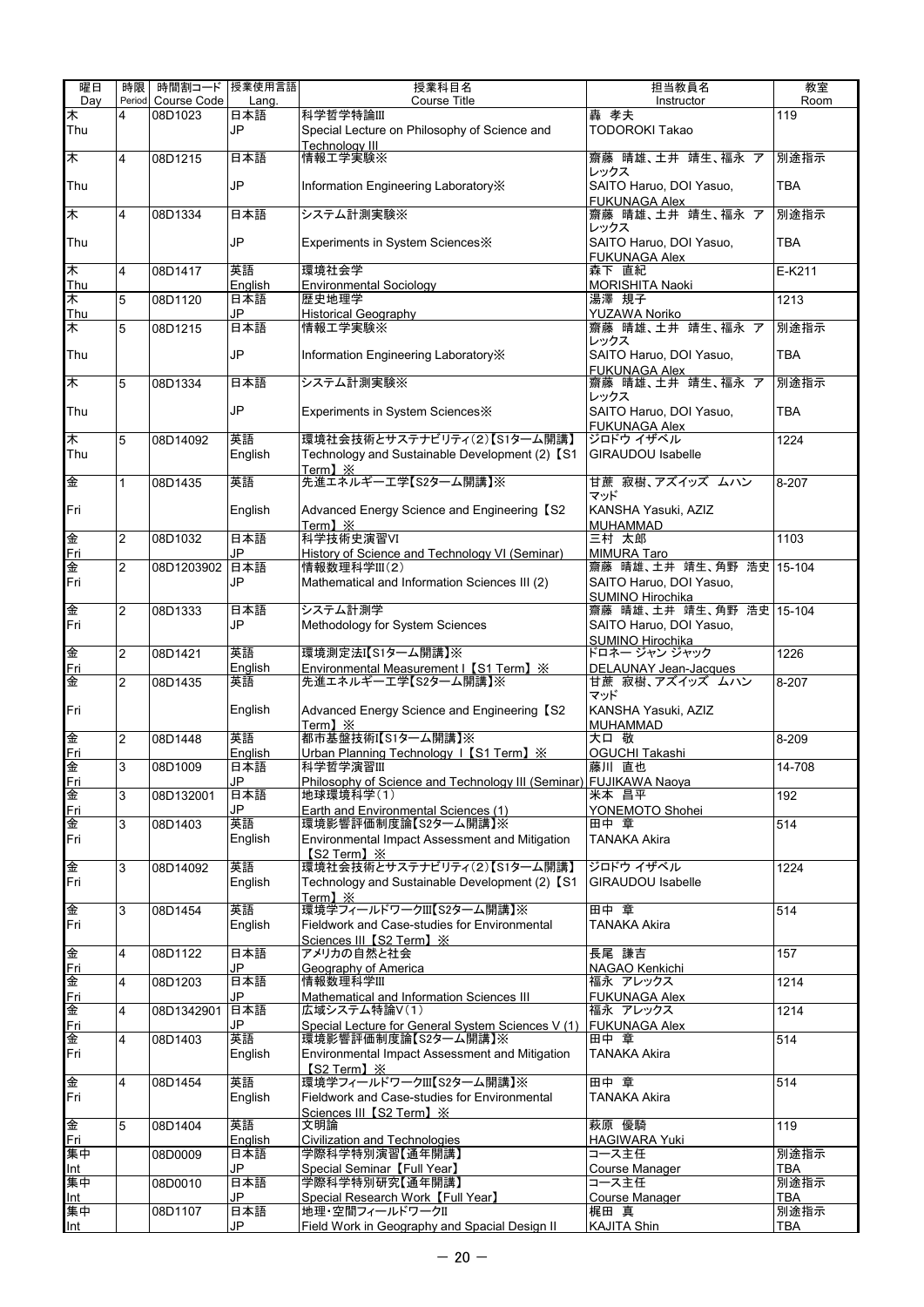| 曜日         | 時限 | 時間割コード             | 授業使用言語     | 授業科目名                                                | 担当教員名                               | 教室         |
|------------|----|--------------------|------------|------------------------------------------------------|-------------------------------------|------------|
| Dav        |    | Period Course Code | Lang.      | <b>Course Title</b>                                  | Instructor                          | Room       |
| 集中         |    | 08D1108            | 日本語        | 地理·空間演習【通年開講】                                        | コース主任                               | 別途指示       |
| Int        |    |                    | JP         | Geography and Spatial Design (Seminar) [Full Year]   | <b>Course Manager</b>               | <b>TBA</b> |
| 集中         |    | 08D1246            | 日本語        | │総合情報学特論Ⅲ                                            | 今井 倫太                               | 15-101     |
| Int        |    |                    | <b>JP</b>  | Special Lecture on Informatics III                   | <b>IMAI Michita</b>                 |            |
| 集中         |    | 08D1247            | 日本語        | 総合情報学特論Ⅳ                                             | 江守 正多                               | 15-101     |
| <b>Int</b> |    |                    | <b>JP</b>  | Special Lecture on Informatics IV                    | <b>EMORI</b> Seita                  |            |
| 集中         |    | 08D12491           |            | 日本語/英語 外国語論文講読II[総合情報学コース]                           | 舘 知宏、三木 優彰                          | 別途指示       |
| Int        |    |                    | JP/English | Foreign Language Academic Readings II                | <b>TACHI Tomohiro, MIKI Masaaki</b> | <b>TBA</b> |
|            |    |                    |            | <b>Informatics1</b>                                  |                                     |            |
| 集中         |    | 08D12492           | 日本語        | 外国語論文講読Ⅲ総合情報学コース                                     | 山口泰                                 | 別途指示       |
| Int        |    |                    | <b>JP</b>  | Foreign Language Academic Readings II                | YAMAGUCHI Yasushi                   | <b>TBA</b> |
|            |    |                    |            | <b>Informatics1</b>                                  |                                     |            |
| 集中         |    | 08D12493           | 日本語        | 外国語論文講読Ⅲ【総合情報学コース】                                   | 松島 慎                                | 別途指示       |
| Int        |    |                    | <b>JP</b>  | Foreign Language Academic Readings II                | <b>IMATSUSHIMA Shin</b>             | <b>TBA</b> |
|            |    |                    |            | <b>Informatics1</b>                                  |                                     |            |
| 集中         |    | 08D1337            | 日本語        | 地球・生物圏システム科学実習                                       | 吉田 丈人、小宮 剛、角野 浩<br>史、鹿山 雅裕          | 別途指示       |
| Int        |    |                    | <b>JP</b>  | Field Work for Global System Sciences                | YOSHIDA Takehito, KOMIYA            | <b>TBA</b> |
|            |    |                    |            |                                                      | Tsuyoshi, SUMINO Hirochika,         |            |
|            |    |                    |            |                                                      | <b>KAYAMA Masahiro</b>              |            |
| 集中         |    | 08D13451           | 日本語        | 外国語論文講読Ⅱ「広域システムコースヿ                                  | 鈴木 建、谷川 衝                           | 別途指示       |
| Int        |    |                    | <b>JP</b>  | Foreign Language Academic Readings II [General       | SUZUKI Takeru, TANIKAWA             | <b>TBA</b> |
|            |    |                    |            | Systeml                                              | Ataru                               |            |
| 集中         |    | 08D13452           | 日本語        | 外国語論文講読II[広域システムコース]                                 | 鈴木 建、船渡 陽子                          | 別途指示       |
| Int        |    |                    | <b>JP</b>  | Foreign Language Academic Readings II [General]      | SUZUKI Takeru, FUNATO Yoko          | <b>TBA</b> |
|            |    |                    |            | Systeml                                              |                                     |            |
| 集中         |    | 08D13453           |            | 日本語/英語 外国語論文講読II[広域システムコース]                          | 成田 憲保                               | 別途指示       |
| Int        |    |                    | JP/English | Foreign Language Academic Readings II [General       | <b>NARITA Norio</b>                 | <b>TBA</b> |
|            |    |                    |            | Systeml                                              |                                     |            |
|            |    |                    |            | 注:\ 封日カに「\'\ :ナは! テぃフ科ロは 指数の明明天短巻ナ中故士フナの天士 詳細は!けい: ニ |                                     |            |

注1) 科目名に「※」を付している科目は、複数の曜限で授業を実施するものです。詳細はUTASシラバスで確認してください。 There are multiple classes in a week for the courses marked with ※. Check further details on the UTAS.

注2) 集中講義については、学内掲示板および下記ウェブページにて随時情報を更新しています。 Information for intesive courses will be updated on the bulletin board and on the following website.

 教養学部後期課程/Senior Division website (Japanese) URL: http://www.c.u-tokyo.ac.jp/fas/index.html PEAK後期課程/PEAK Senior Division website (English) URL: http://www.c.u-tokyo.ac.jp/eng\_site/fas/index.html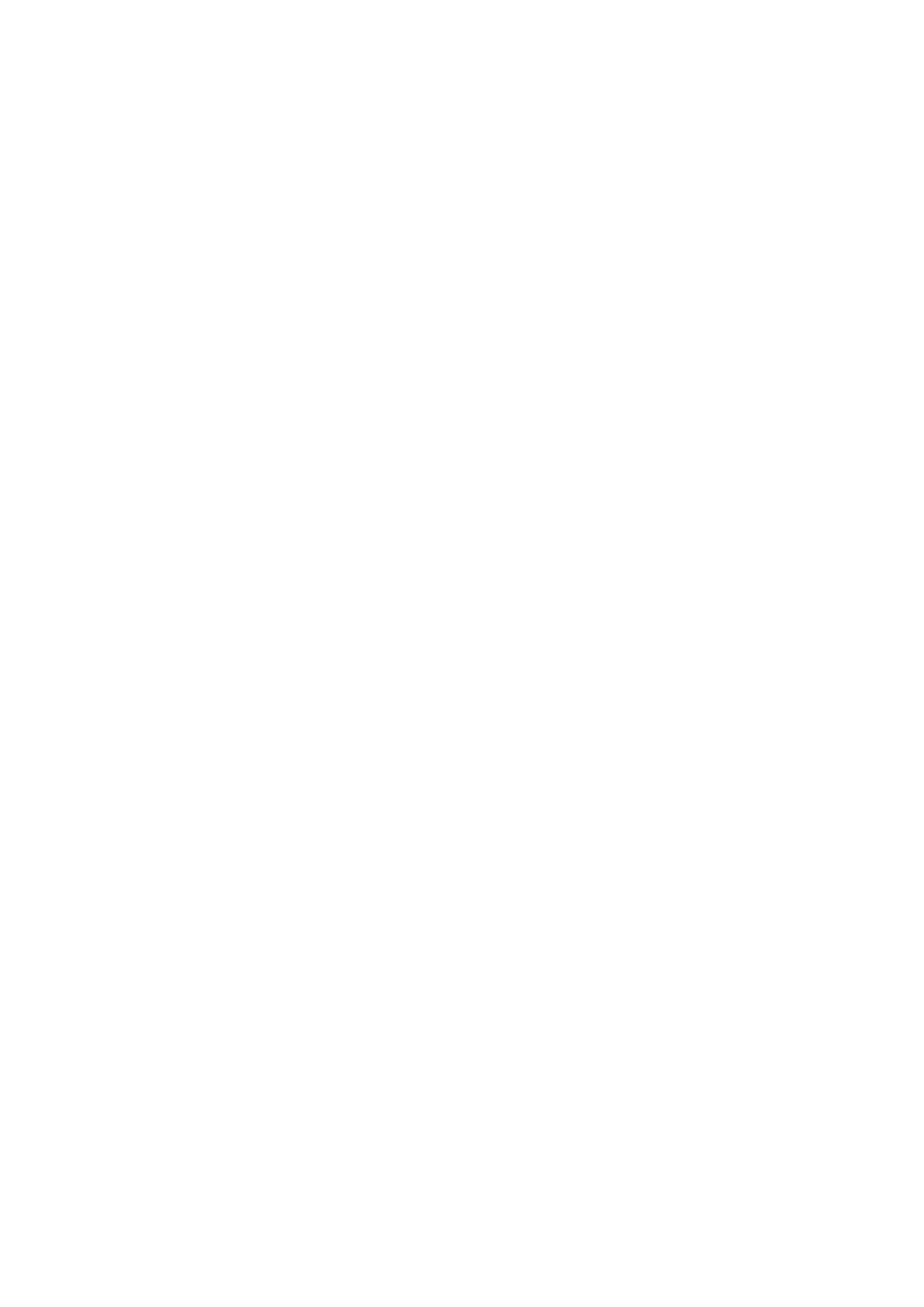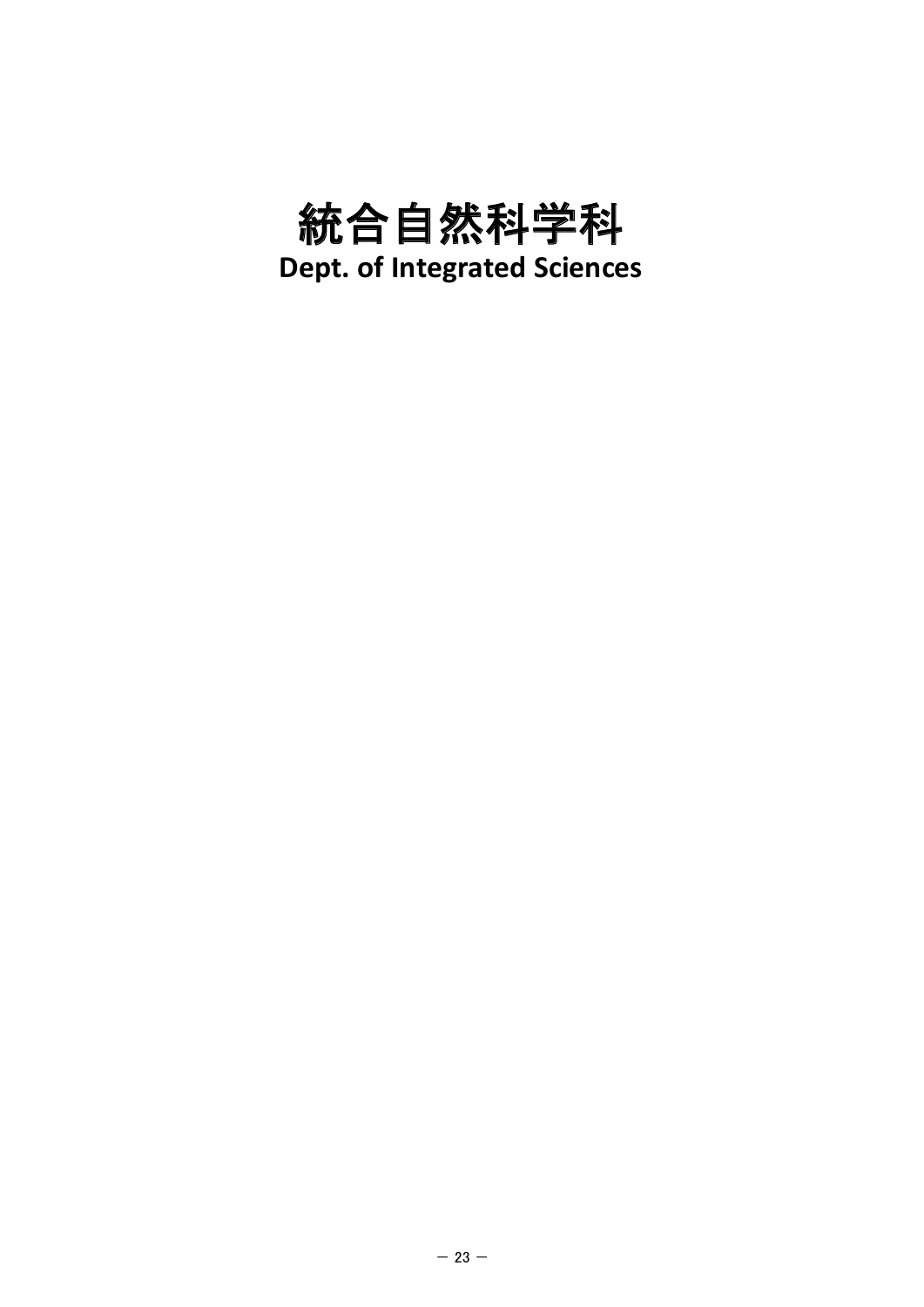| 曜日         | 時限             | 時間割コード 授業使用言語      |       | 授業科目名                                              | 担当教員名                                             | 教室                 |
|------------|----------------|--------------------|-------|----------------------------------------------------|---------------------------------------------------|--------------------|
| Day        |                | Period Course Code | Lang. | Course Title                                       | Instructor                                        | Room               |
| 月          | 1              | 08E1149            | 日本語   | 生化学[物質基礎科学コース]                                     | 若杉 桂輔、市橋 伯一                                       | $16 - 126 - 127$   |
| Mon        |                |                    | JP    | <b>Biochemistry [Matter and Materials Science]</b> | WAKASUGI Keisuke,                                 |                    |
|            |                |                    |       |                                                    | ICHIHASHI Norikazu                                |                    |
| 月          | $\mathbf{1}$   | 08E1211            | 日本語   | 生化学[統合生命科学コース]                                     | 若杉 桂輔、市橋 伯一                                       | $16 - 126 - 127$   |
| Mon        |                |                    | JP    | <b>Biochemistry [Integrated Life Sciences]</b>     | WAKASUGI Keisuke,                                 |                    |
|            |                |                    |       |                                                    | ICHIHASHI Norikazu                                |                    |
| 月          | 2              | 08E1123            | 日本語   | 凝縮系物理学                                             | 前田 京剛、深津 晋、塩見 雄毅                                  | $16-119 \cdot 129$ |
| Mon        |                |                    | JP    | <b>Condensed Matter Physics</b>                    | MAEDA Atsutaka, FUKATSU                           |                    |
|            |                |                    |       |                                                    | Susumu, SHIOMI Yuki                               |                    |
| 月          | $\overline{2}$ | 08E1310            | 日本語   | 認知行動障害論                                            | 国里 愛彦                                             | 1321               |
| Mon        |                |                    | JP    | Cognitive Behavioral Sciences and Abnormal         | <b>KUNISATO Yoshihiko</b>                         |                    |
| 月          | 3              | 08E1014            | 日本語   | Psychology<br>物理数学II[数理自然科学コース]                    | 國場 敦夫                                             | $16 - 119 - 129$   |
| Mon        |                |                    | JP    | Applied Mathematics II [Mathematical Sciences]     | <b>KUNIBA Atsuo</b>                               |                    |
| 月          | 3              | 08E1108            | 日本語   | 物理数学II[物質基礎科学コース]                                  | 國場 敦夫                                             | $16-119 \cdot 129$ |
| Mon        |                |                    | JP    | Applied Mathematics II [Matter and Materials       | <b>KUNIBA Atsuo</b>                               |                    |
|            |                |                    |       | Sciencel                                           |                                                   |                    |
| 月          | 3              | 08E1213            | 日本語   | 光生物学                                               | 和田 元、末次 憲之                                        | $16 - 126 - 127$   |
| Mon        |                |                    | JP    | Photobiology                                       | WADA Hajime, SUETSUGU                             |                    |
|            |                |                    |       |                                                    | Noriyuki                                          |                    |
| 月          | 3              | 08E1406            | 日本語   | 機能解剖学                                              | 福井 尚志                                             | 16-109             |
| Mon        |                |                    | JP    | <b>Functional Anatomy</b>                          | <b>FUKUI Naoshi</b>                               |                    |
| 月          | 4              | 08E1032            | 日本語   | 確率統計II                                             | 増田 弘毅                                             | 1226               |
| Mon        |                |                    | JP    | Probability and Mathematical Statistics II         | <b>MASUDA Hiroki</b>                              |                    |
| 月          | 4              | 08E1120            | 日本語   | 物性物理学I                                             | 塩見 雄毅                                             | $16 - 119 - 129$   |
| Mon        |                |                    | JP    | <b>Condensed Matter Physics I</b>                  | SHIOMI Yuki                                       |                    |
| 月          | 4              | 08E1346            | 日本語   | 基礎心理学演習                                            | 四本 裕子                                             | $3 - 113$          |
| Mon        |                |                    | JP    | Seminar on Psychonomic Science                     | YOTSUMOTO Yuko                                    |                    |
| 月          | 4              | 08E142001          | 日本語   | スポーツトレーニング実習(1)                                    | 寺田 新                                              | 第二体育館2階<br>アリーナ    |
|            |                |                    | JP.   | Practice in Sports Training (1)                    | <b>TERADA Shin</b>                                | 2F, Gym 2          |
| Mon<br>月   | 5              | 08E1029            | 日本語   | 実解析学演習I                                            | 戸松 玲治                                             | $16-119 \cdot 129$ |
| Mon        |                |                    | JP    | Tutorial on Real Analysis I                        | <b>TOMATSU Reiji</b>                              |                    |
| 月          | 5              | 08E1172            | 日本語   | 生物物理学I[物質基礎科学コース]【S1ターム開講】                         | 新井 宗仁                                             | $16 - 126 - 127$   |
| Mon        |                |                    | JP    | Biophysics I [Matter and Materials Science] [S1    | <b>ARAI Munehito</b>                              |                    |
|            |                |                    |       | Term <sub>1</sub>                                  |                                                   |                    |
| 月          | 5              | 08E1173            | 日本語   | 生物物理学II[物質基礎科学コース]【S2ターム開講】                        | 矢島 潤一郎                                            | $16 - 126 - 127$   |
| Mon        |                |                    | JP    | Biophysics II [Matter and Materials Science] [S2   | YAJIMA Junichiro                                  |                    |
|            |                |                    |       | Term <sub>1</sub>                                  |                                                   |                    |
| 月          | 5              | 08E1252            | 日本語   | 生物物理学I[統合生命科学コース]【S1ターム開講】                         | 新井 宗仁                                             | $16 - 126 - 127$   |
| Mon        |                |                    | JP    | Biophysics I [Integrated Life Sciences] [S1 Term]  | <b>ARAI Munehito</b>                              |                    |
| 月          | 5              | 08E1253            | 日本語   | 生物物理学II[統合生命科学コース]【S2ターム開講】                        | 矢島 潤一郎                                            | $16 - 126 - 127$   |
| Mon        |                |                    | JP    | Biophysics II [Integrated Life Sciences] 【S2 Term】 | YAJIMA Junichiro                                  |                    |
| 火          | $\mathbf{1}$   | 08E1064            | 日本語   | バイオ・ソフトマターの物理[数理自然科学コース]                           | 池田 昌司、石原 秀至、柳澤 実穂 16-119 · 129                    |                    |
| Tue        |                |                    | JP    | Physics of Soft and Biological Matter              | IKEDA Atsushi, ISHIHARA Shuji,                    |                    |
|            |                |                    |       | [Mathematical Sciences]                            | YANAGISAWA Miho                                   |                    |
| 火          |                | 1 08E1181          | 日本語   | バイオ・ソフトマターの物理[物質基礎科学コース]                           | 池田 昌司、石原 秀至、柳澤 実穂 16-119・129                      |                    |
| Tue        |                |                    | JP    | Physics of Soft and Biological Matter [Matter and  | IKEDA Atsushi, ISHIHARA Shuji,                    |                    |
| 火          |                | 08E1264            | 日本語   | Materials Sciencel                                 | YANAGISAWA Miho<br>池田 昌司、石原 秀至、柳澤 実穂 16-119 · 129 |                    |
|            | 1              |                    | JP    | Physics of Soft and Biological Matter [Integrated  |                                                   |                    |
| Tue        |                |                    |       | Life Sciences1                                     | IKEDA Atsushi, ISHIHARA Shuji,<br>YANAGISAWA Miho |                    |
| 火          | $\mathbf{1}$   | 08E1405            | 日本語   | スポーツ生理学                                            | 久保 啓太郎                                            | $3 - 113$          |
| <u>Tue</u> |                |                    | JP    | Sports Physiology                                  | <b>KUBO Keitaro</b>                               |                    |
| 火          | $\overline{2}$ | 08E1046            | 日本語   | 現象数理学                                              | 稲葉 寿、ウィロックス・ラルフ、松井                                | $3 - 121$          |
|            |                |                    |       |                                                    | 千尋                                                |                    |
| Tue        |                |                    | JP    | Mathematical Sciences based on Modeling and        | INABA Hisashi, WILLOX Ralph,                      |                    |
|            |                |                    |       | Analvsis                                           | <b>MATSUI Chihiro</b>                             |                    |
| 火          | $\overline{c}$ | 08E1133            | 日本語   | 量子化学                                               | 長谷川 宗良                                            | 16-109             |
| Tue        |                |                    | JP    | <b>Quantum Chemistry</b>                           | HASEGAWA Hirokazu                                 |                    |
| 火          | 2              | 08E1201            | 日本語   | 分子生物学                                              | 渡邊 雄一郎、他                                          | $16 - 126 - 127$   |
| Tue        |                |                    | JP    | Molecular Biology                                  | WATANABE Yuichiro, et al.                         |                    |
| 火          | 2              | 08E1409            | 日本語   | 身体運動制御論                                            | 中澤 公孝                                             | 9-セミナー室            |
| Tue        |                |                    | JP    | Motor Control of Human Movements                   | NAKASAWA Kimitaka                                 | Seminar Room,      |
| 火          | 3              | 08E1004            | 日本語   | 物質科学実験I【数理自然科学コース】※                                | 各教員                                               | Blda.9<br>別途指示     |
| Tue        |                |                    | JP    | Basic Experiments in Materials Science I           | Various Instructors                               | TBA                |
|            |                |                    |       | [Mathematical Sciences] X                          |                                                   |                    |
| 火          | 3              | 08E1007            | 日本語   | 物質科学実験III[数理自然科学コース]※                              | 各教員                                               | 別途指示               |
| Tue        |                |                    | JP    | Basic Experiments in Materials Science III         | Various Instructors                               | TBA                |
|            |                |                    |       | Mathematical Sciences1X                            |                                                   |                    |
| 火          | 3              | 08E1008            | 日本語   | 数理科学演習II※                                          | 齊藤 宣一、宮本 安人、伊藤 健-                                 | 別途指示               |
| Tue        |                |                    | JP    | Tutorial on Mathematical Sciences IIX              | SAITO Norikazu, MIYAMOTO                          | TBA                |
|            |                |                    |       |                                                    | Yasuhito, ITO Kenichi                             |                    |
| 火          | 3              | 08E1104            | 日本語   | 物質科学実験I[物質基礎科学コース]※                                | 各教員                                               | 別途指示               |
| Tue        |                |                    | JP    | Basic Experiments in Materials Science I [Matter   | Various Instructors                               | <b>TBA</b>         |
|            |                |                    |       | and Materials Sciencel X                           |                                                   |                    |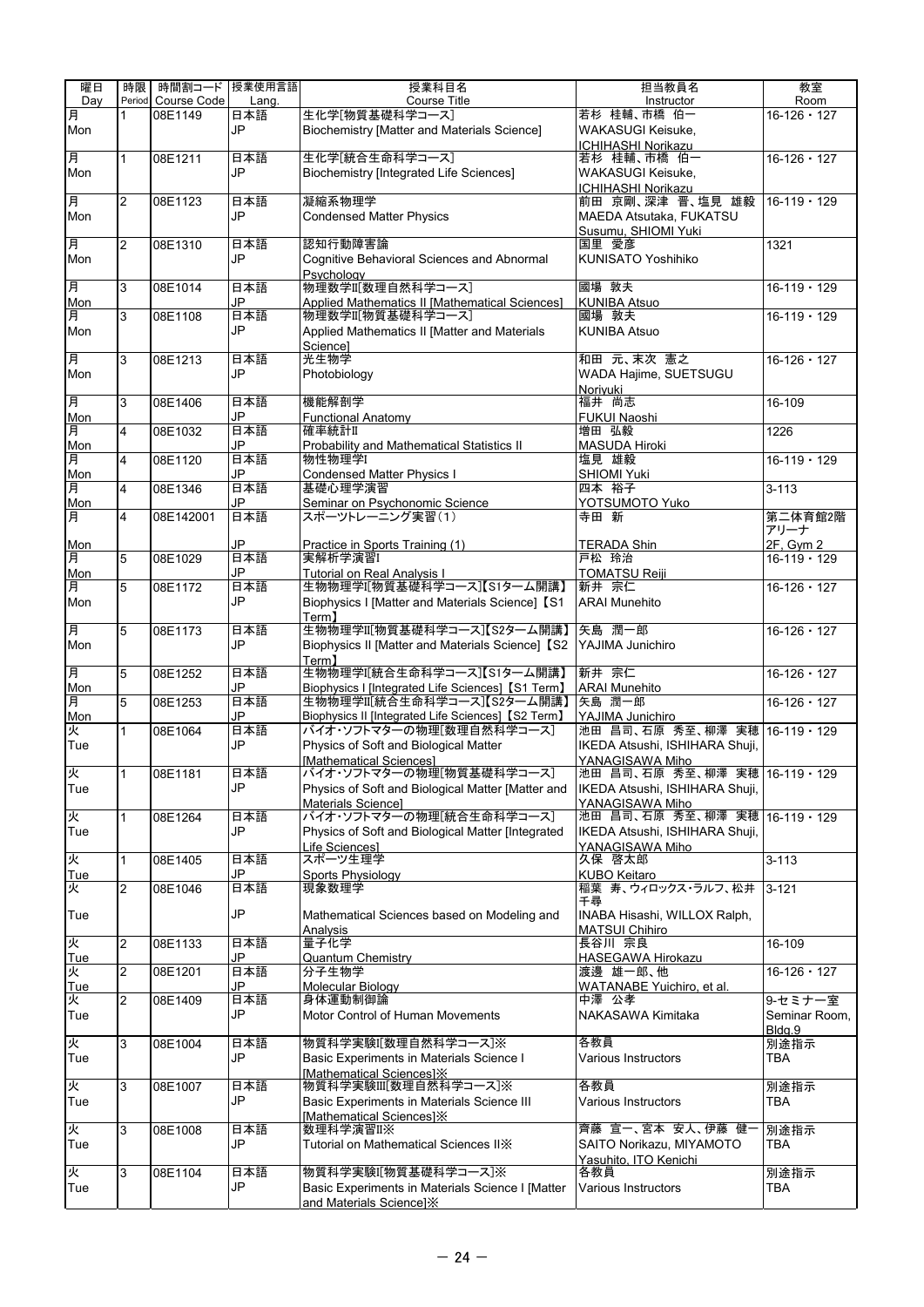| 曜日       | 時限             | 時間割コード 授業使用言語 |           | 授業科目名                                                                                                 | 担当教員名                                        | 教室                 |
|----------|----------------|---------------|-----------|-------------------------------------------------------------------------------------------------------|----------------------------------------------|--------------------|
| Dav      | Period         | Course Code   | Lang.     | Course Title                                                                                          | Instructor                                   | Room               |
| 夾        | 3              | 08E1106       | 日本語       | 物質科学実験III[物質基礎科学コース]※                                                                                 | 各教員                                          | 別途指示               |
| Tue      |                |               | JP        | Basic Experiments in Materials Science III [Matter Various Instructors                                |                                              | TBA                |
| 火        |                |               | 日本語       | and Materials Sciencel X<br>統合生命科学実験I※                                                                | 市橋伯一、他                                       |                    |
| Tue      | 3              | 08E1247       | JP        | Basic Experiments in Integrated Life Sciences I *   ICHIHASHI Norikazu, et al.                        |                                              | 別途指示<br><b>TBA</b> |
| 火        | $\overline{4}$ | 08E1004       | 日本語       | 物質科学実験I「数理自然科学コース」※                                                                                   | 各教員                                          | 別途指示               |
| Tue      |                |               | JP        | Basic Experiments in Materials Science I                                                              | <b>Various Instructors</b>                   | TBA                |
|          |                |               |           | <b>Mathematical Sciences1</b> <sup>%</sup>                                                            |                                              |                    |
| 火        | $\overline{4}$ | 08E1007       | 日本語       | 物質科学実験III[数理自然科学コース]※                                                                                 | 各教員                                          | 別途指示               |
| Tue      |                |               | JP        | Basic Experiments in Materials Science III                                                            | <b>Various Instructors</b>                   | TBA                |
|          |                |               |           | <b>Mathematical Sciences1</b> <sup>%</sup>                                                            |                                              |                    |
| 火        | $\overline{4}$ | 08E1008       | 日本語       | 数理科学演習II※                                                                                             | 齊藤 宣一、宮本 安人、伊藤 健-                            | 別途指示               |
| Tue      |                |               | JP        | Tutorial on Mathematical Sciences IIX                                                                 | SAITO Norikazu, MIYAMOTO                     | TBA                |
| 火        | $\overline{4}$ | 08E1104       | 日本語       | 物質科学実験I[物質基礎科学コース]※                                                                                   | Yasuhito. ITO Kenichi<br>各教員                 | 別途指示               |
| Tue      |                |               | JP        | Basic Experiments in Materials Science I [Matter                                                      | Various Instructors                          | TBA                |
|          |                |               |           | and Materials Sciencel X                                                                              |                                              |                    |
| 火        | 4              | 08E1106       | 日本語       | 物質科学実験III[物質基礎科学コース]※                                                                                 | 各教員                                          | 別途指示               |
| Tue      |                |               | JP        | Basic Experiments in Materials Science III [Matter Various Instructors                                |                                              | <b>TBA</b>         |
|          |                |               |           | and Materials SciencelX                                                                               |                                              |                    |
| 火        | $\overline{4}$ | 08E1247       | 日本語       | 統合生命科学実験IX                                                                                            | 市橋 伯一、他                                      | 別途指示               |
| Tue<br>火 | 5              | 08E1004       | JP<br>日本語 | Basic Experiments in Integrated Life Sciences I K   ICHIHASHI Norikazu, et al.<br>物質科学実験I【数理自然科学コース】※ | 各教員                                          | <b>TBA</b><br>別途指示 |
| Tue      |                |               | JP        | Basic Experiments in Materials Science I                                                              | Various Instructors                          | <b>TBA</b>         |
|          |                |               |           | <b>Mathematical Sciences1</b> <sup>%</sup>                                                            |                                              |                    |
| 火        | 5              | 08E1007       | 日本語       | 物質科学実験III[数理自然科学コース]※                                                                                 | 各教員                                          | 別途指示               |
| Tue      |                |               | JP        | <b>Basic Experiments in Materials Science III</b>                                                     | Various Instructors                          | <b>TBA</b>         |
|          |                |               |           | [Mathematical Sciences] X                                                                             |                                              |                    |
| 火        | 5              | 08E1008       | 日本語       | 数理科学演習IIX                                                                                             | 齊藤 宣一、宮本 安人、伊藤 健-                            | 別途指示               |
| Tue      |                |               | JP        | Tutorial on Mathematical Sciences IIX                                                                 | SAITO Norikazu, MIYAMOTO                     | TBA                |
| 火        | 5              | 08E1104       | 日本語       | 物質科学実験I[物質基礎科学コース]※                                                                                   | Yasuhito, ITO Kenichi<br>各教員                 | 別途指示               |
| Tue      |                |               | JP        | Basic Experiments in Materials Science I [Matter                                                      | Various Instructors                          | TBA                |
|          |                |               |           | and Materials Sciencel X                                                                              |                                              |                    |
| 火        | 5              | 08E1106       | 日本語       | 物質科学実験III[物質基礎科学コース]※                                                                                 | 各教員                                          | 別途指示               |
| Tue      |                |               | JP        | Basic Experiments in Materials Science III [Matter Various Instructors                                |                                              | TBA                |
|          |                |               |           | and Materials Sciencel X                                                                              |                                              |                    |
| 火        | 5              | 08E1247       | 日本語       | 統合生命科学実験I※                                                                                            | 市橋 伯一、他                                      | 別途指示               |
| Tue      |                |               | JP        | Basic Experiments in Integrated Life Sciences IX   ICHIHASHI Norikazu, et al.                         |                                              | <b>TBA</b>         |
| 水<br>Wed | 1              | 08E1001       | 日本語<br>JP | 数理科学セミナーI<br>Seminar on Mathematical Sciences I                                                       | 池田 昌司、横川 大輔、吉野 太郎<br>IKEDA Atsushi, YOKOGAWA | 別途指示<br><b>TBA</b> |
|          |                |               |           |                                                                                                       | Daisuke, YOSHINO Taro                        |                    |
| 水        | $\mathbf{1}$   | 08E1101       | 日本語       | 物質科学セミナーI                                                                                             | 上野 和紀、酒井 邦嘉、澤井                               | 別途指示               |
|          |                |               |           |                                                                                                       | 哲、奥野 将成、岩井 智弘                                |                    |
| Wed      |                |               | JP        | Seminar on Materials Science I                                                                        | <b>UENO Kazunori, SAKAI</b>                  | <b>TBA</b>         |
|          |                |               |           |                                                                                                       | Kuniyoshi, SAWAI Satoshi,                    |                    |
|          |                |               |           |                                                                                                       | OKUNO Masanari, IWAI                         |                    |
| ¥        |                |               | 日本語       | 統合生命科学セミナーI                                                                                           | Tomohiro<br>市橋伯一、他                           |                    |
| Wed      | $\mathbf{1}$   | 08E1206       | JP        | Seminar on Integrated Life Sciences I                                                                 | ICHIHASHI Norikazu, et al.                   | 別途指示<br>TBA        |
| 水        | <sup>2</sup>   | 08E1048       | 日本語       | 情報と計算の物理[数理自然科学コース]                                                                                   | 福島 孝治                                        | $16 - 119 - 129$   |
| Wed      |                |               | JP        | Physics of Information and Computation                                                                | FUKUSHIMA Koji                               |                    |
|          |                |               |           | [Mathematical Sciences]                                                                               |                                              |                    |
| 水        | $\overline{2}$ | 08E1127       | 日本語       | 情報と計算の物理[物質基礎科学コース]                                                                                   | 福島 孝治                                        | $16-119 \cdot 129$ |
| Wed      |                |               | JP        | Physics on Information and Computation [Matter                                                        | <b>FUKUSHIMA Koji</b>                        |                    |
|          |                |               |           | and Materials Sciencel                                                                                |                                              |                    |
| 水<br>Wed | 2              | 08E1166       | 日本語<br>JP | 無機化学I<br><b>Inorganic Chemistry I</b>                                                                 | 内田 さやか<br><b>UCHIDA Sayaka</b>               | 16-109             |
| 水        | 3              | 08E1004       | 日本語       | 物質科学実験[数理自然科学コース]※                                                                                    | 各教員                                          | 別途指示               |
| Wed      |                |               | JP        | Basic Experiments in Materials Science I                                                              | Various Instructors                          | TBA                |
|          |                |               |           | [Mathematical Sciences] X                                                                             |                                              |                    |
| 水        | 3              | 08E1007       | 日本語       | 物質科学実験III[数理自然科学コース]※                                                                                 | 各教員                                          | 別途指示               |
| Wed      |                |               | JP        | <b>Basic Experiments in Materials Science III</b>                                                     | Various Instructors                          | TBA                |
|          |                |               |           | [Mathematical Sciences] X                                                                             |                                              |                    |
| 水        | l3             | 08E1008       | 日本語       | 数理科学演習II※                                                                                             | 齊藤 宣一、宮本 安人、伊藤 健-                            | 別途指示               |
| Wed      |                |               | JP        | Tutorial on Mathematical Sciences IIX                                                                 | SAITO Norikazu, MIYAMOTO                     | TBA                |
| 水        | 3              | 08E1104       | 日本語       | 物質科学実験I[物質基礎科学コース]※                                                                                   | Yasuhito, ITO Kenichi<br>各教員                 | 別途指示               |
| Wed      |                |               | JP        | Basic Experiments in Materials Science I [Matter                                                      | Various Instructors                          | TBA                |
|          |                |               |           | and Materials Sciencel X                                                                              |                                              |                    |
| ¥        | 3              | 08E1106       | 日本語       | 物質科学実験III[物質基礎科学コース]※                                                                                 | 各教員                                          | 別途指示               |
| Wed      |                |               | JP        | Basic Experiments in Materials Science III [Matter Various Instructors                                |                                              | TBA                |
|          |                |               |           | and Materials Sciencel X                                                                              |                                              |                    |
| 水        | l3             | 08E1247       | 日本語       | 統合生命科学実験I※                                                                                            | 市橋 伯一、他                                      | 別途指示               |
| Wed<br>水 | l3             | 08E1306       | JP<br>日本語 | Basic Experiments in Integrated Life Sciences IX<br>行動神経科学                                            | ICHIHASHI Norikazu, et al.<br>香田 啓貴          | TBA<br>$3 - 113$   |
| Wed      |                |               | JP        | Neuroethology                                                                                         | KODA Hiroki                                  |                    |
|          |                |               |           |                                                                                                       |                                              |                    |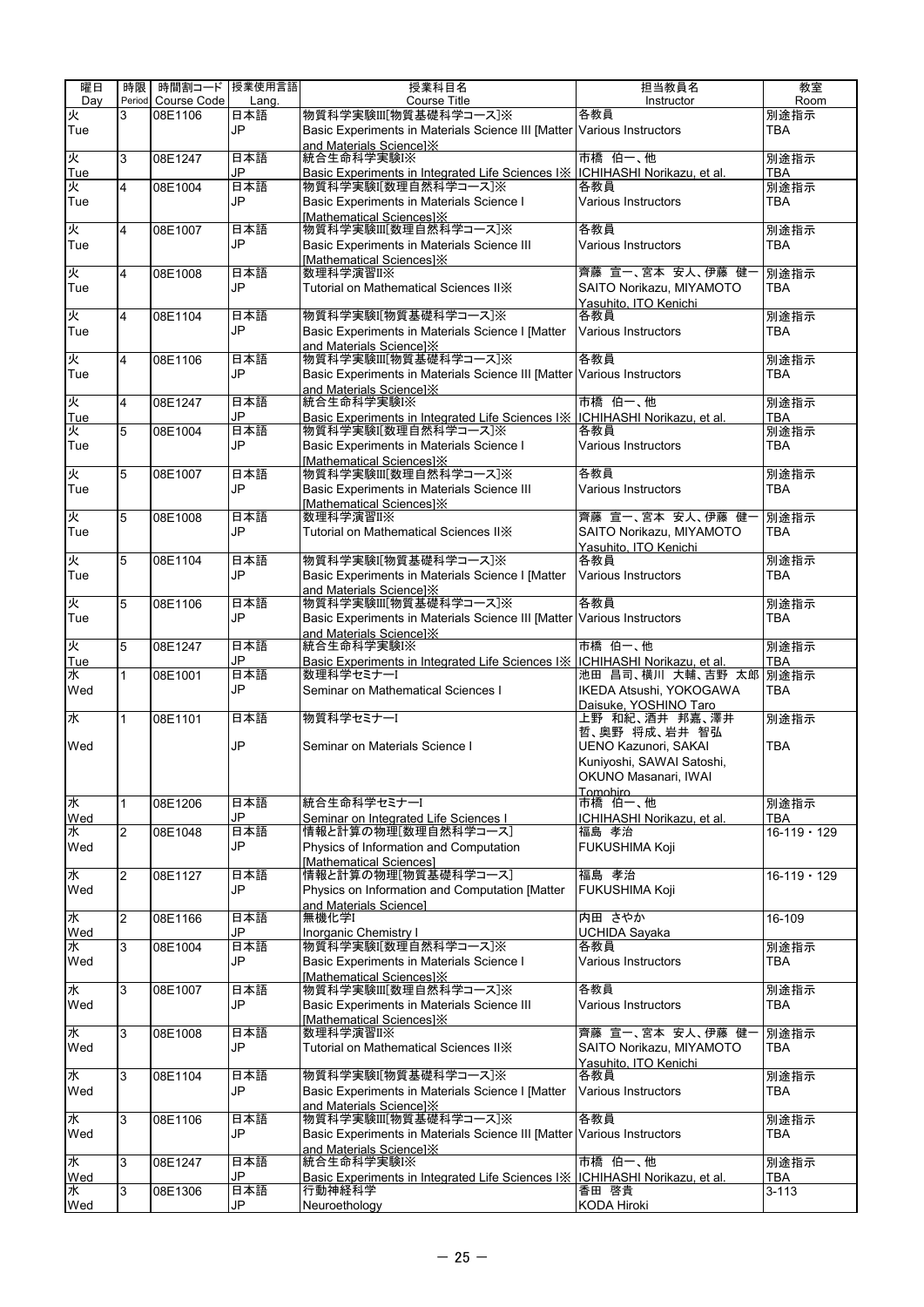| 曜日                    | 時限             | 時間割コード 授業使用言語 |           | 授業科目名                                                                                             | 担当教員名                               | 教室                      |
|-----------------------|----------------|---------------|-----------|---------------------------------------------------------------------------------------------------|-------------------------------------|-------------------------|
| Dav                   | Period         | Course Code   | Lang.     | Course Title                                                                                      | Instructor                          | Room                    |
| 水                     | 4              | 08E1004       | 日本語       | 物質科学実験[数理自然科学コース]※                                                                                | 各教員                                 | 別途指示                    |
| Wed                   |                |               | JP        | Basic Experiments in Materials Science I                                                          | Various Instructors                 | TBA                     |
| 水                     | 4              | 08E1007       | 日本語       | [Mathematical Sciences] X<br>物質科学実験III[数理自然科学コース]※                                                | 各教員                                 | 別途指示                    |
| Wed                   |                |               | JP        | Basic Experiments in Materials Science III                                                        | Various Instructors                 | TBA                     |
|                       |                |               |           | [Mathematical Sciences] X                                                                         |                                     |                         |
| 水                     | 4              | 08E1008       | 日本語       | 数理科学演習II※                                                                                         | 齊藤 宣一、宮本 安人、伊藤 健-                   | 別途指示                    |
| Wed                   |                |               | JP        | Tutorial on Mathematical Sciences IIX                                                             | SAITO Norikazu, MIYAMOTO            | TBA                     |
|                       |                |               |           |                                                                                                   | Yasuhito, ITO Kenichi               |                         |
| 水<br>Wed              | 4              | 08E1104       | 日本語<br>JP | 物質科学実験I[物質基礎科学コース]※                                                                               | 各教員<br><b>Various Instructors</b>   | 別途指示                    |
|                       |                |               |           | Basic Experiments in Materials Science I [Matter<br>and Materials Sciencel X                      |                                     | TBA                     |
| 水                     | 4              | 08E1106       | 日本語       | 物質科学実験III[物質基礎科学コース]※                                                                             | 各教員                                 | 別途指示                    |
| Wed                   |                |               | JP        | Basic Experiments in Materials Science III [Matter Various Instructors                            |                                     | TBA                     |
|                       |                |               |           | and Materials Science] X                                                                          |                                     |                         |
| 水                     | 4              | 08E1247       | 日本語       | 統合生命科学実験I※                                                                                        | 市橋 伯一、他                             | 別途指示                    |
| Wed                   |                |               | JP<br>日本語 | Basic Experiments in Integrated Life Sciences I   CHIHASHI Norikazu, et al.<br>物質科学実験[数理自然科学コース]※ | 各教員                                 | TBA                     |
| 水<br>Wed              | 5              | 08E1004       | JP        | Basic Experiments in Materials Science I                                                          | Various Instructors                 | 別途指示<br><b>TBA</b>      |
|                       |                |               |           | <b>Mathematical Sciences1</b> <sup>%</sup>                                                        |                                     |                         |
| 水                     | 5              | 08E1007       | 日本語       | 物質科学実験III[数理自然科学コース]※                                                                             | 各教員                                 | 別途指示                    |
| Wed                   |                |               | JP        | <b>Basic Experiments in Materials Science III</b>                                                 | Various Instructors                 | <b>TBA</b>              |
|                       |                |               |           | [Mathematical Sciences] X                                                                         |                                     |                         |
| 水                     | 5              | 08E1008       | 日本語       | 数理科学演習II※                                                                                         | 齊藤 宣一、宮本 安人、伊藤 健-                   | 別途指示                    |
| Wed                   |                |               | JP        | Tutorial on Mathematical Sciences IIX                                                             | SAITO Norikazu, MIYAMOTO            | TBA                     |
| 水                     | 5              | 08E1104       | 日本語       | 物質科学実験I[物質基礎科学コース]※                                                                               | Yasuhito. ITO Kenichi<br>各教員        | 別途指示                    |
| Wed                   |                |               | JP        | Basic Experiments in Materials Science I [Matter                                                  | Various Instructors                 | TBA                     |
|                       |                |               |           | and Materials SciencelX                                                                           |                                     |                         |
| 水                     | 5              | 08E1106       | 日本語       | 物質科学実験III[物質基礎科学コース]※                                                                             | 各教員                                 | 別途指示                    |
| Wed                   |                |               | JP        | Basic Experiments in Materials Science III [Matter Various Instructors                            |                                     | <b>TBA</b>              |
|                       |                |               |           | and Materials Sciencel $\times$                                                                   |                                     |                         |
| 水                     | 5              | 08E1247       | 日本語       | 統合生命科学実験IX                                                                                        | 市橋伯一、他                              | 別途指示                    |
| Wed<br>$\overline{*}$ | $\mathbf{1}$   | 08E1403       | JP<br>日本語 | Basic Experiments in Integrated Life Sciences IX   ICHIHASHI Norikazu, et al.<br>比較バイオメカニクス       | 吉岡 伸輔                               | <b>TBA</b><br>$3 - 113$ |
| Thu                   |                |               | JP        | <b>Comparative Biomechanics</b>                                                                   | YOSHIOKA Shinsuke                   |                         |
| $\ast$                | $\overline{2}$ | 08E1022       | 日本語       | 統計力学II[数理自然科学コース]                                                                                 | 堀田 知佐                               | $16 - 119 - 129$        |
| Thu                   |                |               | JP        | Statistical Mechanics II [Mathematical Sciences]                                                  | <b>HOTTA Chisa</b>                  |                         |
| 木                     | $\overline{2}$ | 08E1116       | 日本語       | 統計力学II[物質基礎科学コース]                                                                                 | 堀田 知佐                               | $16-119 \cdot 129$      |
| Thu                   |                |               | JP        | Statistical Mechanics II [Matter and Materials                                                    | <b>HOTTA Chisa</b>                  |                         |
| $\overline{\ast}$     | $\overline{c}$ | 08E1126       | 日本語       | Science]<br>量子エレクトロニクス                                                                            | 久我 隆弘                               | $3 - 119$               |
| Thu                   |                |               | JP        | <b>Quantum Electronics</b>                                                                        | <b>KUGA Takahiro</b>                |                         |
| 木                     | $\overline{2}$ | 08E1401       | 日本語       | スポーツ科学研究法                                                                                         | 寺田 新、他                              | 9-セミナー室                 |
| Thu                   |                |               | JP        | Research Methods in Sports Sciences                                                               | TERADA Shin, et al.                 | Seminar Room,           |
|                       |                |               |           |                                                                                                   |                                     | Bldg.9                  |
| ★                     | $\overline{3}$ | 08E1033       | 日本語       | 偏微分方程式論                                                                                           | 三竹 大寿                               | $16-119 \cdot 129$      |
| Thu<br>木              | 3              | 08E1171       | JP<br>日本語 | <b>Partial Differential Equations</b><br>分子システム論                                                  | MITAKE Hiroyoshi<br>平岡 秀一、内田 さやか、豊田 | $3 - 119$               |
|                       |                |               |           |                                                                                                   | 太郎                                  |                         |
| Thu                   |                |               | JP        | Molecular System                                                                                  | HIRAOKA Shuichi, UCHIDA             |                         |
|                       |                |               |           |                                                                                                   | Sayaka, TOYOTA Taro                 |                         |
| ₭                     | 3              | 08E1180       | 日本語       | 物質の電磁気学                                                                                           | 上野 和紀                               | $3 - 121$               |
| Thu                   |                |               | JP        | Applied Electromagnetism in Matter                                                                | <b>UENO Kazunori</b>                |                         |
| 木                     | 3              | 08E1247       | 日本語<br>JP | 統合生命科学実験I※                                                                                        | 市橋 伯一、他                             | 別途指示                    |
| Thu<br>木              | 3              | 08E1303       | 日本語       | Basic Experiments in Integrated Life Sciences I   CHIHASHI Norikazu, et al.<br>認知行動科学実験IX         | 各教員                                 | TBA<br>$3 - 113$        |
| Thu                   |                |               | JP        | <b>Experiments in Cognitive and Behavioral</b>                                                    | Various Instructors                 |                         |
|                       |                |               |           | Sciences IX                                                                                       |                                     |                         |
| $\overline{\ast}$     | 3              | 08E142002     | 日本語       | スポーツトレーニング実習(2)                                                                                   | 工藤 和俊                               | 本郷·御殿下記                 |
|                       |                |               |           |                                                                                                   |                                     | 念館ジムナジア                 |
| Thu                   |                |               | JP        | Practice in Sports Training (2)                                                                   | <b>KUDO Kazutoshi</b>               | ムほか<br>Gotenshita       |
|                       |                |               |           |                                                                                                   |                                     | <b>Memorial Arena</b>   |
|                       |                |               |           |                                                                                                   |                                     | (Hongo)                 |
| ★                     | 4              | 08E1018       | 日本語       | 量子力学特論[数理自然科学コース]                                                                                 | 岸根 順一郎                              | $3 - 119$               |
| Thu                   |                |               | JP        | Special Lecture on Quantum Mechanics                                                              | KISHINE Jun-ichiro                  |                         |
|                       |                |               |           | <b>Mathematical Sciences1</b>                                                                     |                                     |                         |
| $\ast$                | 4              | 08E1019       | 日本語       | 量子力学演習[【数理自然科学コース]                                                                                | 水野 英如                               | 16-109                  |
| Thu                   |                |               | JP        | Tutorial on Quantum Mechanics I [Mathematical<br>Sciences]                                        | MIZUNO Hideyuki                     |                         |
| $\ast$                | 4              | 08E1031       | 日本語       | 確率統計I                                                                                             | 会田 茂樹                               | $16-119 \cdot 129$      |
| Thu                   |                |               | JP.       | <b>Probability and Mathematical Statistics I</b>                                                  | <b>AIDA Shigeki</b>                 |                         |
| 木                     | 4              | 08E1112       | 日本語       | 量子力学特論[物質基礎科学コース]                                                                                 | 岸根 順一郎                              | $3 - 119$               |
| Thu                   |                |               | JP        | Special Lecture on Quantum Mechanics [Matter                                                      | KISHINE Jun-ichiro                  |                         |
|                       |                |               |           | and Materials Science]                                                                            |                                     |                         |
| 木                     | 4              | 08E1113       | 日本語<br>JP | 量子力学演習 $I$ 物質基礎科学コース]                                                                             | 水野 英如                               | 16-109                  |
| Thu                   |                |               |           | Tutorial on Quantum Mechanics I [Matter and<br>Materials Sciencel                                 | MIZUNO Hideyuki                     |                         |
|                       |                |               |           |                                                                                                   |                                     |                         |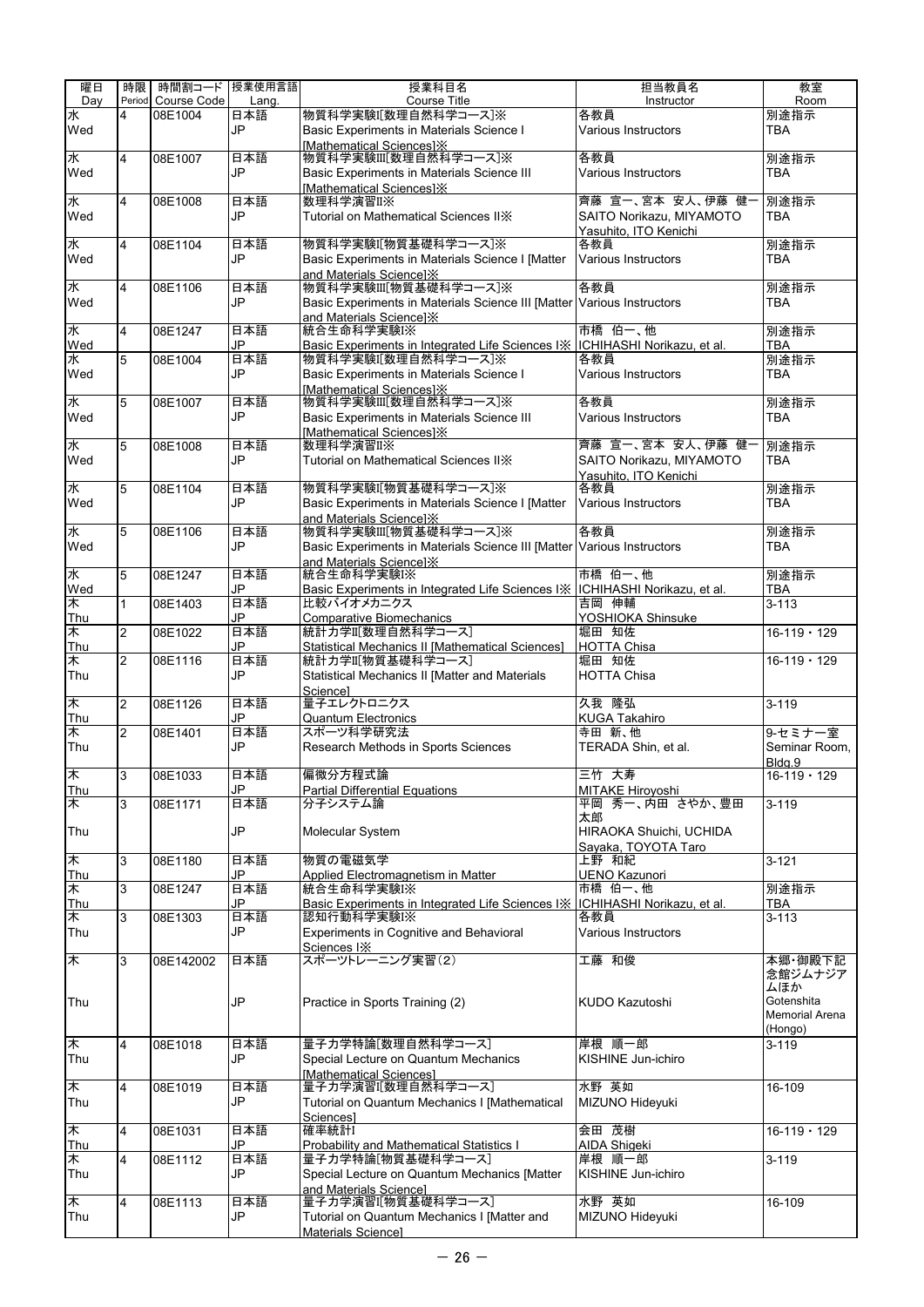| 曜日                   | 時限             | 時間割コード 授業使用言語      |           | 授業科目名                                                                       | 担当教員名                                 | 教室                     |
|----------------------|----------------|--------------------|-----------|-----------------------------------------------------------------------------|---------------------------------------|------------------------|
| Day                  |                | Period Course Code | Lang.     | <b>Course Title</b>                                                         | Instructor                            | Room                   |
| $\ast$<br><b>Thu</b> | 4              | 08E1247            | 日本語<br>JP | 統合生命科学実験I※<br>Basic Experiments in Integrated Life Sciences IX              | 市橋 伯一、他<br>ICHIHASHI Norikazu, et al. | 別途指示<br>TBA            |
| 木                    | 4              | 08E1303            | 日本語       | 認知行動科学実験I※                                                                  | 各教員                                   | $3 - 113$              |
| Thu                  |                |                    | JP        | Experiments in Cognitive and Behavioral                                     | Various Instructors                   |                        |
|                      |                |                    |           | Sciences IX                                                                 |                                       |                        |
| $\ast$               | 4              | 08E142003          | 日本語       | スポーツトレーニング実習(3)                                                             | 工藤 和俊                                 | 本郷·御殿下記                |
|                      |                |                    |           |                                                                             |                                       | 念館ジムナジア<br>ムほか         |
| Thu                  |                |                    | JP        | Practice in Sports Training (3)                                             | KUDO Kazutoshi                        | Gotenshita             |
|                      |                |                    |           |                                                                             |                                       | Memorial Arena         |
|                      |                |                    |           |                                                                             |                                       | (Hongo)                |
| 木<br>Thu             | 5              | 08E1023            | 日本語       | 統計力学演習[数理自然科学コース]<br><b>Tutorial on Statistical Mechanics [Mathematical</b> | 畠山 哲央<br><b>HATAKEYAMA Tetsuhiro</b>  | 16-109                 |
|                      |                |                    | JP        | Sciencesl                                                                   |                                       |                        |
| 木                    | 5              | 08E1117            | 日本語       | 統計力学演習[物質基礎科学コース]                                                           | 畠山 哲央                                 | 16-109                 |
| Thu                  |                |                    | JP        | Tutorial on Statistical Mechanics [Matter and                               | <b>HATAKEYAMA Tetsuhiro</b>           |                        |
|                      |                |                    |           | Materials Science]                                                          |                                       |                        |
| $\ast$               | 5              | 08E1247            | 日本語       | 統合生命科学実験I※                                                                  | 市橋 伯一、他                               | 別途指示                   |
| Thu<br>金             | 1              | 08E1027            | JP<br>日本語 | Basic Experiments in Integrated Life Sciences IX<br>実解析学I                   | ICHIHASHI Norikazu, et al.<br>戸松 玲治   | TBA<br>164             |
| Fri                  |                |                    | JP        | <b>Real Analysis I</b>                                                      | <b>TOMATSU Reiji</b>                  |                        |
| 金                    | $\mathbf{1}$   | 08E1404            | 日本語       | 適応生命科学                                                                      | 佐々木 一茂                                | 9-セミナー室                |
| Fri                  |                |                    | JP        | Human Biology of Adaptation                                                 | SASAKI Kazushige                      | Seminar Room.          |
|                      |                |                    |           |                                                                             |                                       | Bldg.9                 |
| 金                    | $\overline{2}$ | 08E1003            | 日本語       | 数理科学セミナーIII                                                                 | 菊川 芳夫、堀田 知佐、伊藤 健<br>一、宮本 安人           | 別途指示                   |
| Fri                  |                |                    | JP        | Seminar on Mathematical Sciences III                                        | KIKUKAWA Yoshio, HOTTA                | <b>TBA</b>             |
|                      |                |                    |           |                                                                             | Chisa, ITO Kenichi, MIYAMOTO          |                        |
|                      |                |                    |           |                                                                             | Yasuhito                              |                        |
| 金                    | $\overline{2}$ | 08E1025            | 日本語       | 計算数理                                                                        | 齊藤 宣一                                 | 数理科学研究科                |
| Fri                  |                |                    | JP        | <b>Computational Mathematics</b>                                            | <b>SAITO Norikazu</b>                 | 棟大講義室<br>Lecture Hall, |
|                      |                |                    |           |                                                                             |                                       | Graduate School of     |
|                      |                |                    |           |                                                                             |                                       | Mathematical           |
|                      |                |                    |           |                                                                             |                                       | Science Bldg.          |
| 俊                    | $\overline{2}$ | 08E1103            | 日本語       | 物質科学セミナーIII                                                                 | 前田 京剛、福島 孝治、鳥井 寿                      | 別途指示                   |
|                      |                |                    |           |                                                                             | 夫、長谷川 宗良、小林 広和                        |                        |
| Fri                  |                |                    | JP        | Seminar on Materials Science III                                            | MAEDA Atsutaka, FUKUSHIMA             | <b>TBA</b>             |
|                      |                |                    |           |                                                                             | Koji, TORII Yoshio, HASEGAWA          |                        |
| 金                    | $\overline{2}$ | 08E1169            | 日本語       | 有機化学II                                                                      | Hirokazu, KOBAYASHI Hirokazu<br>豊田 太郎 | $3 - 121$              |
| Fri                  |                |                    | JP        | Organic Chemistry II                                                        | <b>TOYOTA Taro</b>                    |                        |
| 金                    | 3              | 08E1026            | 日本語       | 計算数理演習                                                                      | 齊藤 宜一                                 | E26                    |
| Fri                  |                |                    | JP        | <b>Tutorial on Computational Mathematics</b>                                | <b>SAITO Norikazu</b>                 |                        |
| 金                    | 3              | 08E1174            | 日本語       | 超分子生体システム論I[物質基礎科学コース]【S1<br>ターム開講】                                         | 佐藤 健                                  | $16 - 126 - 127$       |
| Fri                  |                |                    | JP        | Supramolecular Biosystems I [Matter and                                     | SATO Takeshi                          |                        |
|                      |                |                    |           | Materials Science] [S1 Term]                                                |                                       |                        |
| 金                    | 3              | 08E1175            | 日本語       | 超分子生体システム論II[物質基礎科学コース]【S2                                                  | 加納 純子                                 | $16 - 126 \cdot 127$   |
|                      |                |                    |           | ターム開講】                                                                      |                                       |                        |
| Fri                  |                |                    | <b>JP</b> | Supramolecular Biosystems II [Matter and<br>Materials Science] [S2 Term]    | KANOH Jyunko                          |                        |
| 金                    | 3              | 08E1249            | 日本語       | 超分子生体システム論I統合生命科学コース】【S1                                                    | 佐藤 健                                  | $16 - 126 \cdot 127$   |
|                      |                |                    |           | ターム開講】                                                                      |                                       |                        |
| Fri                  |                |                    | <b>JP</b> | Supramolecular Biosystems I [Integrated Life                                | SATO Takeshi                          |                        |
|                      |                |                    |           | Sciences] [S1 Term]                                                         |                                       |                        |
| 金                    | 3              | 08E1250            | 日本語       | 超分子生体システム論II[統合生命科学コース]【S2<br>ターム開講】                                        | 加納 純子                                 | $16 - 126 \cdot 127$   |
| Fri                  |                |                    | JP        | Supramolecular Biosystems II [Integrated Life                               | KANOH Jyunko                          |                        |
|                      |                |                    |           | Sciences] [S2 Term]                                                         |                                       |                        |
| 俐                    | $\overline{4}$ | 08E1016            | 日本語       | 量子力学II[数理自然科学コース]                                                           | 加藤 光裕                                 | $16 - 119 \cdot 129$   |
| Fri                  |                |                    | JP        | Quantum Mechanics II [Mathematical Sciences]                                | <b>KATO Mitsuhiro</b>                 |                        |
| 金<br>Fri             | 4              | 08E1110            | 日本語<br>JP | 量子カ学II[物質基礎科学コース]<br>Quantum Mechanics II [Matter and Materials             | 加藤 光裕<br><b>KATO Mitsuhiro</b>        | $16 - 119 - 129$       |
|                      |                |                    |           | Sciencel                                                                    |                                       |                        |
| 集中                   |                | 08E1038B           | 日本語       | バイオインフォマティクスb[数理自然科学コース]                                                    | 尾崎遼                                   | 別途指示                   |
| Int                  |                |                    | JP        | Bioinformatics (b) [Mathematical Sciences]                                  | OZAKI Haruka                          | TBA                    |
| 集中                   |                | 08E1156            | 日本語       | 物質基礎科学特殊講義I                                                                 | 勝藤 拓郎                                 | 別途指示                   |
| Int<br>集中            |                | 08E1157            | JP<br>日本語 | Special Lecture on Material Science I<br>物質基礎科学特殊講義II                       | <b>KATSUFUJI Takuro</b><br>伏屋 雄紀      | <b>TBA</b><br>別途指示     |
| Int                  |                |                    | JP        | Special Lecture on Material Science II                                      | <b>FUSEYA Yuki</b>                    | TBA                    |
| 集中                   |                | 08E1158            | 日本語       | 物質基礎科学特殊講義Ⅲ                                                                 | 生越 友樹                                 | 別途指示                   |
| Int                  |                |                    | JP        | Special Lecture on Material Science III                                     | <b>OGOSHI Tomoki</b>                  | <b>TBA</b>             |
| 集中                   |                | 08E1219B           | 日本語       | バイオインフォマティクスb[統合生命科学コース]                                                    | 尾崎 遼                                  | 別途指示                   |
| Int<br>集中            |                |                    | JP<br>日本語 | Bioinformatics (b) [Integrated Life Sciences]                               | OZAKI Haruka<br>中村 渉                  | <b>TBA</b>             |
| Int                  |                | 08E1224            | JP        | 統合生命科学特論IV<br>Current Topics in Integrated Life Sciences IV                 | NAKAMURA Wataru                       | 別途指示<br><b>TBA</b>     |
| 集中                   |                | 08E1226            | 日本語       | 高次生命機能特論I                                                                   | 木村 幸太郎                                | 別途指示                   |
| Int                  |                |                    | JP        | Current Topics in Higher-order Life Sciences I                              | KIMURA Kotaro                         | <b>TBA</b>             |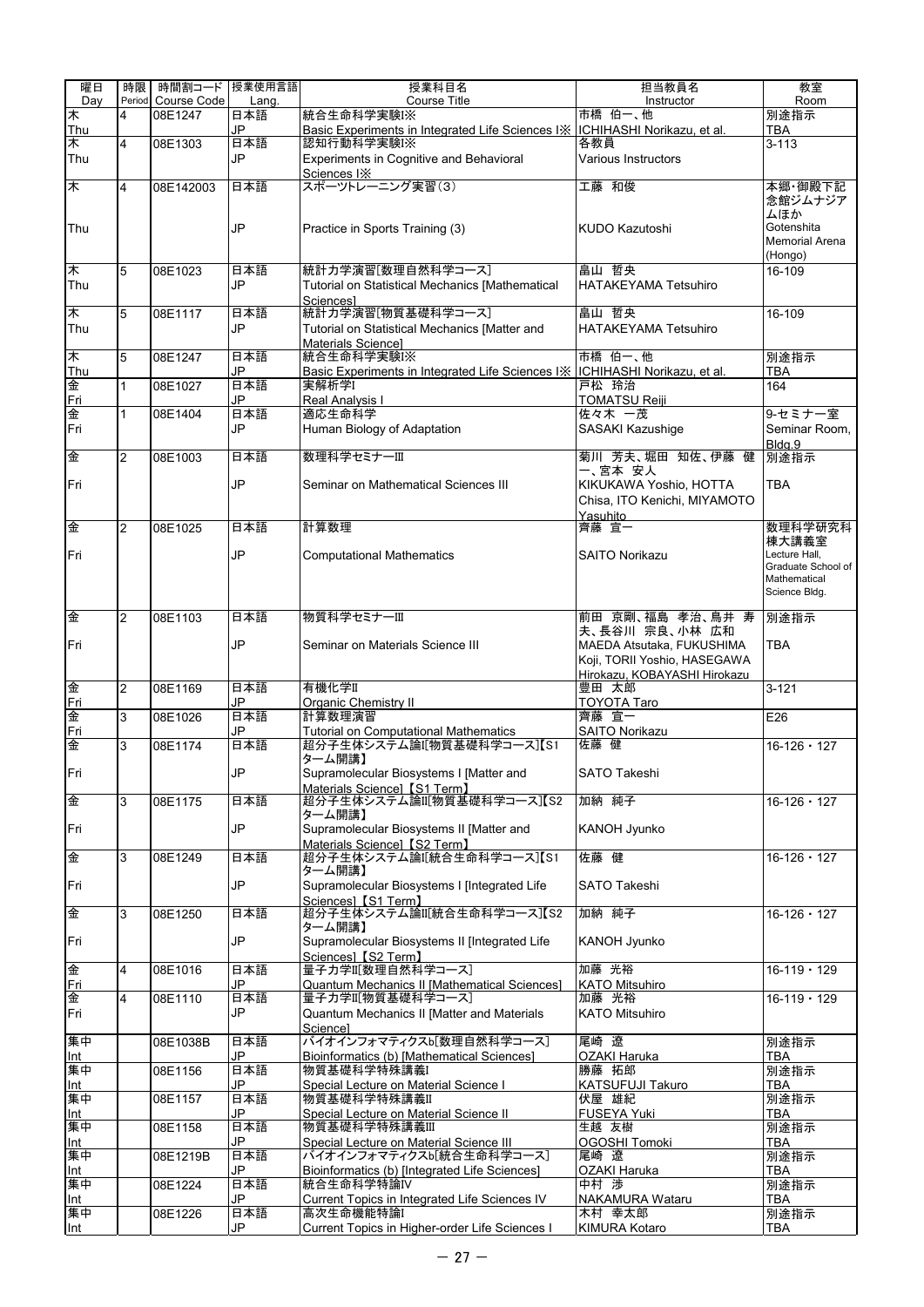| 曜日        | 時限 | 時間割コード             | 授業使用言語 | 授業科目名                                          | 担当教員名                      | 教室         |
|-----------|----|--------------------|--------|------------------------------------------------|----------------------------|------------|
| Dav       |    | Period Course Code | Lang.  | Course Title                                   | Instructor                 | Room       |
| 集中        |    | 08E1243            | 日本語    | 統合生命科学特別研究                                     | 市橋 伯一、他                    | 別途指示       |
|           |    |                    | JP     | Special Research in Integrated Life Sciences   | ICHIHASHI Norikazu, et al. | <b>TBA</b> |
| Int<br>集中 |    | 08E1260            | 日本語    | 高次生命機能特論V                                      | 石野 智子                      | 別途指示       |
|           |    |                    | JP     | Current Topics in Higher-order Life Sciences V | <b>ISHINO Tomoko</b>       | TBA        |
| Int<br>集中 |    | 08E1334            | 日本語    | 認知行動科学特別研究                                     | 各教員                        | 別途指示       |
| llnt      |    |                    | JP     | Advanced Experiments in Cognitive and          | Various Instructors        | <b>TBA</b> |
|           |    |                    |        | <b>Behavioral Sciences</b>                     |                            |            |
| 集中        |    | 08E1336            | 日本語    | 心理統計実習                                         | 清水 裕士                      | 別途指示       |
| Int       |    |                    | JP     | Methods in Psychological Statistics            | SHIMIZU Hiroshi            | <b>TBA</b> |
| 集中        |    | 08E1407            | 日本語    | 解剖学実習                                          | 福井 尚志、他                    | 別途指示       |
|           |    |                    | JP     | <b>Practice in Functional Anatomy</b>          | IFUKUI Naoshi. et al.      | <b>TBA</b> |
| Int<br>集中 |    | 08E1419            | 日本語    | スポーツ科学特別研究[スポーツ科学サブコース]                        | 各教員                        | 別途指示       |
| llnt      |    |                    | JP     | Special Lectures on Sports Sciences II         | Various Instructors        | <b>TBA</b> |
|           |    |                    |        |                                                |                            |            |

注1) 科目名に「※」を付している科目は、複数の曜限で授業を実施するものです。詳細はUTASシラバスで確認してください。 The are multiple classes in a week for the courses marked with  $\frac{1}{N}$ . Check further details on the UTAS.

#### 注2) 集中講義については、学内掲示板および下記ウェブページにて随時情報を更新しています。

Information for intesive courses will be updated on the bulletin board and on the following website.

教養学部後期課程/Senior Division website (Japanese)

URL: http://www.c.u-tokyo.ac.jp/fas/index.html

PEAK後期課程/PEAK Senior Division website (English)

URL: http://www.c.u-tokyo.ac.jp/eng\_site/fas/index.html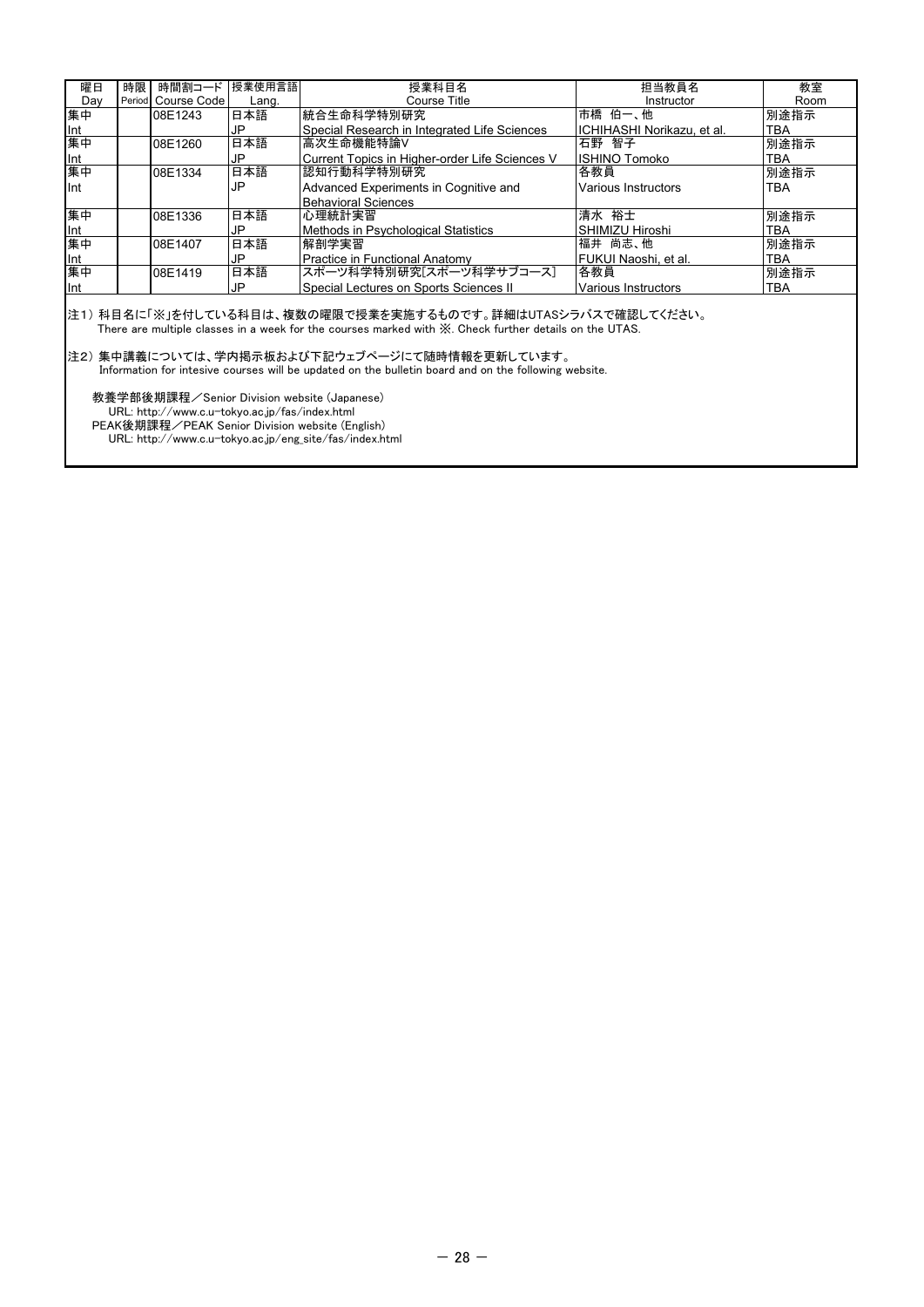# 高度教養科目

Liberal Arts Courses for Advanced Students



## **Cross**‐**disciplinary Programs**

## 教職課程科目

**Pedagogy Program Courses**

特設科目

### **Special Courses in Japan and Asian Studies**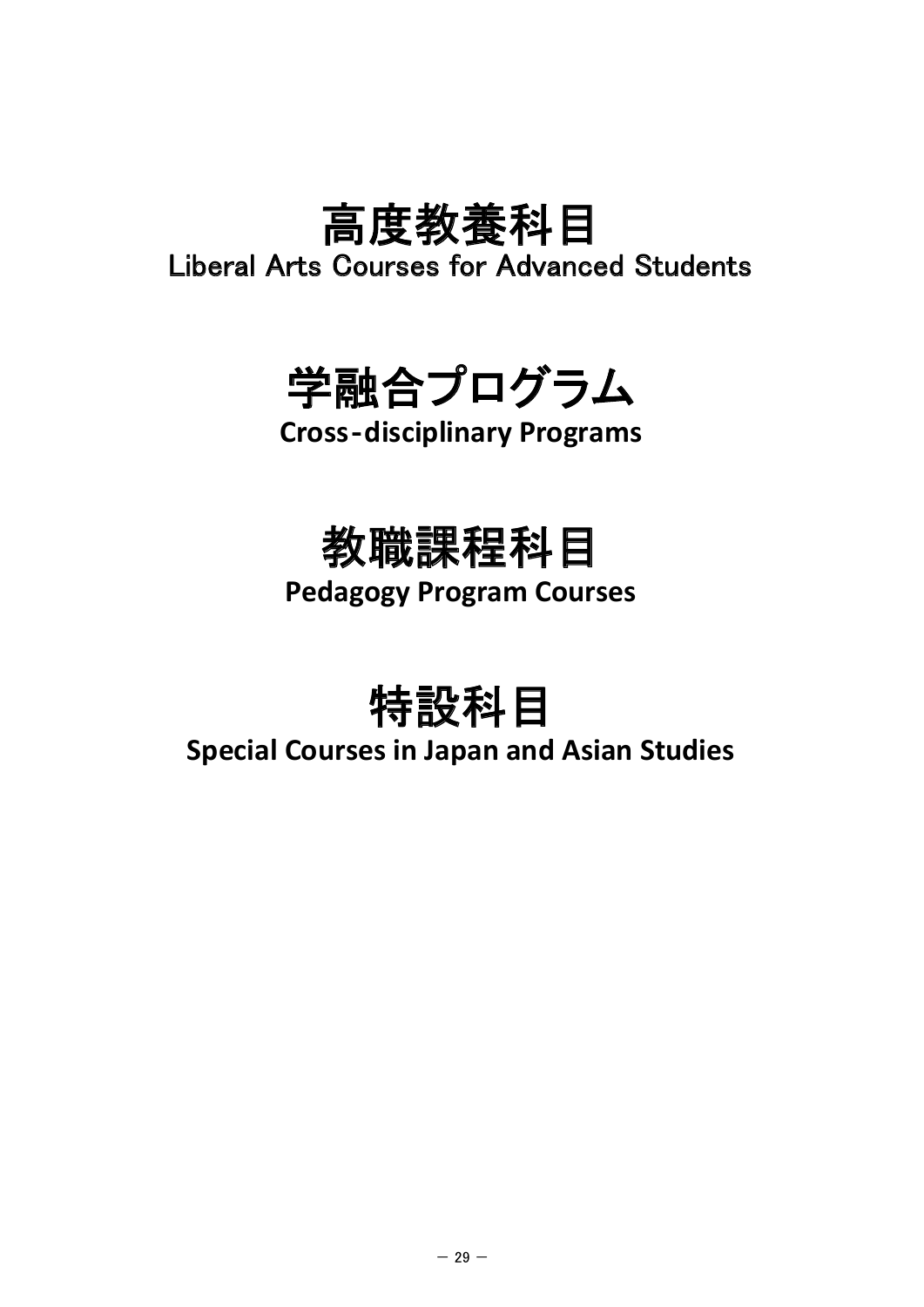| 曜日       | 時限             |             | 時間割コード 授業使用言語 | 授業科目名                                                                | 担当教員名                        | 教室                   |
|----------|----------------|-------------|---------------|----------------------------------------------------------------------|------------------------------|----------------------|
| Day      | Period         | Course Code | Lang.         | Course Title                                                         | Instructor                   | Room                 |
| 月        | 1              | 08F140521   | 日本語/英語        | グローバル教養特別演習I(21)                                                     | タヴァレス ヴァスケス ジエーゴ             | 1214                 |
| Mon      |                |             | JP/English    | Seminar in Global Liberal Arts I (21)                                | <b>TAVARES VASQUES Diego</b> |                      |
| 月        | 2              | 08F140701   | 英語            | グローバル教養特別演習III(1)                                                    | コレット クリスチャン                  | W-K301               |
| Mon      |                |             | English       | Seminar in Global Liberal Arts III (1)                               | <b>COLLET Christian</b>      |                      |
| 月        | $\overline{c}$ | 08X1002     | 日本語           | 科学技術社会論                                                              | 福本 江利子                       | 1212                 |
| Mon      |                |             | JP            | Introduction to Science and Technology Studies                       | <b>FUKUMOTO Eriko</b>        |                      |
| 月        | 3              | 08F100401   | 日本語           | 文化社会論(1)[グローバル・エシックス]                                                | 大石 紀一郎                       | 8-206                |
| Mon      |                |             | JP            | Philosophy of Culture and Society (1) [Global Ethics] OISHI Kiichiro |                              |                      |
| 月        | 3              | 08F1011     | 日本語           | 公共哲学演習[グローバル・エシックス]                                                  | 網谷 壮介                        | 8-320                |
| Mon      |                |             | JP            | Public Philosophy (Seminar) [Global Ethics]                          | <b>AMITANI Sosuke</b>        |                      |
| 月        | 3              | 08F140512   | 英語            | グローバル教養特別演習I(12)                                                     | ハモンド クリストファー                 | $W-K303$             |
| Mon      |                |             | English       | Seminar in Global Liberal Arts I (12)                                | <b>HAMMOND Christopher</b>   |                      |
| 肎        | 4              | 08H0086022  | 日本語/英語        | 応用日本語(2)生活会話(L1)                                                     | 瀬尾 悠希子                       |                      |
| Mon      |                |             | JP/English    | Applied Japanese (2): Everyday Conversation (L1) SEO Yukiko          |                              |                      |
| 月        | $\overline{4}$ | 08X000101   | 日本語           | 超域文化科学高度教養(文化人類学)                                                    | 土井 清美                        | 117                  |
| Mon      |                |             | JP            | Advanced Liberal Arts in Interdisciplinary                           | DOI Kiyomi                   |                      |
|          |                |             |               |                                                                      |                              |                      |
| 月        | 5              | 08F1304     | 日本語           | <b>Cultural Studies</b><br>科学技術リテラシー論II                              | 見上 公一                        | 117                  |
| Mon      |                |             | JP            |                                                                      | MIKAMI Koichi                |                      |
|          | 5              |             |               | Science Literacy-A Course of Lectures II<br>世界歴史と東アジアIII(3)          | 伊達 聖伸                        |                      |
| 月        |                | 08F151003   | 日本語           |                                                                      |                              | EAAセミナー室             |
|          |                |             |               |                                                                      |                              | (101号館11号室)          |
| Mon      |                |             | JP            | World History and East Asia III (3)                                  | DATE Kiyonobu                | Room 11, Bldg.       |
|          |                |             |               |                                                                      |                              | 101                  |
| 月        | 5              | 08G10071    | 日本語           | 社会科·地理歴史科教育法(実践)B(1)                                                 | 戸田 善治                        | 119                  |
| Mon      |                |             | JP            | Teaching Methods of Social Studies, Geography                        | <b>TODA Yoshiharu</b>        |                      |
|          |                |             |               | and History (Practical) B (1)                                        |                              |                      |
| 耳        | 5              | 08H0087031  | 日本語           | 総合日本語 I(3)(L3)※                                                      | 藤井 明子                        |                      |
| Mon      |                |             | JP            | Integrated Japanese I (3) (L3) X                                     | <b>FUJII Akiko</b>           |                      |
| 月        | 5              | 08H0087045  | 日本語           | 総合日本語 I(4)/(5)(L4-L5)※                                               | 行田 悦子                        |                      |
| Mon      |                |             | JP            | Integrated Japanese I (4)/(5) (L4-L5) X                              | <b>KODA Etsuko</b>           |                      |
| 月        | 5              | 08X400104   | 日本語           | 高度教養特殊講義(平和のために東大生ができる                                               | 岡田 晃枝                        | $\overline{W}$ -K402 |
|          |                |             |               | こと)                                                                  |                              |                      |
| Mon      |                |             | JP            | Special Lectures of Liberal Arts for Advanced                        | <b>OKADA Terue</b>           |                      |
|          |                |             |               | <b>Students</b>                                                      |                              |                      |
| 月        | 5              | 08X400209   | 日本語           | 高度教養特殊演習(模擬国連で学ぶ国際関係と合                                               | 中村 長史                        | KALS (17号館2          |
|          |                |             |               | 意形成I)                                                                |                              | 階)                   |
| Mon      |                |             | <b>JP</b>     | Special Seminars of Liberal Arts for Advanced                        | NAKAMURA Nagafumi            | KALS(2F,             |
|          |                |             |               | <b>Students</b>                                                      |                              | Bldg.17)             |
| 火        | $\mathbf{1}$   | 08F140524   | 英語            | グローバル教養特別演習I(24)                                                     | 前田 章                         | 8-209                |
| Tue      |                |             | English       | Seminar in Global Liberal Arts I (24)                                | <b>MAEDA Akira</b>           |                      |
| 火        | 1              | 08X000201   | 日本語           | 地域文化研究高度教養(総合)                                                       | 和田 毅                         | 8-207                |
| Tue      |                |             | JP            | Advanced Liberal Arts in Area Studies                                | WADA Takeshi                 |                      |
| 火        | $\overline{2}$ | 08F1005     | 日本語           | 文化社会論演習[グローバル・エシックス]                                                 | 梶谷 真司                        | W-K301               |
| Tue      |                |             | JP            | Seminar on Philosophy of Culture and Ethics                          | <b>KAJITANI Shinji</b>       |                      |
|          |                |             |               | [Global Ethics]                                                      |                              |                      |
|          | 2              | 08F1010     | 日本語           | 公共性の哲学[グローバル・エシックス]                                                  | 山本 芳久                        | 14-708               |
| 火<br>Tue |                |             | JP            | Public Philosophy [Global Ethics]                                    | YAMAMOTO Yoshihisa           |                      |
| 火        | $\overline{2}$ | 08F140516   | 英語            | グローバル教養特別演習I(16)                                                     | 中井 真木                        | 112                  |
| Tue      |                |             | English       |                                                                      | <b>NAKAI Maki</b>            |                      |
| 火        |                | 08F150807   | 英語            | Seminar in Global Liberal Arts I (16)<br>世界歴史と東アジアI(7)               | 中井 真木                        |                      |
|          | $\overline{2}$ |             |               |                                                                      |                              | 112                  |
| Tue      |                |             | English       | World History and East Asia I (7)                                    | NAKAI Maki                   |                      |
| 火        | 2              | 08F151303   | 日本語/英語        | 世界文学と東アジアIII(3)                                                      | 鈴木 将久                        | 本郷·赤門総合研             |
|          |                |             |               |                                                                      |                              | 究棟724                |
| Tue      |                |             | JP/English    | World Literature and East Asia III (3)                               | <b>SUZUKI Masahisa</b>       | Room 724,            |
|          |                |             |               |                                                                      |                              | Akamon General       |
|          |                |             |               |                                                                      |                              | Research Bldg.       |
|          |                |             |               |                                                                      |                              | (Hongo)              |
| 火        | $\overline{2}$ | 08H0086041  | 日本語/英語        | 応用日本語(4)文法·会話(L2)【S2ターム開講】※                                          | 根本 愛子                        | 10-303               |
| Tue      |                |             | JP/English    | Applied Japanese (4): Grammar and                                    | NEMOTO Aiko                  |                      |
|          |                |             |               | Conversation (L2) [S2 Term] ※                                        |                              |                      |
| 火        | 2              | 08X000202   | 日本語           | 地域文化研究高度教養(ヨーロッパ)                                                    | 高安 健将                        | 117                  |
| Tue      |                |             | JP            | Advanced Liberal Arts in Area Studies (Europe)                       | <b>TAKAYASU Kensuke</b>      |                      |
| 火        | $\overline{c}$ | 08X400103   | 日本語           | 高度教養特殊講義(地域未来社会概論)                                                   | 鎌倉 夏来                        | 1224                 |
| Tue      |                |             | JP            | Special Lectures of Liberal Arts for Advanced                        | KAMAKURA Natsuki             |                      |
|          |                |             |               | <b>Students</b>                                                      |                              |                      |
| 火        | 3              | 08F140523   | 英語            | グローバル教養特別演習I(23)                                                     | 内田 さやか、中村 優希                 | 524                  |
| Tue      |                |             | English       | Seminar in Global Liberal Arts I (23)                                | UCHIDA Sayaka, NAKAMURA      |                      |
|          |                |             |               |                                                                      | Yuki                         |                      |
| 火        | 3              | 08F140712   | 英語            | グローバル教養特別演習III(12)                                                   | 若林 茂則                        | W-K301               |
| Tue      |                |             | English       | Seminar in Global Liberal Arts III (12)                              | WAKABAYASHI Shigenori        |                      |
| 火        | 3              | 08F151203   | 中国語           | 世界文学と東アジアII(3)                                                       | 鄧 芳                          | 1107                 |
| Tue      |                |             | Chinese       | World Literature and East Asia II (3)                                | <b>DENG Fang</b>             |                      |
| 火        | 3              | 08H0086021  | 日本語/英語        | 応用日本語(2)チュートリアル(L1-L2)                                               | 瀬尾 悠希子                       | 10-201               |
| Tue      |                |             | JP/English    | Applied Japanese (2): Tutorial (L1-L2)                               | SEO Yukiko                   |                      |
| 火        | 3              | 08X4002022  | 日本語/英語        | 高度教養特殊演習(脳認知科学実習(2))【S1ター                                            | 小池 進介、中村 優子、浅水屋              | 156                  |
|          |                |             |               | ム開講】※                                                                | 剛                            |                      |
| Tue      |                |             | JP/English    | Special Seminars of Liberal Arts for Advanced                        | KOIKE Shinsuke, NAKAMURA     |                      |
|          |                |             |               | Students (Theory and Practice in Cognition and                       | Yuko, ASAMIZUYA Takeshi      |                      |
|          |                |             |               |                                                                      |                              |                      |
|          |                |             |               | Brain Sciences (2)) [S1 Term] X                                      |                              |                      |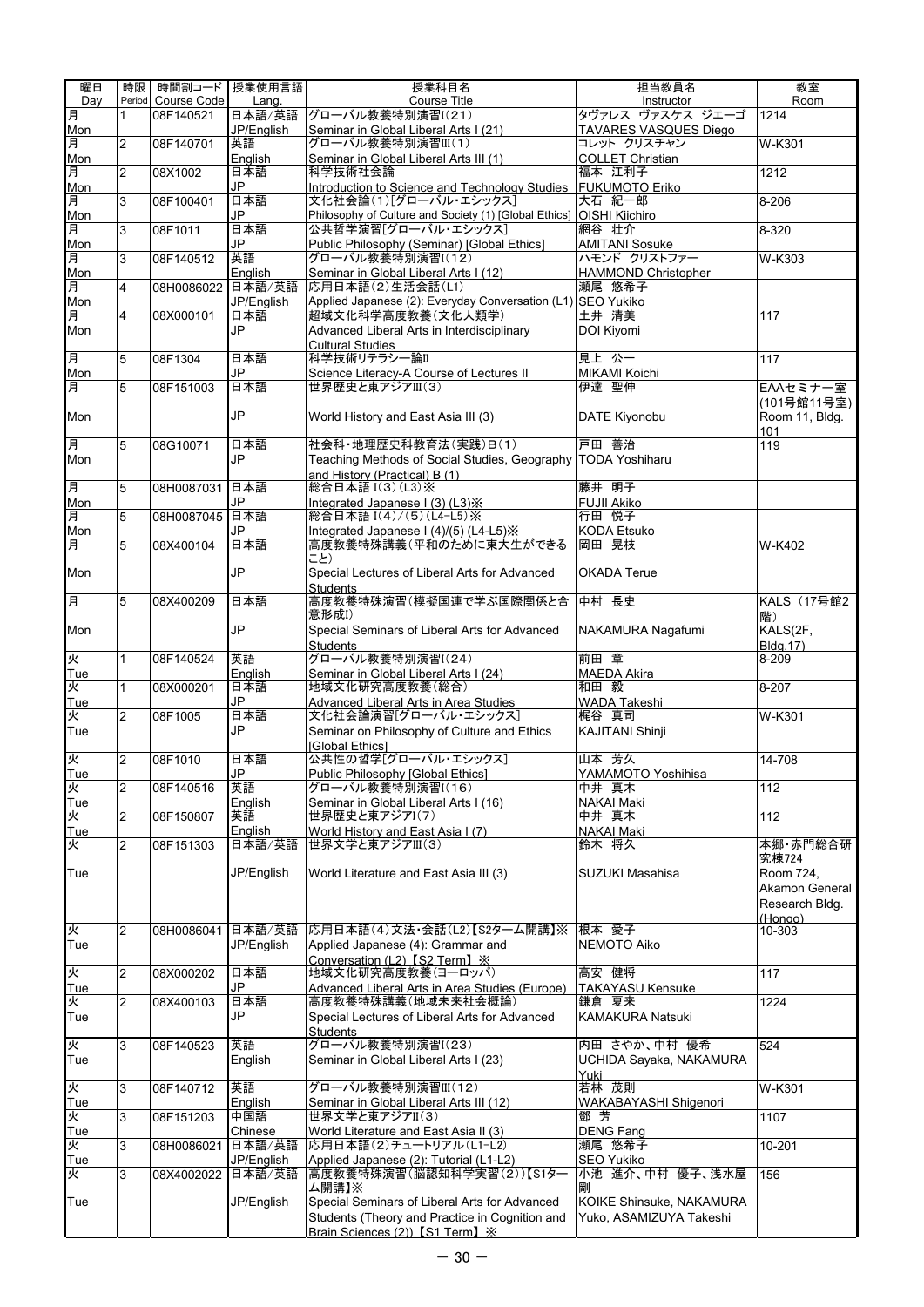| 曜日       | 時限             |                   | 時間割コード   授業使用言語       | 授業科目名                                                                | 担当教員名                                                   | 教室                                       |
|----------|----------------|-------------------|-----------------------|----------------------------------------------------------------------|---------------------------------------------------------|------------------------------------------|
| Dav      | Period         | Course Code       | Lang.                 | Course Title                                                         | Instructor                                              | Room                                     |
| 火        | 3              | 08X400205         | 日本語                   | 高度教養特殊演習(地域未来社会政策立案演習)                                               | 鎌倉 夏来                                                   | 1226                                     |
| Tue      |                |                   | <b>JP</b>             | Special Seminars of Liberal Arts for Advanced                        | <b>KAMAKURA Natsuki</b>                                 |                                          |
| Ř        | $\overline{4}$ |                   | 日本語                   | <b>Students</b><br>応用倫理学演習[グローバル・エシックス]                              | 廣野 喜幸                                                   |                                          |
| Tue      |                | 08F1006           | JP                    | Seminar: Applied Ethics I [Global Ethics]                            | <b>HIRONO Yoshiyuki</b>                                 | 1109                                     |
| 火        | $\overline{4}$ | 08F140513         | 英語                    | グローバル教養特別演習I(13)                                                     | ダルグリーシュ ブレガム                                            | W-K303                                   |
| Tue      |                |                   | English               | Seminar in Global Liberal Arts I (13)                                | DALGLIESH Bregham                                       |                                          |
| 火        | $\overline{4}$ | 08H0087011        | 日本語/英語                | 総合日本語 I(1)(L1)※                                                      | ボイクマン 総子                                                |                                          |
| Tue      |                |                   | JP/English            | Integrated Japanese I (1) (L1) X                                     | <b>BEUCKMANN Fusako</b>                                 |                                          |
| 火        | $\overline{4}$ | 08H0087021        | 日本語/英語                | 総合日本語 I(2)(L2)※                                                      | 根本 愛子                                                   |                                          |
| Tue      |                |                   | JP/English            | Integrated Japanese I (2) (L2) X                                     | NEMOTO Aiko                                             |                                          |
| 火        | 4              | 08H008816         | 日本語<br>JP             | 総合日本語II(16)(L6-L7)※<br>Integrated Japanese II (16) (L6-L7) X         | 片山 智子                                                   |                                          |
| Tue<br>火 | 4              | 08X4002022        | 日本語/英語                | 高度教養特殊演習(脳認知科学実習(2))【S1ター                                            | KATAYAMA Tomoko<br>小池 進介、中村 優子、浅水屋                      | 156                                      |
|          |                |                   |                       | ム開講】※                                                                | 剛                                                       |                                          |
| Tue      |                |                   | JP/English            | Special Seminars of Liberal Arts for Advanced                        | KOIKE Shinsuke, NAKAMURA                                |                                          |
|          |                |                   |                       | Students (Theory and Practice in Cognition and                       | Yuko, ASAMIZUYA Takeshi                                 |                                          |
|          |                |                   |                       | Brain Sciences (2)) [S1 Term] X                                      |                                                         |                                          |
| 火        | 5              | 08F140504         | 英語                    | グローバル教養特別演習I(4)                                                      | ジロドウ イザベル                                               | 515                                      |
| Tue<br>火 | 5              | 08F1501A1         | English<br>英語         | Seminar in Global Liberal Arts I (4)<br>東アジア教養学理論I(1)a【S1ターム開講】      | <b>GIRAUDOU Isabelle</b><br>張 政遠                        | EAAセミナー室                                 |
|          |                |                   |                       |                                                                      |                                                         | (101号館11号室)                              |
| Tue      |                |                   | English               | Theories in East Asian Liberal Arts I (1) (a) [S1 CHEUNG CHING YUEN  |                                                         | Room 11. Blda.                           |
|          |                |                   |                       | Term <sub>1</sub>                                                    |                                                         | 101                                      |
| 火        | 5              | 08F1503A1         | 英語                    | 東アジア教養学演習I(1)a【S2ターム開講】                                              | 張 政遠                                                    | EAAセミナー室                                 |
|          |                |                   |                       |                                                                      |                                                         | (101号館11号室)                              |
| Tue      |                |                   | English               | Seminar in East Asian Liberal Arts I (1) (a) [S2                     | CHEUNG CHING YUEN                                       | Room 11, Bldg.                           |
|          |                |                   |                       | Term1                                                                |                                                         | 101                                      |
| 火        | 5              | 08X0005           | 英語                    | Liberal Arts for Advanced Students II                                | ヤン マニュエル                                                | 112                                      |
| Tue<br>火 |                | 08F1502A1         | English<br>日本語/英語/中国語 | Liberal Arts for Advanced Students II<br>東アジア教養学理論II(1)a【S1ターム開講】    | <b>YANG Manuel</b><br>張 政遠                              |                                          |
|          | 6              |                   |                       |                                                                      |                                                         | EAAセミナー室                                 |
| Tue      |                |                   | JP/English/Chinese    | Theories in East Asian Liberal Arts II (1) (a) [S1 CHEUNG CHING YUEN |                                                         | (101号館11号室)<br>Room 11, Bldg.            |
|          |                |                   |                       | Term】                                                                |                                                         | 101                                      |
| 火        | 6              | 08F1504A1         | 日本語/英語/中国語            | 東アジア教養学演習II(1)a【S2ターム開講】                                             | 張 政遠                                                    | EAAセミナー室                                 |
|          |                |                   |                       |                                                                      |                                                         | (101号館11号室)                              |
| Tue      |                |                   | JP/English/Chinese    | Seminar in East Asian Liberal Arts II (1) (a) [S2 CHEUNG CHING YUEN  |                                                         | Room 11, Bldg.                           |
|          |                |                   |                       | Term <b>1</b>                                                        |                                                         | 101                                      |
| 水        | $\mathbf{1}$   | 08F140501         | 英語                    | グローバル教養特別演習I(1)                                                      | ディーエル グレゴリー ロジャー                                        | W-K301                                   |
| Wed<br>水 | $\mathbf{1}$   | 08F140525         | English<br>英語         | Seminar in Global Liberal Arts I (1)<br>グローバル教養特別演習I(25)             | <b>DALZIEL Gregory Rogers</b><br>前田 章、成田 大樹、甘蔗 寂樹 8-209 |                                          |
| Wed      |                |                   | English               | Seminar in Global Liberal Arts I (25)                                | MAEDA Akira, NARITA Daiju,                              |                                          |
|          |                |                   |                       |                                                                      | <b>KANSHA Yasuki</b>                                    |                                          |
| 水        | 1              | 08F150703         | 日本語                   | 世界哲学と東アジアIII(3)                                                      | 田中 有紀                                                   | 本郷・東洋文化研                                 |
|          |                |                   |                       |                                                                      |                                                         | 究所5階第二部門                                 |
|          |                |                   |                       |                                                                      |                                                         | 室                                        |
| Wed      |                |                   | JP                    | World Philosophy and East Asia III (3)                               | <b>TANAKA Yuki</b>                                      | Institute for<br><b>Advanced Studies</b> |
|          |                |                   |                       |                                                                      |                                                         | on Asia (Hongo)                          |
| 水        | 2              | 08F140528         | 英語                    | グローバル教養特別演習I(28)                                                     | 成田 大樹                                                   | 8-209                                    |
| Wed      |                |                   | English               | Seminar in Global Liberal Arts I (28)                                | <b>NARITA Daiju</b>                                     |                                          |
| 水        | $\overline{2}$ | 08F140711         | 英語                    | グローバル教養特別演習III(11)                                                   | ローランド ダグラス                                              | W-K301                                   |
| Wed      |                |                   | English               | Seminar in Global Liberal Arts III (11)                              | ROLAND Douglas                                          |                                          |
| 水        | $\overline{2}$ | 08X000103         | 日本語                   | 超域文化科学高度教養(現代哲学(1))                                                  | 齋藤 幸平                                                   | 8-320                                    |
| Wed      |                |                   | JP                    | Advanced Liberal Arts in Interdisciplinary                           | <b>SAITO Kohei</b>                                      |                                          |
| 水        | $\overline{2}$ | 08X1001           | 日本語                   | Cultural Studies (Contemporary Philosophy 1)<br>科学技術史概論              | 橋本 毅彦                                                   | 1212                                     |
| Wed      |                |                   | JP                    | Introduction to History of Science and Technology HASHIMOTO Takehiko |                                                         |                                          |
| 水        | 3              | 08F1108           | 日本語                   | 社会神経科学                                                               | 香田 啓貴                                                   | $3 - 113$                                |
| Wed      |                |                   | JP                    | Social Neuroscience                                                  | <b>KODA Hiroki</b>                                      |                                          |
| ¥        | 3              | 08F140511         | 英語                    | グローバル教養特別演習I(11)                                                     | 船田 なつの                                                  | 159                                      |
| Wed      |                |                   | English               | Seminar in Global Liberal Arts I (11)                                | <b>FUNADA Natsuno</b>                                   |                                          |
| 水        | 3              | 08X3001           | 日本語                   | 異分野交流·多分野協力論                                                         | 藤垣 裕子                                                   | 1322                                     |
| Wed<br>¥ | 4              | 08H0087021        | JP<br>日本語/英語          | Cross-disciplinary Exchange and Collaboration<br>総合日本語 I(2)(L2) ※    | <b>FUJIGAKI Yuko</b><br>瀬尾 悠希子                          |                                          |
| Wed      |                |                   | JP/English            | Integrated Japanese I (2) (L2) X                                     | SEO Yukiko                                              |                                          |
| 水        | 4              | 08H0087031        | 日本語                   | 総合日本語 I(3)(L3) ※                                                     | 行田 悦子                                                   |                                          |
| Wed      |                |                   | JP                    | Integrated Japanese I (3) (L3) X                                     | <b>KODA Etsuko</b>                                      |                                          |
| 水        | $\overline{4}$ | 08H0087045        | 日本語                   | 総合日本語 I(4)/(5)(L4-L5)※                                               | トンプソン 美恵子                                               |                                          |
| Wed      |                |                   | JP                    | Integrated Japanese I (4)/(5) (L4-L5) X                              | <b>THOMPSON Mieko</b>                                   |                                          |
| ¥        | 5              | 08F140515         | 英語                    | グローバル教養特別演習I(15)                                                     | ホルカ イリナ                                                 | E-K212                                   |
| Wed      | 5              |                   | English               | Seminar in Global Liberal Arts I (15)                                | <b>HOLCA Irina</b>                                      |                                          |
| 水<br>Wed |                | 08F140522         | 英語<br>English         | グローバル教養特別演習I(22)<br>Seminar in Global Liberal Arts I (22)            | マニナン ジョン<br>MANINANG John                               | 107                                      |
| ¥        | 5              | 08F151103         | 英語                    | 世界文学と東アジアI(3)                                                        | ホルカ イリナ                                                 | E-K212                                   |
| Wed      |                |                   | English               | World Literature and East Asia I (3)                                 | <b>HOLCA</b> Irina                                      |                                          |
| 水        | 5              | 08H0087011 日本語/英語 |                       | 総合日本語 I(1)(L1)※                                                      | 瀬尾 悠希子                                                  |                                          |
| Wed      |                |                   | JP/English            | Integrated Japanese I (1) (L1) X                                     | <b>SEO Yukiko</b>                                       |                                          |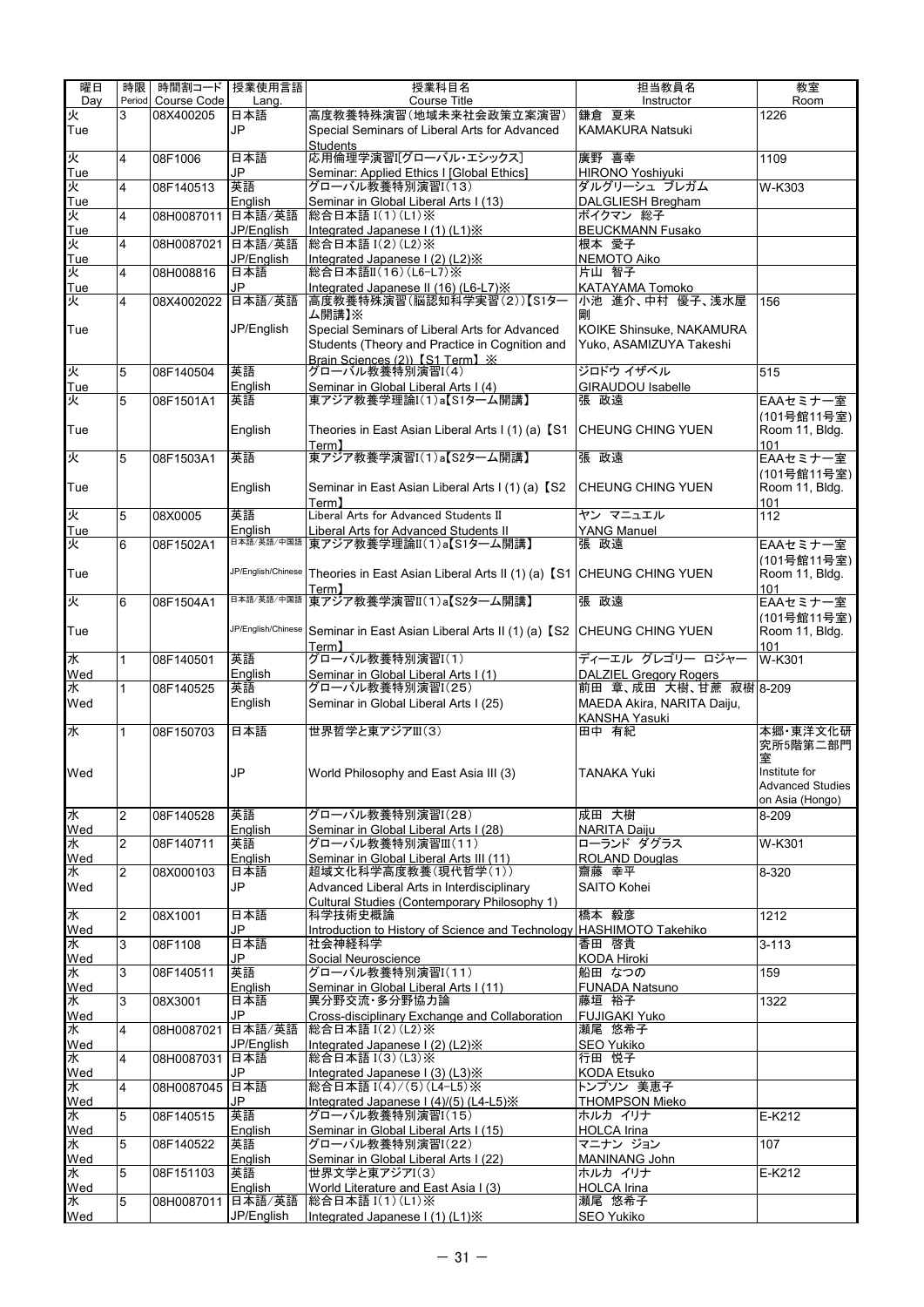| 曜日                    | 時限                      |                    | 時間割コード   授業使用言語 | 授業科目名                                                                               | 担当教員名                            | 教室                        |
|-----------------------|-------------------------|--------------------|-----------------|-------------------------------------------------------------------------------------|----------------------------------|---------------------------|
| Day                   |                         | Period Course Code | Lang.           | Course Title                                                                        | Instructor                       | Room                      |
| ¥                     | 1                       | 08G10041           | 日本語             | 国語科教育法(実践)C(1)                                                                      | 齋藤 知也                            | 114                       |
| Thu                   |                         |                    | JP.             | Teaching Methods of Japanese (Practical) C (1)                                      | <b>SAITO Tomova</b>              |                           |
| ¥                     | 2                       | 08F140401          | 英語              | グローバル教養特別講義III(1)                                                                   | リチャード シェファーソン 他                  | E-K113                    |
| Thu                   |                         |                    | English         | Lectures in Global Liberal Arts III (1)                                             | SHEFFERSON Richard, et al.       |                           |
| ¥                     | $\overline{c}$          | 08F150701          | 日本語             | 世界哲学と東アジアIII(1)                                                                     | 星野 太                             | 8-320                     |
| <b>Thu</b>            |                         |                    | JP              | World Philosophy and East Asia III (1)                                              | <b>HOSHINO Futoshi</b>           |                           |
| $\overline{\ast}$     | $\overline{2}$          | 08H0086042         | 日本語/英語          | 応用日本語(4)生活会話(L2)                                                                    | 渋谷 実希                            | 10-203                    |
| <b>Thu</b>            |                         |                    | JP/English      | Applied Japanese (4): Everyday Conversation (L2) SHIBUYA Miki                       |                                  |                           |
| ¥                     | $\overline{2}$          | 08H0086061         | 日本語             | 応用日本語(6)日常会話・メール(L3-L4)                                                             | 有吉 英心子                           | $10 - 303$                |
| Thu                   |                         |                    | JP              | Applied Japanese (6): Everyday Conversation                                         | <b>ARIYOSHI Emiko</b>            |                           |
|                       |                         |                    |                 | and Email (L3-L4)                                                                   |                                  |                           |
| 木                     | $\overline{2}$          | 08X000105          | 日本語             | 超域文化科学高度教養(芸術作品分析法)                                                                 | ゴチェフスキ ヘルマン                      | 学際交流ホール                   |
| Thu                   |                         |                    | JP              | Advanced Liberal Arts in Interdisciplinary                                          | <b>GOTTSCHEWSKI Hermann</b>      | Auditorium 3F,            |
|                       |                         |                    |                 | <b>Cultural Studies</b>                                                             |                                  | Admin. Bldg.              |
| 末                     | $\overline{2}$          | 08X1004            | 日本語             | 地理·空間基礎論II                                                                          | 横山 ゆりか                           | 514                       |
| Thu                   |                         |                    | JP              | Geography and Spatial Design II                                                     | YOKOYAMA Yurika<br>モレノ ペナランダ ラケル |                           |
| 木                     | 3                       | 08F140502          | 英語              | グローバル教養特別演習I(2)                                                                     |                                  | 157                       |
| Thu                   | 3                       |                    | English         | Seminar in Global Liberal Arts I (2)                                                | MORENO PENARANDA<br>バクスター ジョシュア  | 514                       |
| $\overline{*}$<br>Thu |                         | 08F140514          | 英語              | グローバル教養特別演習I(14)                                                                    | <b>BAXTER Joshua</b>             |                           |
| 木                     | 3                       | 08F150805          | English<br>英語   | Seminar in Global Liberal Arts I (14)<br>世界歴史と東アジアI(5)                              | バクスター ジョシュア                      | 514                       |
| Thu                   |                         |                    | English         | World History and East Asia I (5)                                                   | <b>BAXTER Joshua</b>             |                           |
| 木                     | 3                       | 08G1019            | 日本語             | 英語科教育法(実践)A(1)【S1ターム開講】※                                                            | 奥 聡一郎                            | 515                       |
| Thu                   |                         |                    | JP              | Teaching Methods of English (Practical) A (1)                                       | <b>OKU Soichiro</b>              |                           |
|                       |                         |                    |                 | 【S1 Term】※                                                                          |                                  |                           |
| ¥                     | $\overline{4}$          | 08F1308            | 日本語             | 科学技術表現論II                                                                           | 内田 麻理香                           | 120                       |
| Thu                   |                         |                    | JP              | Presentation Methods of Science and Technology II UCHIDA Marika                     |                                  |                           |
| 木                     | $\overline{\mathbf{4}}$ | 08F1402            | 英語              | グローバル教養特別講義!                                                                        | 東 大作                             | $W-K301$                  |
| Thu                   |                         |                    | English         | Lectures in Global Liberal Arts I                                                   | HIGASHI Daisaku                  |                           |
| 木                     | 4                       | 08F140503          | 英語              | グローバル教養特別演習I(3)                                                                     | ヴァンデン ブッシュ エリック                  | 514                       |
|                       |                         |                    |                 |                                                                                     | アーマンド                            |                           |
| <b>Thu</b>            |                         |                    | English         | Seminar in Global Liberal Arts I (3)                                                | VANDEN BUSSCHE Eric              |                           |
| 木                     | 4                       | 08G10073           | 日本語             | 社会科·地理歴史科教育法(実践)B(3)                                                                | 秋本 弘章                            | 114                       |
| Thu                   |                         |                    | JP              | Teaching Methods of Social Studies, Geography AKIMOTO Hiroaki                       |                                  |                           |
|                       |                         |                    |                 | and History (Practical) B (3)                                                       |                                  |                           |
| 末                     | $\overline{4}$          | 08G1019            | 日本語             | 英語科教育法(実践)A(1)【S1ターム開講】※                                                            | 奥 聡一郎                            | 515                       |
| Thu                   |                         |                    | JP              | Teaching Methods of English (Practical) A (1)                                       | <b>OKU Soichiro</b>              |                           |
|                       |                         |                    |                 | [S1 Term] X                                                                         |                                  |                           |
| ¥                     | 5                       | 08F140101          | 英語              | グローバル教養実践演習(1)                                                                      | 陳 姿因                             | W-K301                    |
| Thu                   |                         |                    | English         | Praxis in Global Liberal Arts (1)                                                   | CHEN TZU-YIN                     |                           |
| ¥                     | 5                       | 08F140506          | 英語              | グローバル教養特別演習I(6)【S1ターム開講】※                                                           | ジロドウ イザベル                        | 1224                      |
| Thu                   |                         |                    | English         |                                                                                     | <b>GIRAUDOU Isabelle</b>         |                           |
| 金                     | $\mathbf{1}$            | 08F140526          | 英語              | <u>Seminar in Global Liberal Arts I (6)【S1 Term】※</u><br>グローバル教養特別演習I(26)【S2ターム開講】※ | 甘蔗 寂樹、アズイッズ ムハン                  | 8-207                     |
|                       |                         |                    |                 |                                                                                     | マッド                              |                           |
| Fri                   |                         |                    | English         | Seminar in Global Liberal Arts I (26) [S2                                           | KANSHA Yasuki, AZIZ              |                           |
|                       |                         |                    |                 | Term】※                                                                              | <b>MUHAMMAD</b>                  |                           |
| 金                     | $\mathbf{1}$            |                    |                 | 08H0086041 日本語/英語 応用日本語(4)文法·会話(L2)【S2ターム開講】※ 松下 達彦                                 |                                  | 10-203                    |
| Fri                   |                         |                    | JP/English      | Applied Japanese (4): Grammar and                                                   | <b>MATSUSHITA Tatsuhiko</b>      |                           |
|                       |                         |                    |                 | Conversation (L2) [S2 Term] X                                                       |                                  |                           |
| 金                     | 2                       | 08F140505          | 英語              | グローバル教養特別演習I(5)                                                                     | 鈴木 早苗                            | W-K201                    |
| <u>Fri</u>            |                         |                    | English         | Seminar in Global Liberal Arts I (5)                                                | SUZUKI Sanae                     |                           |
| 金                     | $\overline{2}$          | 08F140526          | 英語              | グローバル教養特別演習I(26)【S2ターム開講】※                                                          | 甘蔗 寂樹、アズイッズ ムハン                  | 8-207                     |
|                       |                         |                    |                 |                                                                                     | マッド                              |                           |
| Fri                   |                         |                    | English         | Seminar in Global Liberal Arts I (26) 【S2                                           | KANSHA Yasuki, AZIZ              |                           |
|                       |                         |                    |                 | $Term] \times$                                                                      | <b>MUHAMMAD</b>                  |                           |
| 金                     | 2                       | 08F140527          | 英語              | グローバル教養特別演習I(27)                                                                    | 佐藤 みどり                           | W-K301                    |
| <u>Fri</u>            |                         |                    | English         | Seminar in Global Liberal Arts I (27)                                               | SATO Midori                      |                           |
| 金                     | $\overline{2}$          | 08F151403          | 英語              | 社会·環境·健康と東アジアI(3)                                                                   | 鈴木 早苗                            | W-K201                    |
| <u>Fri</u>            |                         |                    | English         | Society, Environment, Health, and East Asia I (3) SUZUKI Sanae                      |                                  |                           |
| 金                     | $\overline{2}$          | 08X400213          | 日本語             | 高度教養特殊演習(睡眠を操作して創造性を高め                                                              | 開 一夫                             | $\overline{W}$ -K402      |
| Fri                   |                         |                    | JP              | Special Seminars of Liberal Arts for Advanced                                       | HIRAKI Kazuo                     |                           |
|                       |                         |                    |                 | <b>Students</b>                                                                     |                                  |                           |
| 金                     | $\overline{2}$          | 08X400216          | 日本語             | 高度教養特殊演習(コラムランド(6))                                                                 | 椿本 弥生                            | E-K211                    |
| Fri                   |                         |                    | JP              | Special Seminars of Liberal Arts for Advanced                                       | <b>TSUBAKIMOTO Mio</b>           |                           |
| 金                     | $\overline{2}$          |                    | 日本語             | <b>Students</b><br>高度教養特殊演習(未来の学びを考える【文献講                                           | 中澤 明子                            | KALS (17号館2               |
|                       |                         | 08X400223          |                 | 読編】)                                                                                |                                  |                           |
| Fri                   |                         |                    | <b>JP</b>       | Special Seminars of Liberal Arts for Advanced                                       |                                  | 階)<br>KALS(2F,            |
|                       |                         |                    |                 |                                                                                     | NAKAZAWA Akiko                   |                           |
| 金                     | $\overline{2}$          | 08X500106          | 英語              | <b>Students</b><br>後期国際研修(6)                                                        | 佐藤 みどり                           | <b>Bldg.17)</b><br>W-K301 |
|                       |                         |                    | English         | Global Praxis (Advanced) (6)                                                        | <b>SATO Midori</b>               |                           |
| <u>Fri</u><br>金       | 3                       | 08F1101            | 日本語             | 言語の認知科学I                                                                            | 広瀬 友紀                            | $8 - 210$                 |
| <u>Fri</u>            |                         |                    | JP              | Cognitive Science of Language I                                                     | <b>HIROSE Yuki</b>               |                           |
| 金                     | 3                       | 08F140506          | 英語              | グローバル教養特別演習I(6)【S1ターム開講】※                                                           | ジロドウ イザベル                        | 1224                      |
| Fri                   |                         |                    | English         | Seminar in Global Liberal Arts I (6) [S1 Term] ※ GIRAUDOU Isabelle                  |                                  |                           |
| 金                     | 3                       | 08F151503          | 中国語             | 社会・環境・健康と東アジアII(3)                                                                  | 菊池 真純                            | 1226                      |
| Fri                   |                         |                    | Chinese         | Society, Environment, Health, and East Asia II (3) KIKUCHI Masumi                   |                                  |                           |
|                       |                         |                    |                 |                                                                                     |                                  |                           |